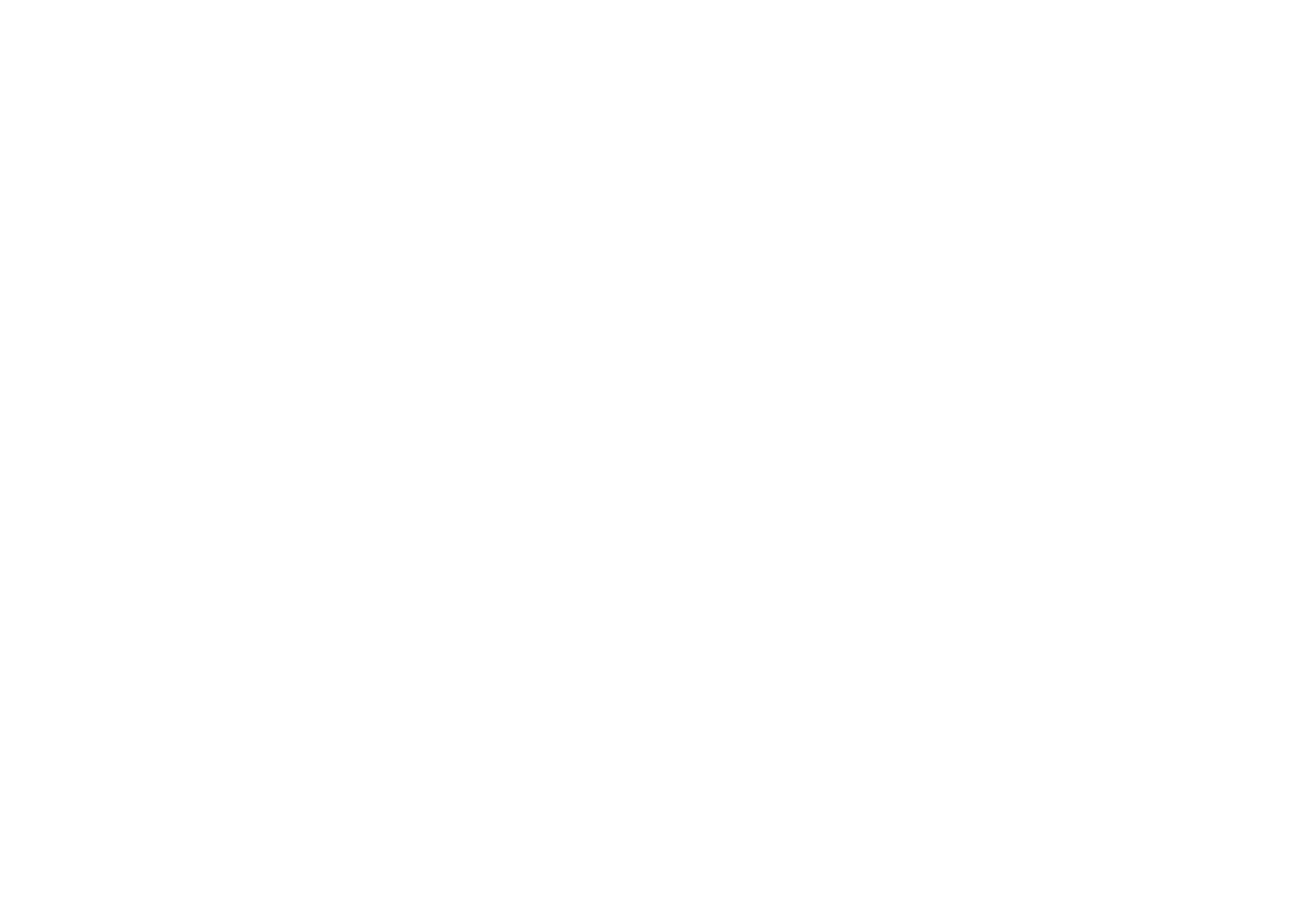**PB 2160 Revised December 2005**

**Nobel House 17 Smith Square London SW1P 3JR**

Plant Health Guide to Plant Passporting and Marketing Requirements



**About Defra www.defra.gov.uk**





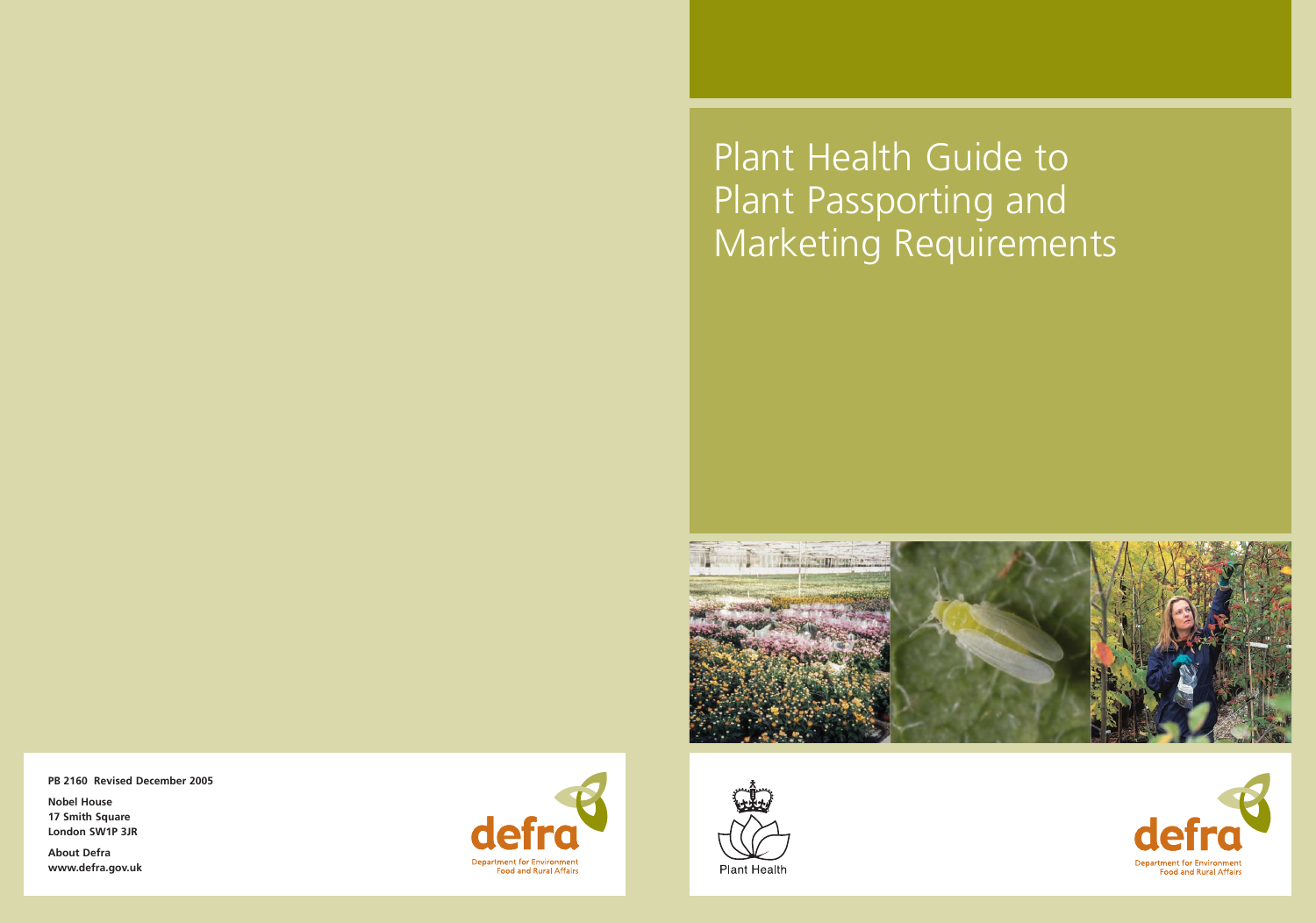Department for Environment, Food and Rural Affairs Nobel House 17 Smith Square London SW1P 3JR Telephone 020 7238 6000 Website: www.defra.gov.uk

© Crown copyright 2003

Copyright in the typographical arrangement and design rests with the Crown.

This publication (excluding the logo) may be reproduced free of charge in any format or medium provided that it is reproduced accurately and not used in a misleading context. The material must be acknowledged as Crown copyright with the title and source of the publication specified.

Further copies of this publication are available from:

Defra Publications Admail 6000 London SW1A 2XX Tel: 08459 556000

This document is also available on the Defra website www.defra.gov.uk/planth/ph.htm

Published by the Department for Environment, Food and Rural Affairs. Printed in the UK, February 2003, on material containing 80% post-consumer waste and 20% Total Chlorine Free pulp.

Product code PB 2160 Revised 12/05

# Plant Health Guide to Plant Passporting and Marketing Requirements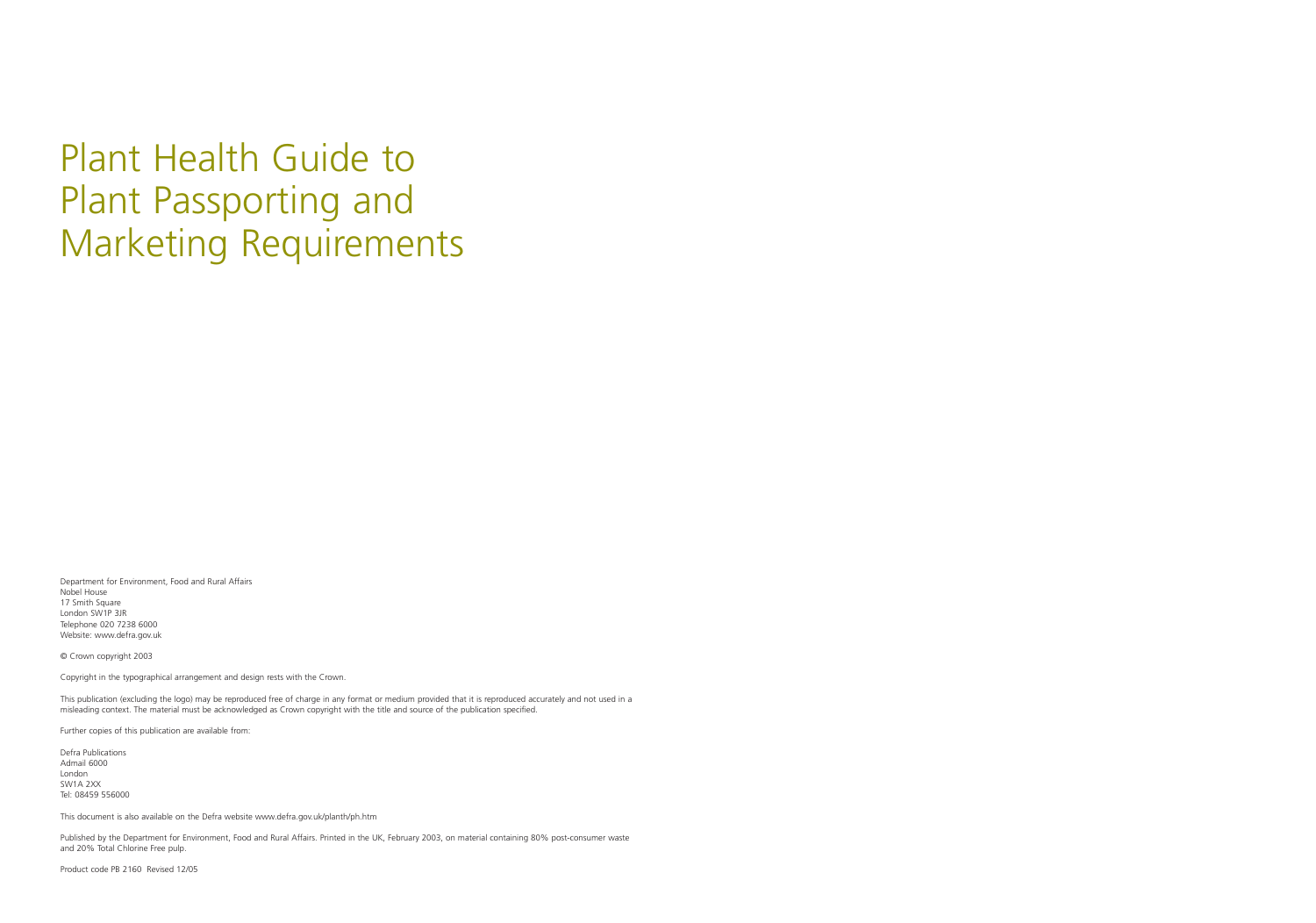# **Contents**

# **Page**

| Flow Chart: Is my business affected?                        | $\overline{\mathbf{3}}$ |
|-------------------------------------------------------------|-------------------------|
| <b>Introduction</b>                                         | $\overline{\mathbf{4}}$ |
| <b>The Single Market</b>                                    | 4                       |
| <b>Who Needs to be Authorised?</b>                          | 5                       |
| Who Does Not Need to be Authorised?                         | 5                       |
| <b>How to Apply for Authorisation</b>                       | 6                       |
| <b>Responsibilities of Authorised Suppliers</b>             | $\overline{7}$          |
| <b>Responsibilities of Others Who Market Plant Material</b> | $\overline{7}$          |
| <b>Charges for Authorisation and Plant Passporting</b>      | $\overline{7}$          |
| <b>Issuing the Plant Passport</b>                           | 8                       |
| <b>Plant Passports and Protected Zones</b>                  | 9                       |
| <b>Plant Passports for Seed Potatoes</b>                    | 10                      |
| "Trace Back" for Ware Potatoes                              | 11                      |
| <b>Replacement Plant Passports</b>                          | 11                      |
| <b>Action on Receipt of Plant Passports</b>                 | 12                      |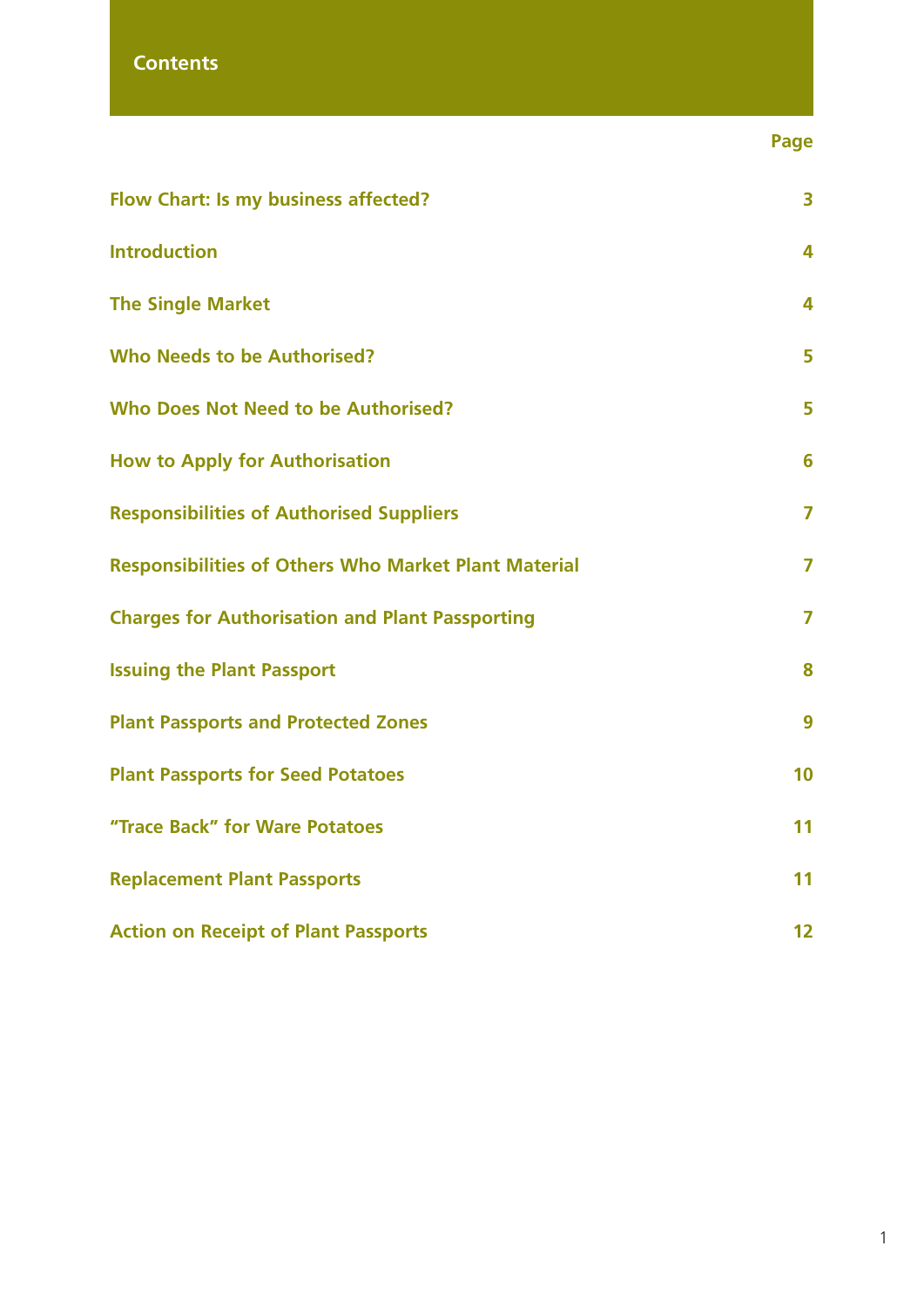# **Definitions**

# **Appendix**

| <b>Plants and Plant Products Which Must be Accompanied</b><br>by a Plant Passport at all Stages Down to the Final Retailer<br><b>Plant Passporting Arrangements with Switzerland</b>          | A<br>A/1 |
|-----------------------------------------------------------------------------------------------------------------------------------------------------------------------------------------------|----------|
| <b>Herbaceous, Other Plants and Seeds Which Require Plant Passports</b><br><b>Only When Sold or Moved for Commercial Growing On</b><br><b>Plant Passporting Arrangements with Switzerland</b> | B<br>B/1 |
| <b>Bulbs and Corms Which Require Plant Passports Only</b><br><b>When Sold or Moved for Commercial Growing On</b><br><b>Plant Passporting Arrangements with Switzerland</b>                    | C<br>C/1 |
| <b>Protected Zones and Plants Which Require "ZP" Plant Passports</b><br><b>Plant Passporting Arrangements with Switzerland</b>                                                                | D<br>D/1 |
| <b>Genera/Species Covered by the Marketing of</b><br><b>Fruit Plant Material Regulations 1995</b>                                                                                             | E.       |
| <b>Genera/Species Covered by the Marketing of</b><br><b>Vegetable Plant Material Regulations 1995</b>                                                                                         | F        |
| <b>Responsibilities of Those Affected by Plant Passporting and</b><br><b>Marketing Requirements</b>                                                                                           | G        |
| <b>Plant Passporting and Supplier Documentation Requirements</b>                                                                                                                              | н        |
| <b>Example Plant Passport</b>                                                                                                                                                                 | I        |
| <b>Addresses</b>                                                                                                                                                                              | J        |
| <b>Country Codes</b>                                                                                                                                                                          | K        |
| <b>Charges for Official Plant Passporting Inspections</b>                                                                                                                                     | L        |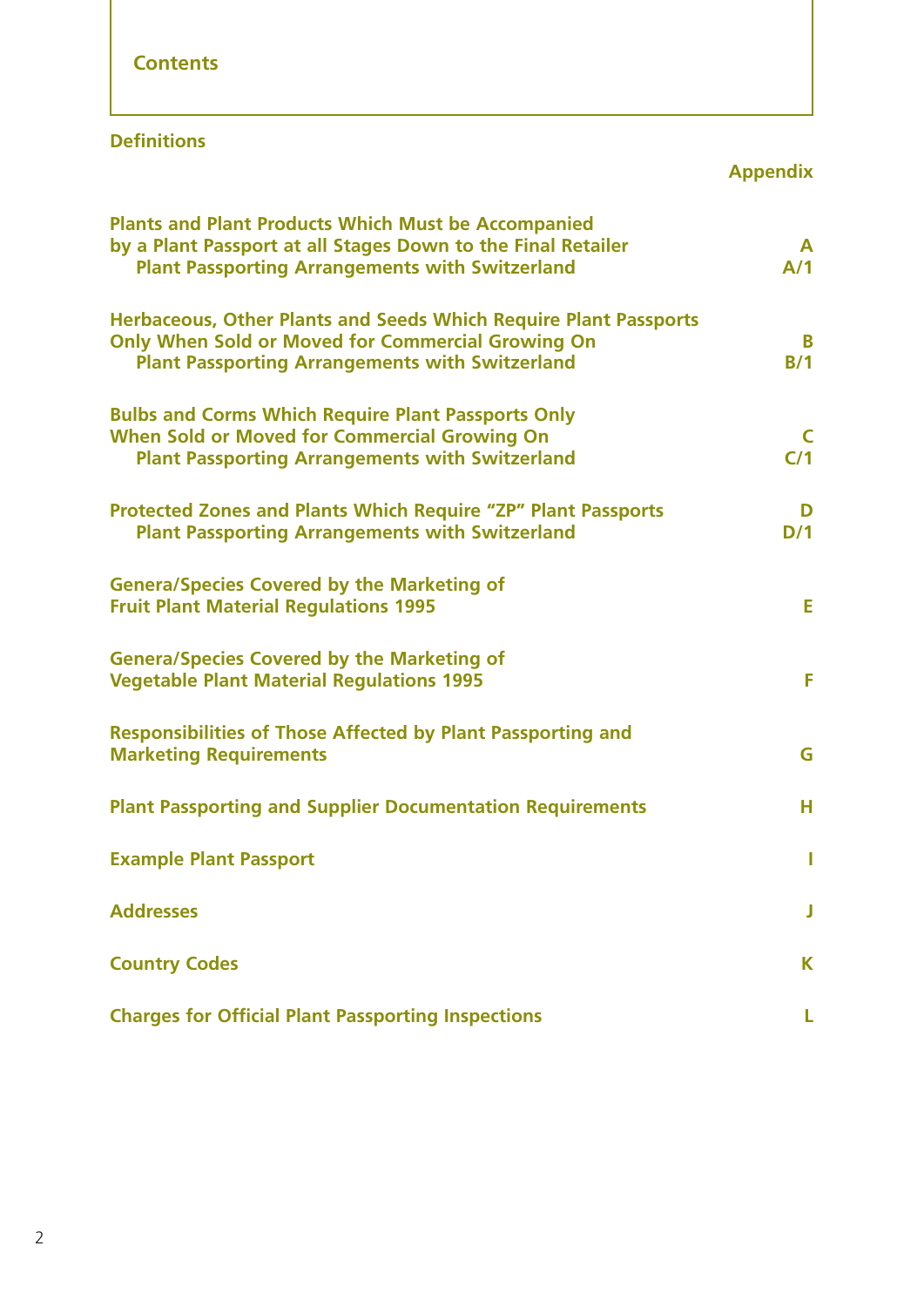# **Flow Chart: Is my business affected?**



*You need to be authorised for plant passporting/marketing purposes.* See section on: How to Apply for Authorisation

*You need to issue plant passports/supplier documents. See sections on:* 

- *•* Issuing the Plant Passport
- *•* Plant Passports and Protected Zones
- *•* Plant Passports for Seed Potatoes
- *•* Traceback for Ware Potatoes
- *•* Replacement Plant Passports

*You must meet certain other requirements. See sections on:* 

- *•* Responsibilities of Authorised Suppliers
- *•* Action on Receipt of Plant Passports

*You will be subject to certain charges. See section on:* Charges for Authorisation and Plant Passporting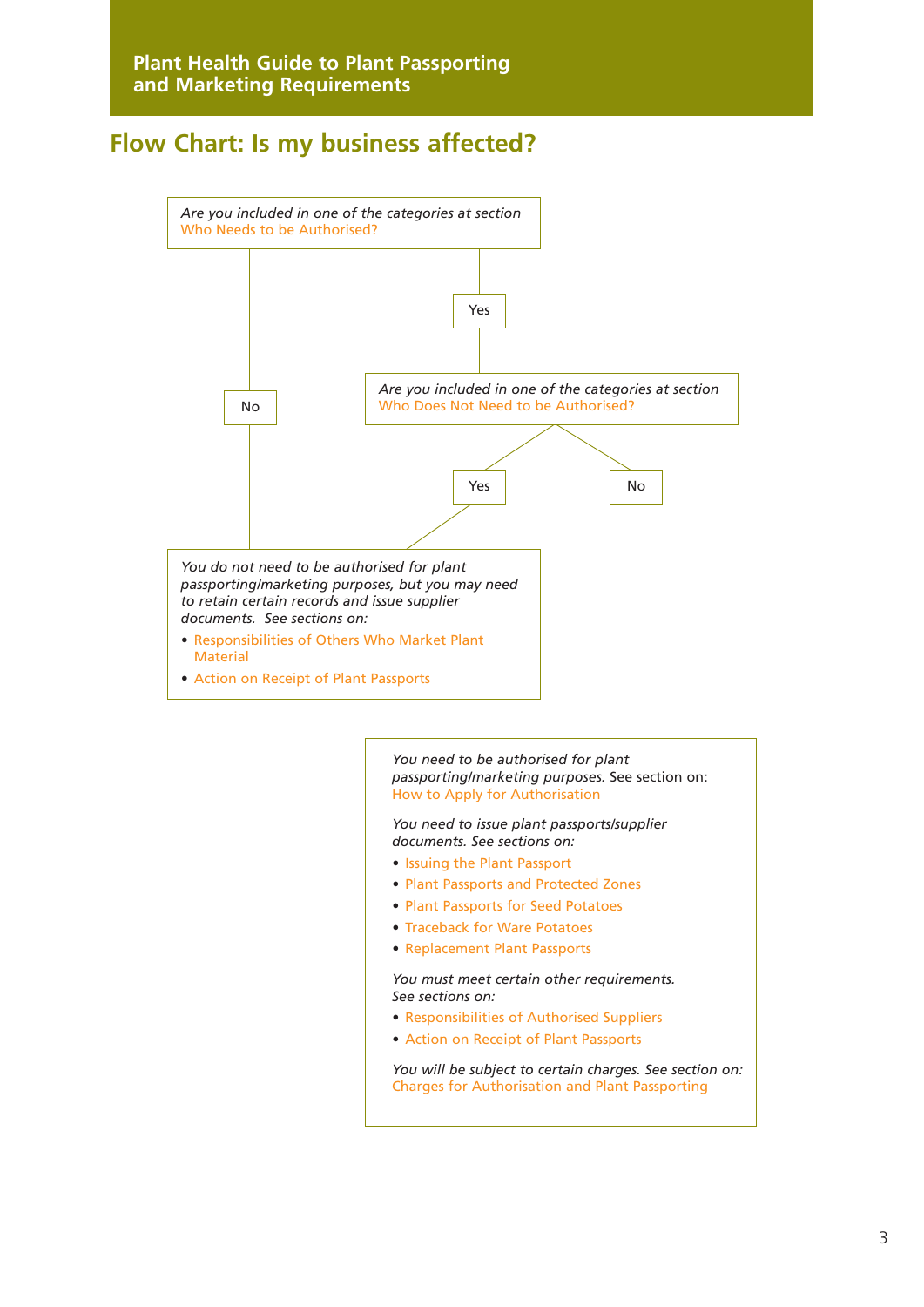# **Introduction**

This guide explains the requirements for the commercial marketing of certain plants and plant products in the Single Market. This includes provisions on producer authorisation as well as requirements on plant passporting and supplier documentation. Different rules apply to:

- travellers wishing to bring plants back from another EC member state or third country (those countries outside the EC) for their own domestic use.
- imports from third countries. For further details, refer to *The Plant Health Guide for Importers*.
- trade between the EU and Switzerland is subject to a separate agreement. Under this agreement, certain material that previously required a phytosanitary certificate when traded between the EU and Switzerland may now be traded with a Plant Passport. See Appendices A/1-D/1 for details.

There may be different plant passporting and supplier documentation requirements for other member states. Please contact your local Plant Health and Seeds Inspector (PHSI) for further details. See Appendix J for contact details.

The guide is not intended to be used as a substitute for the Regulations or as an accurate interpretation of the law.

# **The Single Market**

Within the Single Market, plant health checks are focused on the place of production. There are no border checks for plants and plant products travelling between EC countries, although spot checks may take place anywhere in the trade chain. A limited range of material which hosts the most serious ("quarantine") pests and diseases requires a plant passport to facilitate its movement.

If plant passports are required, you need to issue them even if you only trade with businesses in the UK: they are not restricted only to plants sent to other EC member states. As there are no plant health inspections within the EC at national borders, it is important that plants leave production nurseries in a healthy condition to prevent the spread of quarantine pests and diseases. Plant passports are intended to ensure that only plants free from quarantine pests and diseases are traded. Phytosanitary ("plant health") certificates are not required for EC trade.

In addition to the plant passporting requirements, plants and plant propagating material of certain genera which host significant ("quality") pests and diseases must be accompanied by a supplier document. This document confirms that the material being traded is substantially free of quality affecting organisms. In the majority of cases this document will be the same as the plant passport, and separate arrangements will only need to be made if passports are not already being issued.

Single Market arrangements do not affect exports to non-EC countries. If you require advice or assistance with exports of plants and plant products to countries outside the EC please contact your local PHSI or Defra. All plants and some plant products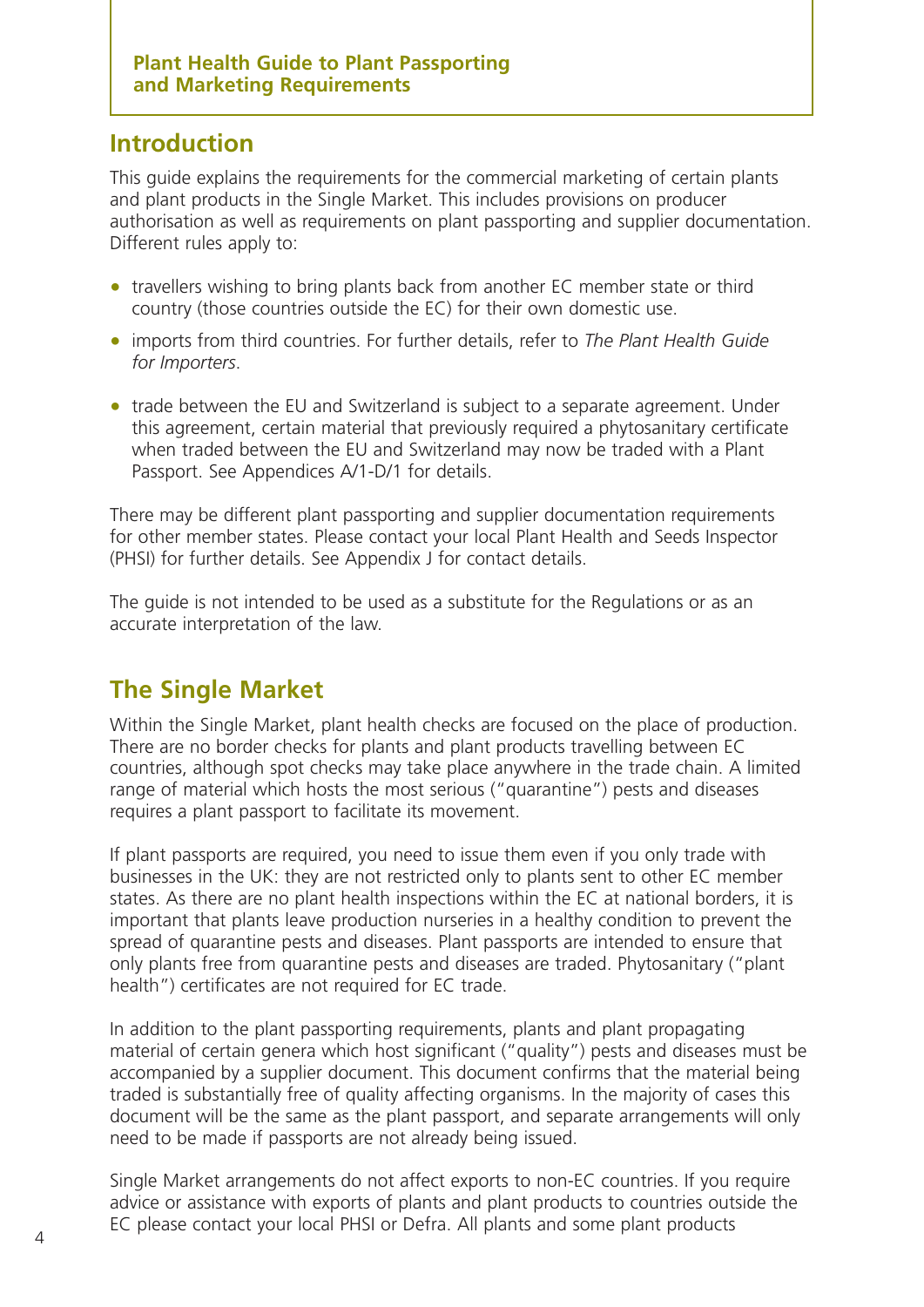imported into the United Kingdom from countries outside the EC require phytosanitary certificates and are inspected either at the point of entry or (by arrangement) at an approved destination. For further details, refer to The Plant Health Guide for Importers.

# **Who Needs to be Authorised?**

You will need to be authorised if you are:

- a grower of plants which require plant passports, listed at Appendices A-D
- a commercial producer of the plants and plant products, listed at Appendix A of this booklet, regardless of whether your plants are intended for further growing on or for sale or movement to retail outlets
- a commercial producer of the plants and plant products, listed at Appendix B, if they are to be sold or moved to commercial growers to be grown on
- a commercial producer of the bulbs and corms, listed at Appendix C, if they are to be sold or moved to commercial growers to be grown on
- an importer of plants or plant products from non-EC countries which need a phytosanitary certificate to enter the EC, regardless of whether they subsequently need a plant passport for trade within the EC
- a commercial producer and/or importer of plants and plant products destined for EC "Protected Zones" requiring special "ZP" plant passports (see the section on 'Plant Passports and Protected Zones')
- a trader in plants which already have passports and require a passport when they are split up or mixed with other consignments in readiness for sale or movement to other growers or retailers. This would include some dispatching centres and collective warehouses

In addition, you will need to be authorised if you are:

- a commercial trader or importer of any type of ornamental plant propagating material (including seeds)
- a commercial producer or propagator of the specific fruit and vegetable plants (and fruit seeds) listed in Appendices E and F

# **Who Does Not Need to be Authorised?**

You do not need to be authorised if you are:

- a retailer, providing you do not fall into any of the categories in the section above on registration for plant passporting purposes. 'Retailers' includes shops, garden centres, businesses which sell or move plants to the final consumer by mail order, and retail sales of plants at fêtes or shows
- a landscaper, providing you do not fall into any of the categories in the section above on registration for plant passporting purposes
- a commercial grower dealing wholly in plants which do not require passports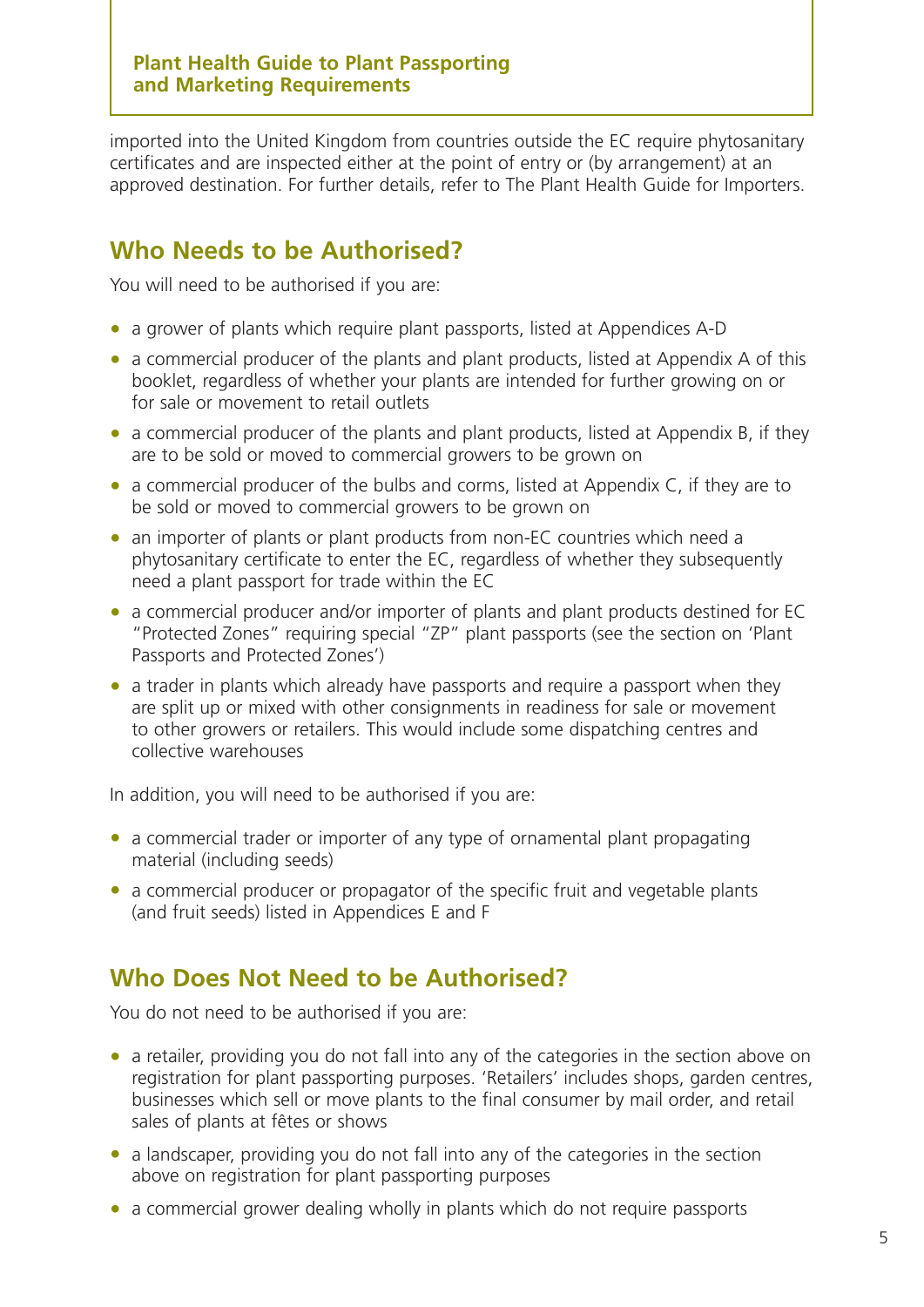- an individual growing plants for your own use, including for amateur breeding programmes
- an organiser or member of a gardening club
- a Customs clearance agent
- a trader who receives plants which have passport labels down to their smallest tradable unit. For example, if you know that you always sell or move on plants in batches of 10, you could ask for the plants to be supplied to you with labels containing passport details for each batch of 10. If operating this system your supplier must include full passport details on the label.

In addition, if you are not otherwise covered by the categories listed in the 'Who Needs to be Authorised' section, you will not need to be authorised if:

- you market only ornamental plant propagating material (including seeds) for amateur use
- you market only finished ornamental plants, which are not intended for propagating purposes
- you market only fruit or vegetable plants (or fruit seeds) that are not included in Appendices E and F
- you market only fruit and vegetable plants (or fruit seeds) covered by Appendices E and F, and are a small producer (grower or propagator) of such material all of whose production and sales are for the local market

# **How to Apply for Authorisation**

If you think you may need to be authorised, contact your local PHSI who will discuss the requirements with you, free of charge. See Appendix J for contact details.

If you wish to issue plant passports, your premises and plants must be inspected before you can be authorised to issue plant passports. Once authorised by the PHSI you can issue as many plant passports as you need. This authorisation will also allow you to issue supplier documents. A separate authorisation will only be necessary to issue supplier documents if you are not already authorised to issue plant passports.

Authorisation involves the provision of basic details about your business and its activities, which may be followed up by a PHSI visit. If this is necessary, you will be informed by your PHSI.

Visits will also be necessary to maintain authorisations to issue plant passports. Such visits will also be used as an opportunity to check on authorisations to issue supplier documents; separate visits for such purposes are not routinely carried out.

When you are authorised you will be given a unique Defra registration number. Authorisation lasts for 12 months and therefore you must re-apply for authorisation each year.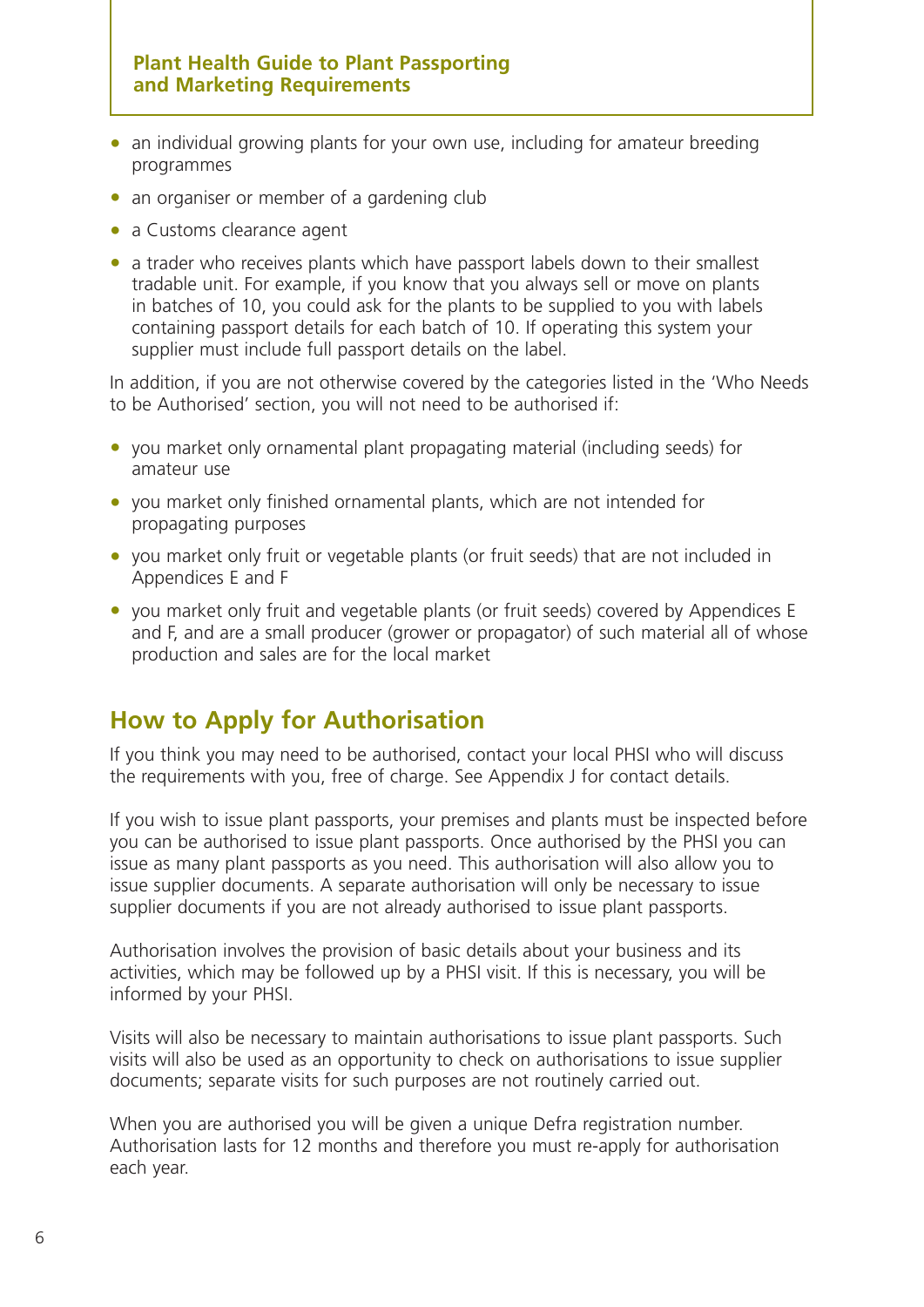# **Responsibilities of Authorised Suppliers**

In addition to the requirements in the 'Issuing the Plant Passport' section, authorised suppliers must meet a number of other requirements in relation to their activities, which are summarised at Appendix G. As part of the authorisation process a 'Person Responsible' is nominated to liaise with the PHSI and to take responsibility for ensuring that these requirements are met. This is an important role which is monitored by the PHSI during inspection visits.

# **Responsibilities of Others Who Market Plant Material**

Even if you are not authorised, you still need to:

- retain passports you have received accompanying plants listed at Appendix A for at least one year. This is to help the PHSI to trace back any outbreak of quarantine pests or diseases. If passports are missing you should insist your supplier provides them
- report suspected quarantine or non-indigenous pests or diseases to your local PHSI immediately
- issue supplier documentation (in accordance with Appendix H) for the fruit and vegetable plants (and fruit seeds) listed in Appendices E and F, except for retail sales. This requirement does not apply if you are a small producer of such material all of whose production and sales are for the local market.

# **Charges for Authorisation and Plant Passporting**

There will be a time based charge for any inspections associated with authorising the issue of plant passports. The scale of fees is set out at Appendix L.

You will be charged for inspections associated with your authorisation to issue plant passports. You will not be charged for routine visits, spot checks, or visits associated with statutory pest or disease eradication.

The PHSI will carry out chargeable inspections, the number of which will depend on the plant health risk associated with the plants you grow and the size of your business. Generally they would range from two to four chargeable visits during the year; your local PHSI can advise on the number of chargeable visits and the cost. If you do not want to be responsible for issuing plant passports, the PHSI can do so as a chargeable service.

There are no charges where:

- you applied for plant passport authorisation and Defra decides you do not need to be authorised
- you are authorised to issue supplier documents only (i.e. you do not market plants or products covered by the plant passporting requirements)

Separate charges apply for inspections undertaken in connection with material which requires a phytosanitary certificate when imported from non-EC countries. For more information visit our website or contact your local PHSI.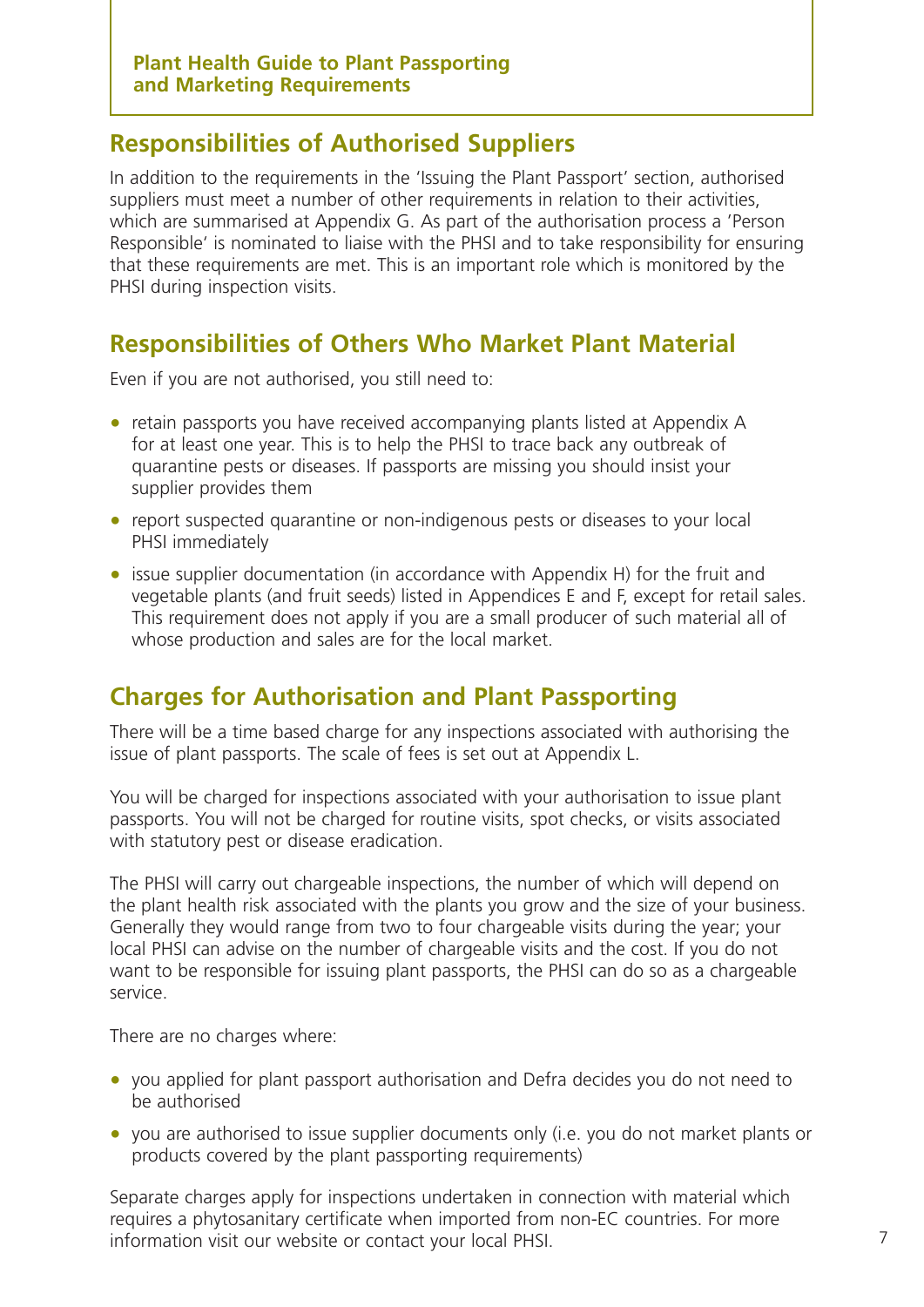# **Issuing the Plant Passport**

Defra does not issue a standard plant passport. Instead, certain information must appear on your usual trade documents. Your local PHSI can advise on the best way of incorporating the required information into your system. Some EC member states use a standardised plant passport but all member states accept our non-standard ones. Information on those plants and plant products which require a plant passport are set out in Appendices A – D.

The information in Appendix H must appear (in capital letters, if in manuscript) on the plant passport:

You may choose which one of the following three options you prefer when issuing plant passports:

- **all of the information detailed in Appendix H may appear on a delivery note or other document travelling with the consignment.** This is the simplest option for many suppliers;
- **passporting information may be split between labels attached to the plants or plant products and the delivery note or other document accompanying the consignment.** In this case, full details (see Appendix H) must still appear on the delivery note or accompanying document while a shorter list (those listed at i-v of Appendix H) can also appear on labels;
- **all the details given at Appendix H may appear on labels attached to the plants, plant products or their packaging, without appearing on a delivery note or accompanying document.** If you choose this option, there must be at least one label for each "tradable unit" (that is, plants of the same variety, grown in the same lot, by the same producer and destined for the same customer). Your local PHSI can advise. You must keep a record of all plant passports issued.

Passporting details may appear on the same delivery note (or other document) as information on non-passported items. The passporting elements must, however, be clearly identifiable. For example, if a delivery consists of *Malus* and *Cotoneaster* (which require passports), and *Rosa* (which does not), information on all three items may be listed on the same document. However, passported stock must be easily distinguished from the rest, for example, by adding a 'P', 'PP' or an asterisk. Your local PHSI can advise on how best to incorporate passport details on your usual trade documents and an example is included at Appendix I.

Passporting details are required regardless of the size of the consignment. For example, if a delivery consists of just one *Citrus* plant together with any number of non-passportable items, the details at Appendix H must still appear on a label as described above.

Plants sent to EC Protected Zones (see the section on 'Plant Passports and Protected Zones' and Appendix D) may require a plant passport even if they are for retail sale, landscaping or your own domestic use. We would advise plant passporting all such plants going to a protected zone. Private householders who are moving house to another member state and intending to take plants with them are advised to contact the PHSI to check whether they need to comply with any protected zone requirements. There may also be special requirements for commercial growers. For example,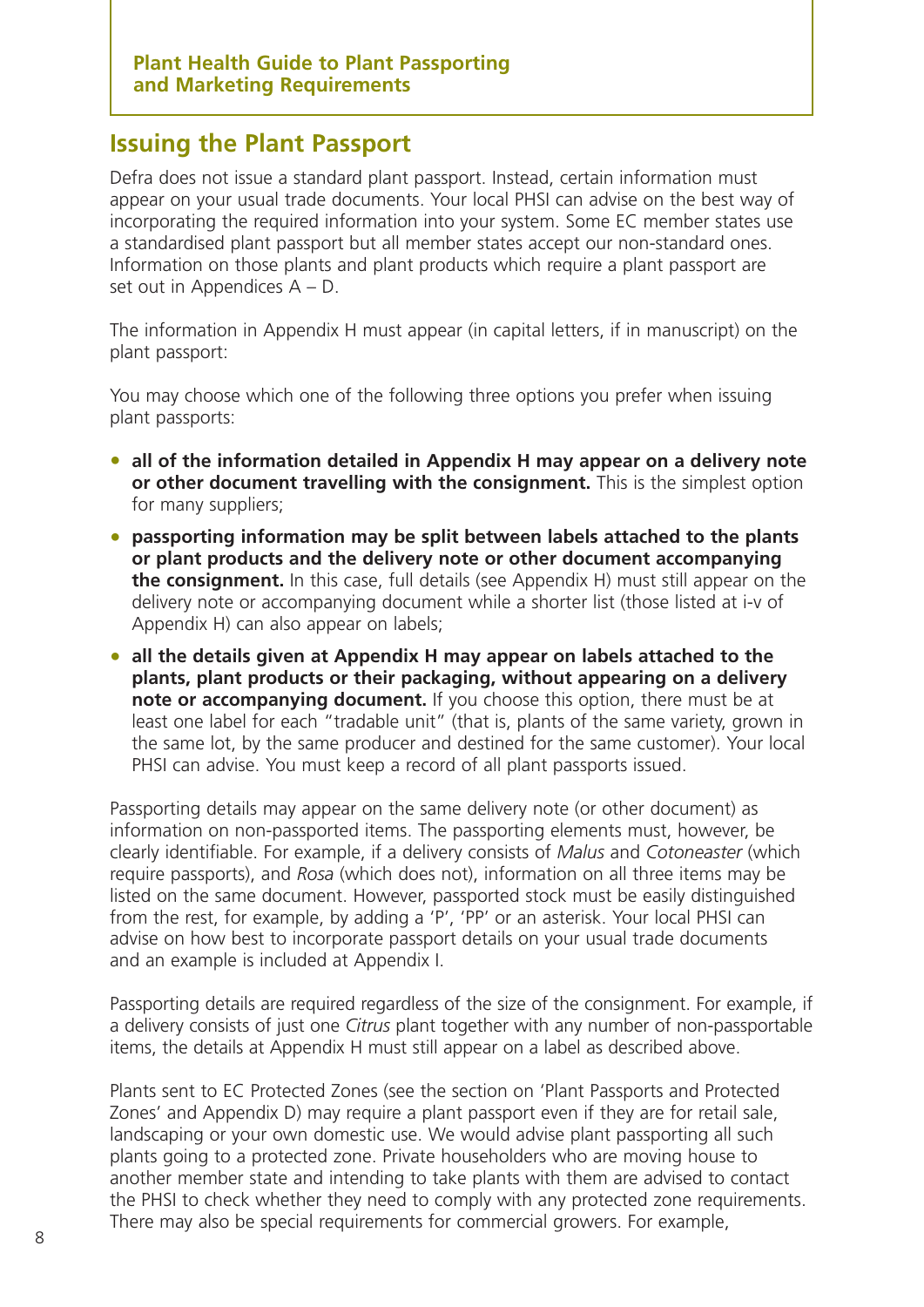commercial growers wishing to send plants which are fireblight hosts to the Irish Republic, Northern Ireland, Isle of Man or the Channel Islands must have their nurseries registered as being within fireblight "Buffer Zones". If you wish to send plants or plant products to an EC Protected Zone, please contact your local PHSI for further advice.

For any type of ornamental plant propagating material and the fruit and vegetable plants (and fruit seeds) listed in Appendices E and F additional supplier documentation requirements apply, as outlined in Appendix H. However, in practice a single document is usually used for both purposes, with the plant passport being adapted to incorporate any additional details required. Please note that:

- the supplier document requirements for ornamental propagating material apply at all stages of marketing, except retail sales
- even though it is only growers who must be authorised in relation to the fruit and vegetable plants (and fruit seeds) listed in Appendices E and F, the requirements on supplier documentation apply whenever such material is marketed, except retail sales; but small producers of such material, all of whose production and sales are for the local market, do not need to issue supplier documents at any stage

# **Plant Passports and Protected Zones**

Appendix D lists EC Protected Zones and plants and plant products which require passports to enter and move within them. Appendix K lists the EC codes to be used for Protected Zone ("ZP") plant passports. There is no EC legislation governing the format of "ZP" plant passports; in the United Kingdom three different systems are acceptable:

- the code "ZP" may appear on the passport followed by the country codes for all member states who have a protected zone for that organism. For example, for *Begonia* plants to enter a Protected Zone for *Bemisia tabaci* (tobacco whitefly), the plant passport would include the following: ZP – UK, FI, IRL, P, S. The consignment may then move freely throughout the United Kingdom and all other Protected Zones for *Bemisia tabaci*;
- the code "ZP" may appear on the passport followed by just the country code of the consignment's intended destination. For example, to send *Begonia* plants to Finland, you could use the code ZP – FI. However, the consignment would not then be eligible to enter a *Bemisia tabaci* Protected Zone in any other country;
- the code "ZP" may appear on the passport followed by the appropriate reference from the Annex to the EC Directive which lists Protected Zones (Commission Directive 2001/32/EC (as amended)). For example, in the Annex to the Directive, *Bemisia tabaci* Protected Zones are listed as point a2. To send plants to a *Bemisia tabaci* Protected Zone you could therefore use the code ZP – a2. Using this code, the plants could enter all *Bemisia tabaci* Protected Zones. Refer to Appendix K for the correct EC code.

Please contact your local PHSI if you need further information on Protected Zones.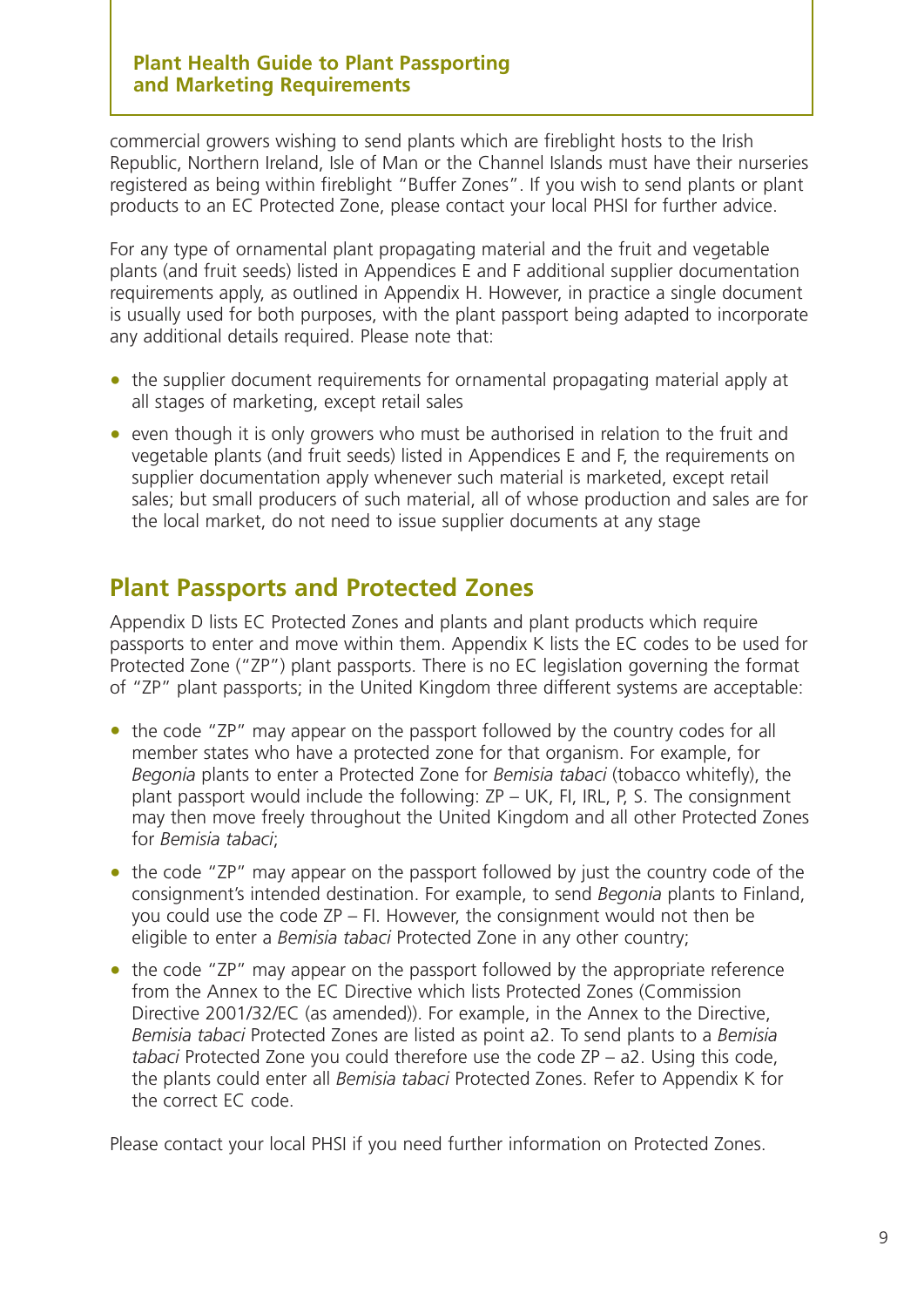# **Plant Passports for Seed Potatoes**

If you grow seed potatoes you must be registered with Defra for plant passporting purposes. You do this by submitting annual application forms for the **Seed Potato Classification Scheme** to your local PHSI.

Seed potatoes require plant passports at every stage of the trade chain (including to retailers) within the EC, regardless of whether they remain within the UK or are destined for another member state. With certain exceptions (see below), they must also carry official classification labels (provided by your PHSI) when they are marketed. To simplify these requirements, official labels contain all the information needed to serve both classification and plant passporting purposes: separate passports are not needed.

The official label states the following information:

- Member State (UK)
- Country of production (England and Wales)
- Species (except basic and certified seed potatoes)
- Class
- Category (pre-basic, basic or certified)
- EC grade (if appropriate)
- Variety
- Grower's number

Classified seed potatoes moved 'as lifted' over 50km to a store for storing, grading and marketing must be plant passported.

Seed potatoes must also be passported when moved from the farm to a packing station off the farm. Please consult your PHSI.

Subject to certain conditions, quantities of less than 50 kg of seed potatoes for retail sale do not need to carry official labels; you may need to provide plant passports for such material if it is not officially labelled. If you are involved in re-packaging of seed potatoes for supply to retail outlets you will need to be authorised to plant passport these retail packs. Please consult your PHSI for more details.

The following information is generally added by the PHSI to the official classification labels so that they may be used as plant passports:

- the words "EC plant passport";
- "EW" (a code for the Plant Health and Seeds Inspectorate in England and Wales);
- Protected Zone Code "ZP: description of rhizomania Protected Zones in accordance with Appendix D or "ZP d.1" – if you are moving seed potatoes within the countries or areas listed in the Appendix. These areas are designated as rhizomania Protected Zones. This code indicates that the potatoes meet the special protected zone requirements for rhizomania laid down in EC Directives. As a result of the ending of the rhizomania Protected Zone in Great Britain in 2001, any field used to produce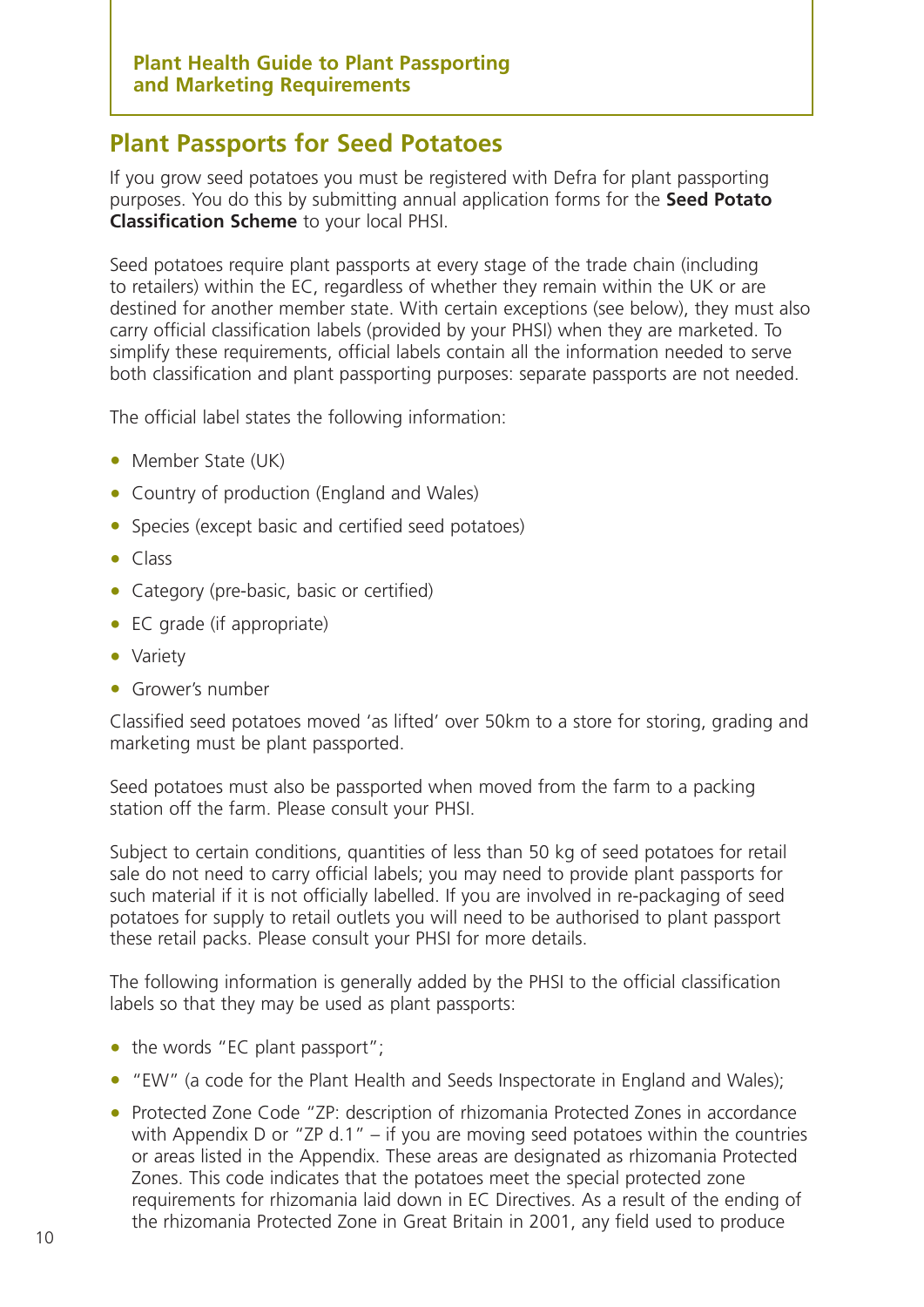seed potatoes on a farm where beet rhizomania disease is known to occur, will require a soil test to qualify the potatoes for ZP d.1 status unless the potatoes are washed free of soil. On farms where rhizomania has not been found, ZP d.1 certification will be issued for fields where no beet has been grown since the ending of the Protected Zone. ZP a.6 will be added to the label for consignments sent to the countries listed in Appendix D to confirm the protected zone requirements for PCN have been met.

# **"Trace Back" for Ware Potatoes**

Ware potatoes do not require plant passports for trade within the EC but are subject to a "trace back" regime which enables PHSI to trace any plant health problem back to its source. EC legislation requires that producers are registered. Defra currently uses the British Potato Council (BPC) register so that producers need not register twice. Please contact your local PHSI for advice if you do not have such a number.

To comply with trace back requirements, your BPC registration number should appear on potato bags or on labels attached to the bags or other packaging. If the potatoes are repackaged at warehouses or despatch centres the registration number of that centre should be used. The warehouse or despatch centre must maintain adequate records to enable PHSI to trace potatoes back to the individual producer if necessary.

# **Replacement Plant Passports**

When a trader splits or mixes plants for sale or movement where the plants have already been passported, a plant passport is required for onward movement of the plant. In these circumstances, a replacement passport bearing the marking "RP" (replacement passport) must be issued. There are two options for replacement passports:

- the registration number of the original producer must be shown along with your own. For example, EC Plant Passport UK/EW 34567 WK1/ RP 12345 (WK 1 being the individual serial, week or batch number, 34567 being your own registration number and 12345 being that of the original producer); or
- if you are concerned about identifying your supplier to your customer, you can choose your own code for the original producer and use this instead. In this case, you must have a different code for each producer. Your PHSI must be able to identify the original producer from the code and you must make this information available should your PHSI need it. For example, if you give a producer the code AB1, the information would look like this:

EC Plant Passport UK/EW 34567 WK1/RP AB1

Replacement passports must only include ZP details if these were included by the original producer. Ordinary passports must not be upgraded to a ZP passport further down the trade chain.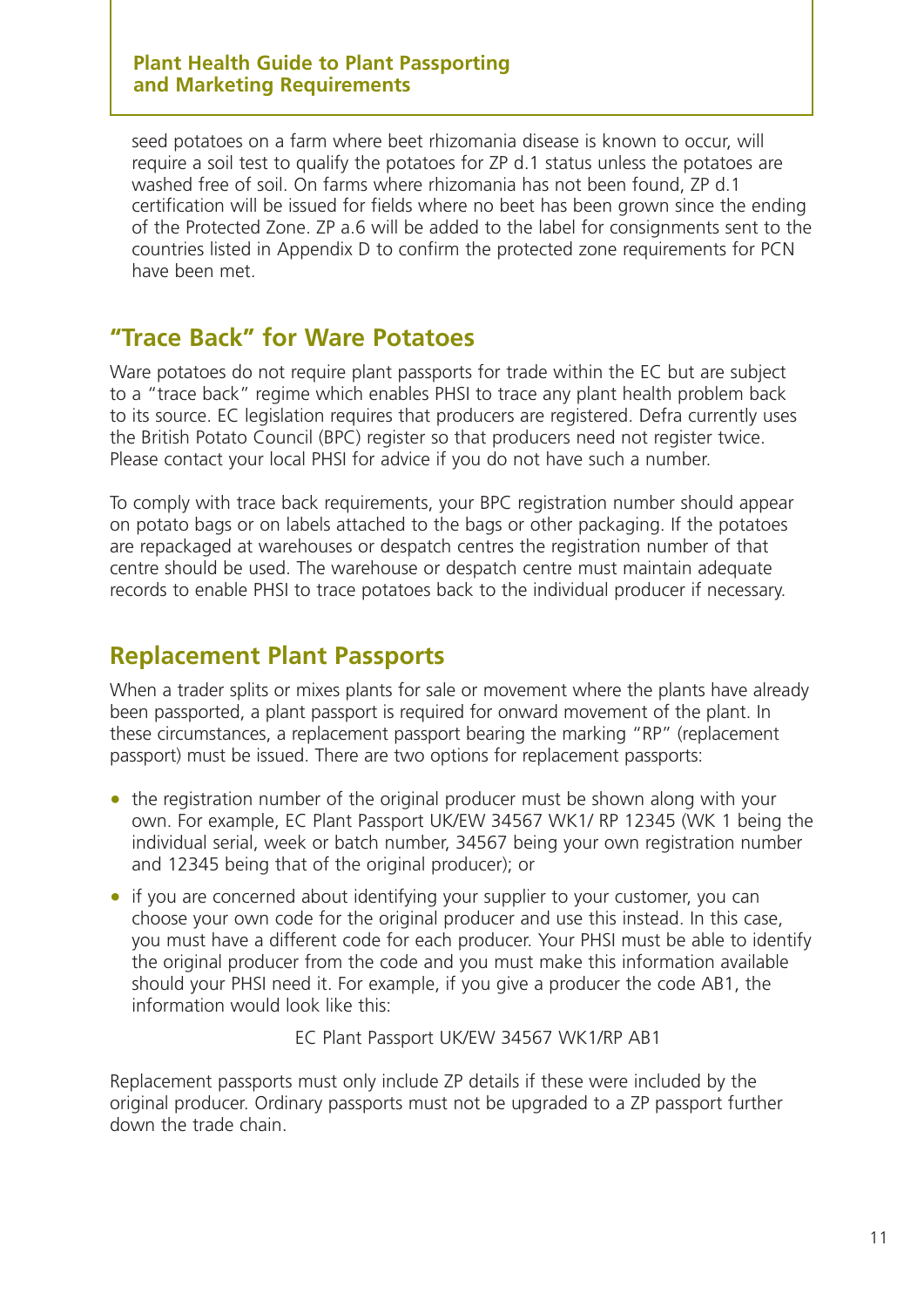# **Action on Receipt of Plant Passports**

You must retain any plant passports (including replacement plant passports) you receive for at least one year to enable your PHSI to trace back any outbreaks of pests or diseases. Where your supplier has used the delivery note as the passport or has sent a split passport (with some information on the label and the remainder on an accompanying document) you need only retain the accompanying document. If all the passporting information is on a label, the label must be kept. However, this is not always practical (for example, where labels are firmly glued to plant trays), and some labels are easily misplaced. In such cases, the passporting information may be copied onto a manual or computer log providing this is easily accessible for PHSI inspection.

You must also retain records (either written or in another indelible fashion) on the plant propagating material you buy or sell and any mixing carried out during packaging, storage, transport or delivery. It is not necessary to retain the original supplier document (unless part of this forms the plant passport). Further information is available at Appendix G.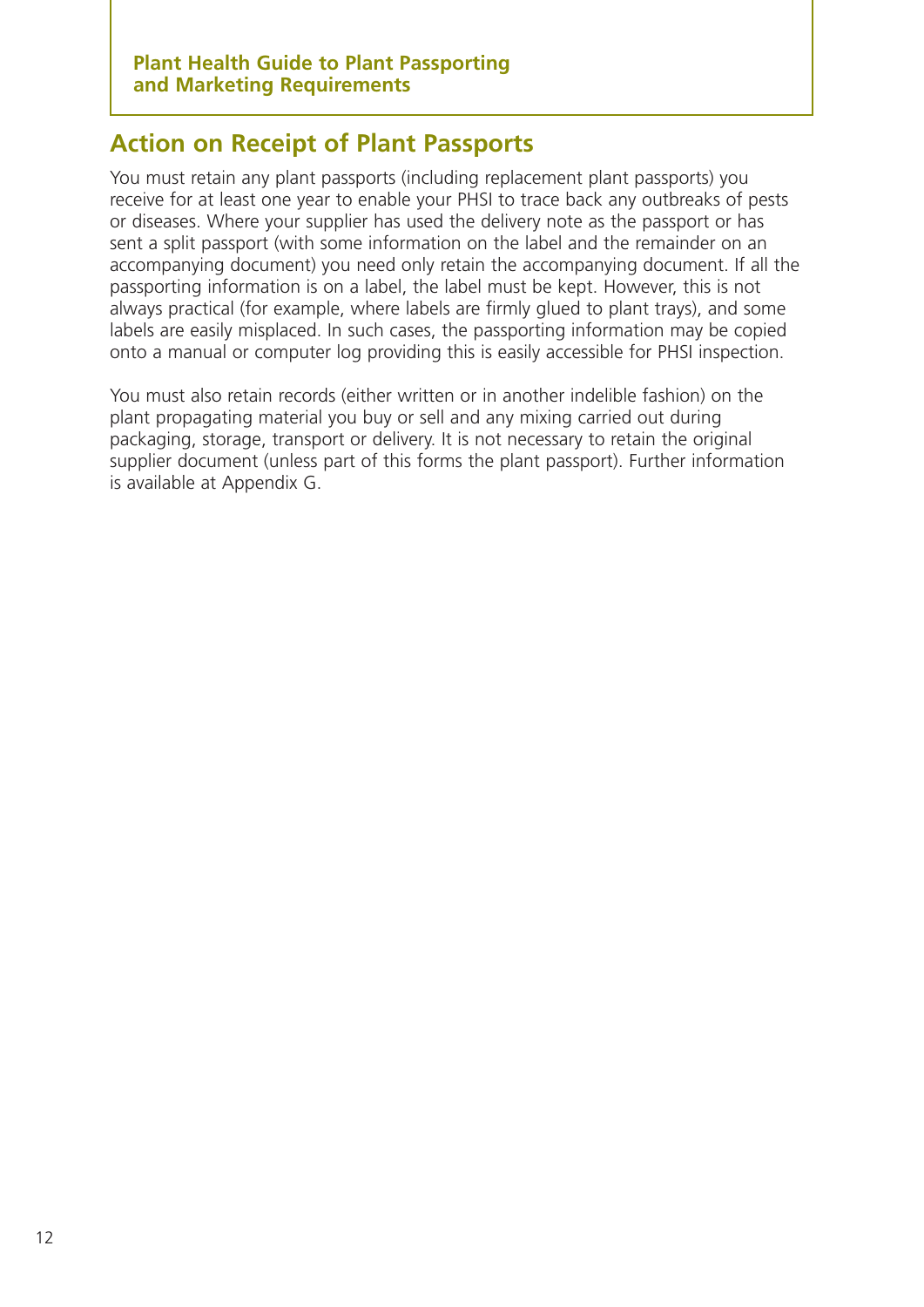# **Appendix A**

# **Plants and Plant Products Which Must be Accompanied by a Plant Passport at all Stages Down to the Final Retailer**

| <b>Latin name</b>                                                   | <b>Common name</b>                                                                                                             | <b>Type of material</b>                                    |
|---------------------------------------------------------------------|--------------------------------------------------------------------------------------------------------------------------------|------------------------------------------------------------|
| Amelanchier                                                         | Amelanchier                                                                                                                    | Plants for planting                                        |
| Beta vulgaris                                                       | <b>Beet</b>                                                                                                                    | Plants for planting                                        |
| Camellia                                                            | Camellia                                                                                                                       | Plants for planting                                        |
| Chaenomeles                                                         | Ornamental quince, Japonica                                                                                                    | Plants for planting                                        |
| <sup>1</sup> Citrus and hybrids                                     | Orange, lemon, lime, grapefruit, etc.                                                                                          | a) Plants for planting<br>b) Fruits with stalks and leaves |
| Cotoneaster                                                         | Cotoneaster                                                                                                                    | Plants for planting                                        |
| Crataegus                                                           | Hawthorn                                                                                                                       | Plants for planting                                        |
| Cydonia                                                             | Quince                                                                                                                         | Plants for planting                                        |
| Eriobotrya                                                          | Includes loquat                                                                                                                | Plants for planting                                        |
| Fortunella and hybrids                                              | Kumquat                                                                                                                        | a) Plants for planting<br>b) Fruits with stalks and leaves |
| <b>Humulus lupulus</b>                                              | Hop (including ornamentals)                                                                                                    | Plants for planting                                        |
| Malus                                                               | Apple (including ornamentals)                                                                                                  | Plants for planting                                        |
| <b>Mespilus</b>                                                     | <b>Medlar</b>                                                                                                                  | Plants for planting                                        |
| Photina davidiana                                                   | Photina                                                                                                                        | Plants for planting                                        |
| Poncirus and hybrids                                                | <b>Ornamental citrus</b>                                                                                                       | a) Plants for planting<br>b) Fruits with stalks and leaves |
| Prunus (other than<br>Prunus laurocerasus and<br>Prunus Iusitanica) | Includes almond, apricot, cherry,<br>damson, greengage, nectarine,<br>peach, plum, sloe and ornamental/<br>flowering varieties | Plants for planting                                        |
| Pyracantha                                                          | Firethorn                                                                                                                      | Plants for planting                                        |
| Pyrus                                                               | Pear (including ornamentals)                                                                                                   | Plants for planting                                        |
| Rhododendron, other<br>than Rhododendron<br>simsii (Azalea indica)  | Rhododendron (other than<br>pot azaleas)                                                                                       | Plants for planting                                        |
| Solanum (stolon or<br>tuber forming types)<br>and hybrids           | Potato                                                                                                                         | Plants for planting                                        |
| <b>Sorbus</b>                                                       | Includes rowan and whitebeam                                                                                                   | Plants for planting                                        |
| <b>Viburnum</b>                                                     | Viburnum                                                                                                                       | Plants for planting                                        |
| <b>Vitis</b>                                                        | Grape, includes grape vine and<br>ornamental grape                                                                             | Plants for planting                                        |

#### **Notes**

**1** All citrus fruit moving in the EC must bear an origin mark on the packaging.

"Plants for planting" excludes leaves, branches, fruit and seeds unless otherwise specified.

These requirements apply at all stages down to the retail level. For example, movements from propagators to nurseries, nurseries to distribution centres, and distribution centres to garden centres, retailers, markets etc.

**Remember:** there may be different plant passporting requirements for other member states. The Channel Islands, the Isle of Man, Northern Ireland and the Republic of Ireland, for example, require a plant passport for retail sales of fireblight hosts even down to the final consumer.

**Please contact your local PHSI for further details.**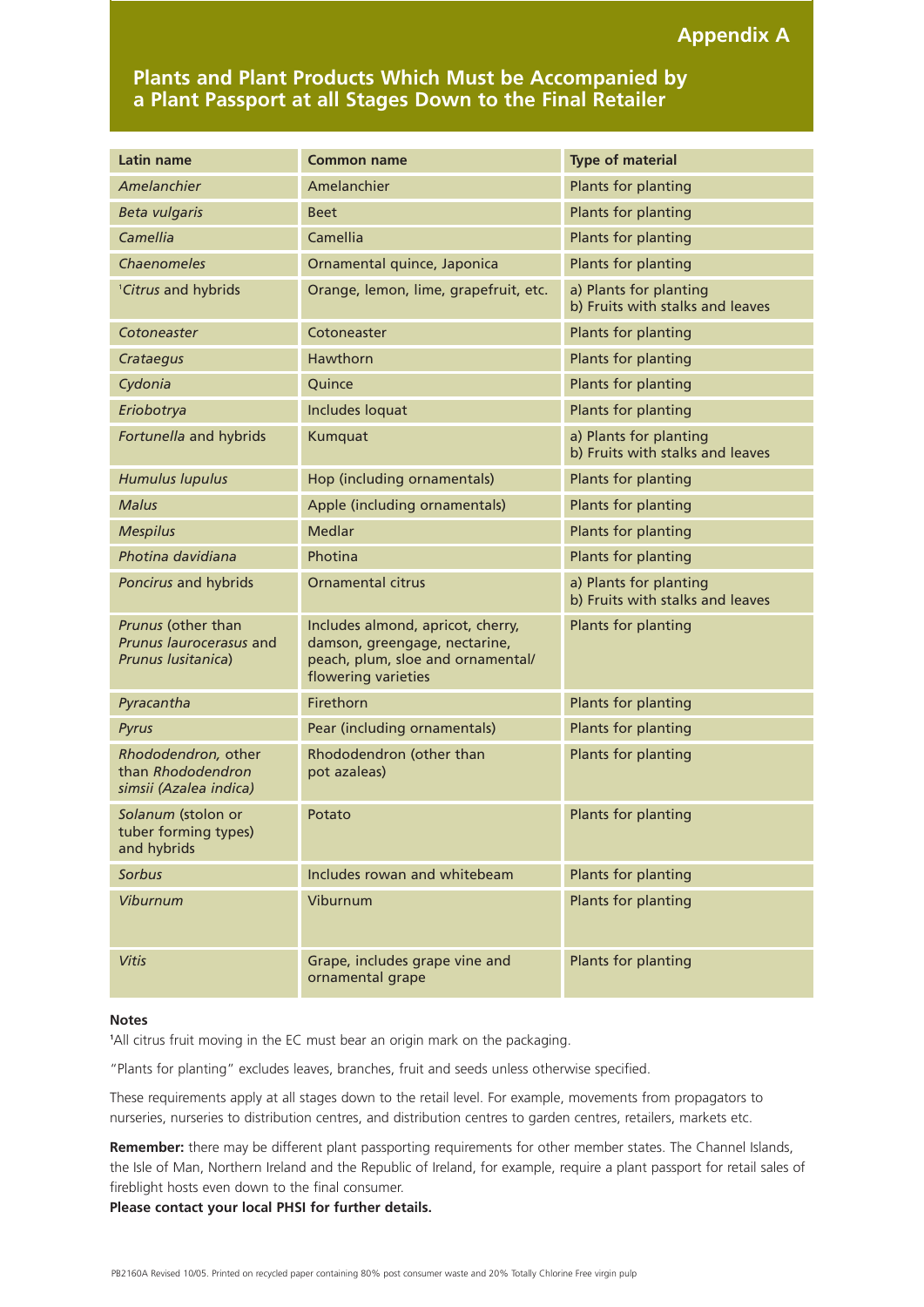#### **Passport at all Stages Down to the Final Retailer – we are set to really a stage of the stage of the stage of t Plants and Plant Products Which Must be Accompanied by a Plant Passport at all Stages Down to the Final Retailer – Plant Passporting Arrangements with Switzerland**

| Latin name<br>(all species of the genera<br>except where indicated)      | <b>Common name</b>                                                                                                             | <b>Type of material</b>                                |
|--------------------------------------------------------------------------|--------------------------------------------------------------------------------------------------------------------------------|--------------------------------------------------------|
| Amelanchier                                                              | Amelanchier                                                                                                                    | Plants for planting<br>(not including fruit or seeds)* |
| <b>Beta vulgaris</b>                                                     | <b>Beet</b>                                                                                                                    | Plants for planting<br>(not including seeds)           |
| Camellia                                                                 | Camellia                                                                                                                       | Plants for planting                                    |
| Chaenomeles                                                              | Ornamental quince, Japonica                                                                                                    | Plants for planting<br>(not including fruit or seeds)* |
| Crataegus                                                                | Hawthorn                                                                                                                       | Plants for planting<br>(not including fruit or seeds)* |
| Cydonia                                                                  | Quince                                                                                                                         | Plants for planting<br>(not including fruit or seeds)* |
| Eriobotrya                                                               | Includes loquat                                                                                                                | Plants for planting<br>(not including fruit or seeds)* |
| <b>Humulus lupulus</b>                                                   | Hop (including ornamentals)                                                                                                    | Plants for planting<br>(not including seeds)           |
| <b>Malus</b>                                                             | Apple (including ornamentals)                                                                                                  | Plants for planting<br>(not including fruit or seeds)* |
| <b>Mespilus</b>                                                          | <b>Medlar</b>                                                                                                                  | Plants for planting<br>(not including fruit or seeds)* |
| Prunus other than<br>Prunus laurocerasus and<br><b>Prunus Iusitanica</b> | Includes almond, apricot, cherry,<br>damson, greengage, nectarine,<br>peach, plum, sloe and ornamental/<br>flowering varieties | Plants for planting<br>(not including seeds)           |
| Pyracantha                                                               | Firethorn                                                                                                                      | Plants for planting<br>(not including fruit or seeds)* |
| Pyrus                                                                    | Pear (including ornamentals)                                                                                                   | Plants for planting<br>(not including fruit or seeds)* |
| Rhododendron, (not<br>including Rhododendron<br>simsi)                   | Rhododendron (other than<br>pot azaleas)                                                                                       | Plants for planting                                    |
| Solanum and hybrids<br>(stoloniferous and<br>tuberous species)           | Potato                                                                                                                         | Plants for planting                                    |
| Sorbus other than Sorbus<br>intermedia                                   | Includes rowan and whitebeam                                                                                                   | Plants for planting<br>(not including fruit or seeds)* |
| Viburnum                                                                 | Viburnum                                                                                                                       | Plants for planting                                    |
| <b>Vitis</b>                                                             | Grape, includes grape vine and<br>ornamental grape                                                                             | Plants for planting<br>(not including fruit)           |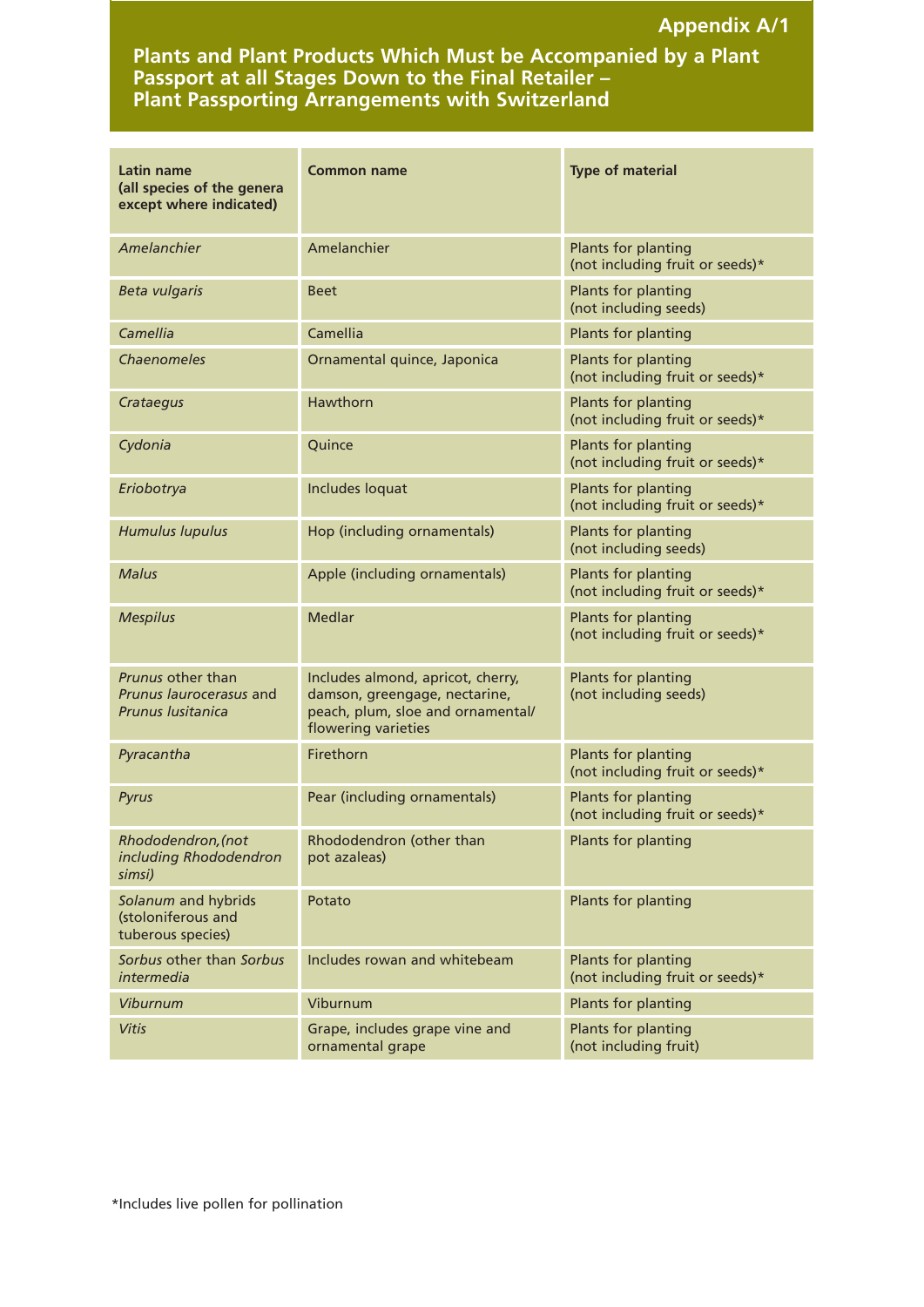# **Herbaceous, Other Plants and Seeds Which Require Plant Passports Only When Sold or Moved for Commercial Growing On1**

**Plant passports are required for all herbaceous plants for planting other than plants of the** *Gramineae* **family. Some specific genera are listed below, but this is not exhaustive and your local PHSI should be contacted for additional guidance where necessary. Plant passporting is also required for some non-herbaceous plants for planting, and for some seeds and bulbs, as indicated in the table.**

| Latin name (all species of the<br>genera except where indicated) | <b>Common name</b>                                          | <b>Type of material</b>                                                 |
|------------------------------------------------------------------|-------------------------------------------------------------|-------------------------------------------------------------------------|
| Abies                                                            | Fir                                                         | Plants for planting                                                     |
| Abelmoschus                                                      | Okra, Lady's-fingers                                        | Plants for planting                                                     |
| Acanthospermum                                                   | Hispid staburr, Bristly starburr                            | Plants for planting                                                     |
| Achillea                                                         | Yarrow                                                      | Plants for planting                                                     |
| Ageratum                                                         | Ageratum                                                    | Plants for planting                                                     |
| Agrimonia                                                        | Common agrimony                                             | Plants for planting                                                     |
| Agropyrum                                                        | Quick grass, couch grass                                    | Plants for planting                                                     |
| Ajuga                                                            | <b>Bugle, Bugleweed</b>                                     | Plants for planting                                                     |
| Albizia                                                          | Acacia, silk tree, rain tree                                | Plants for planting                                                     |
| Allium porrum                                                    | Shallot, Spring Onion, Onion,<br>Leek, Chive, Garlic        | Plants for planting                                                     |
| Allium ascalonicum                                               | Shallot, Spring onion                                       | Seeds and bulbs for planting                                            |
| Allium cepa                                                      | Onion                                                       | Seeds and bulbs for planting                                            |
| Allium schoenoprasum                                             | Chive                                                       | Seeds and bulbs for planting                                            |
| Alstroemeria                                                     | Peruvian lily                                               | Plants for planting                                                     |
| Althaea                                                          | Marsh mallow                                                | Plants for planting                                                     |
| Alyssum                                                          | Alyssum                                                     | Plants for planting                                                     |
| <b>Amaranthus</b>                                                | Love-lies-bleeding                                          | Plants for planting                                                     |
| Ambrosia                                                         | Ragweed                                                     | Plants for planting                                                     |
| <b>Anagallis</b>                                                 | Pimpernell                                                  | Plants for planting                                                     |
| Anaphalis                                                        | <b>Everlasting flowers</b>                                  | Plants for planting                                                     |
| Anemone                                                          | Anemone                                                     | Plants for planting                                                     |
| Anethum                                                          | <b>Dill</b>                                                 | Plants for planting                                                     |
| Anoda                                                            | Spurred anoda                                               | Plants for planting                                                     |
| <b>Anthriscus</b>                                                | Chervil                                                     | Plants for planting                                                     |
| Antirrhinum                                                      | Snapdragon                                                  | Plants for planting                                                     |
| Apium                                                            | Celery                                                      | Plants for planting                                                     |
| Aquilegia                                                        | Columbine, granny's bonnet                                  | Plants for planting                                                     |
| Plants of the family<br>Araceae                                  | Includes dumb cane, arum, peace<br>lily, Swiss cheese plant | Rooted plants or those with<br>attached or associated growing<br>medium |
| <b>Arachis</b>                                                   | Peanut, groundnut                                           | Plants for planting                                                     |
| <b>Arctium</b>                                                   | <b>Burdock</b>                                              | Plants for planting                                                     |
| Argyranthemum                                                    | Includes marguerite                                         | Plants for planting                                                     |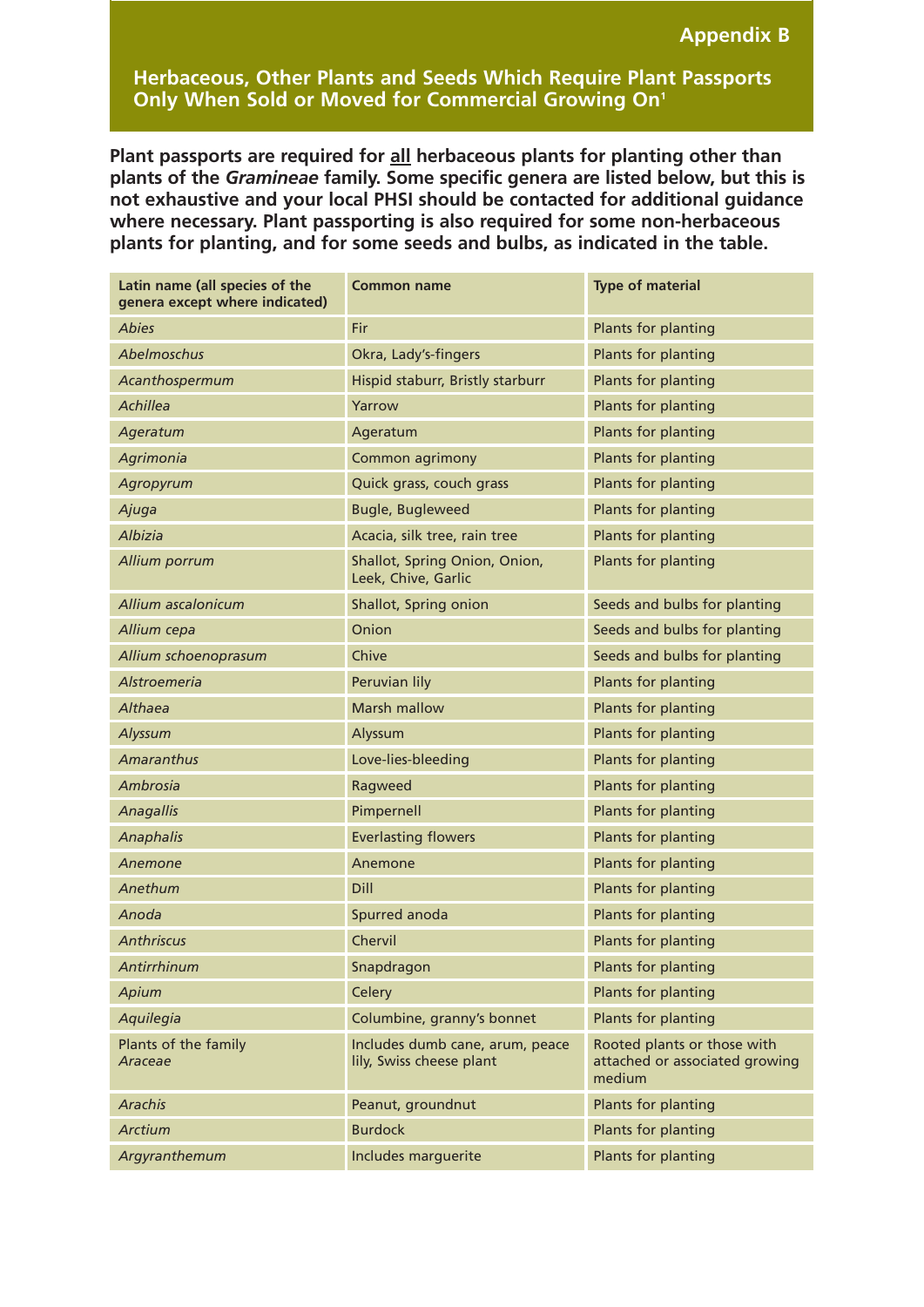| Latin name (all species of the<br>genera except where indicated) | <b>Common name</b>                                                                                 | <b>Type of material</b> |
|------------------------------------------------------------------|----------------------------------------------------------------------------------------------------|-------------------------|
| <b>Artemisia</b>                                                 | Southernwood, wormwood,<br>absinthe.                                                               | Plants for planting     |
| <b>Asclepias</b>                                                 | <b>Milkweed</b>                                                                                    | Plants for planting     |
| <b>Aster</b>                                                     | Includes starwort, Michaelmas daisy                                                                | Plants for planting     |
| <b>Atriplex</b>                                                  | Mountain spinach, saltbush                                                                         | Plants for planting     |
| <b>Baccharis</b>                                                 | Groundsel-tree                                                                                     | Plants for planting     |
| Bacopa                                                           | Syn. Sutera                                                                                        | Plants for planting     |
| <b>Basella</b>                                                   | Malabar spinach, nightshade                                                                        | Plants for planting     |
| <b>Bauhinia</b>                                                  | Snake climber, butterfly tree                                                                      | Plants for planting     |
| Begonia                                                          | Begonia                                                                                            | Plants for planting     |
| <b>Bellis</b>                                                    | <b>Daisy</b>                                                                                       | Plants for planting     |
| Beta (see Appendix A for<br>requirements on Beta Vulgaris)       | Beet, chard                                                                                        | Plants for planting     |
| <b>Betonica</b>                                                  | Syn. Stachys, woundwort                                                                            | Plants for planting     |
| <b>Bidens</b>                                                    | <b>Bur-marigold</b>                                                                                | Plants for planting     |
| <b>Bilderdykia</b>                                               | Syn. Fallopia, russian vine                                                                        | Plants for planting     |
| <b>Borago</b>                                                    | Borage, starflower                                                                                 | Plants for planting     |
| <b>Brachycome</b>                                                | Swan river daisy                                                                                   | Plants for planting     |
| Brassica                                                         | Includes broccoli, Brussels sprout,<br>cabbage, cauliflower, Chinese<br>cabbage, kohl rabi, turnip | Plants for planting     |
| <b>Bryonia</b>                                                   | <b>Bryony</b>                                                                                      | Plants for planting     |
| <b>Bupleurum</b>                                                 | Hare's ear                                                                                         | Plants for planting     |
| Cajanus                                                          | Pigeon pea                                                                                         | Plants for planting     |
| Calendula                                                        | Marigold                                                                                           | Plants for planting     |
| Callistephus                                                     | Aster, chinese aster                                                                               | Plants for planting     |
| Calonyction                                                      | Syn. Ipomoea                                                                                       | Plants for planting     |
| Canavalia                                                        | Jack bean, sword bea.                                                                              | Plants for planting     |
| Capraria                                                         | Capraria                                                                                           | Plants for planting     |
| Capsella                                                         | Shepherds-purse                                                                                    | Plants for planting     |
| Capsicum                                                         | Sweet/chilli pepper                                                                                | Plants for planting     |
| Cardiospermum                                                    | <b>Balloon vine, heartseed</b>                                                                     | Plants for planting     |
| <b>Cardiuus</b>                                                  | Cardiuus                                                                                           | Plants for planting     |
| Carthamus                                                        | Safflower                                                                                          | Plants for planting     |
| Cassia                                                           | Senna                                                                                              | Plants for planting     |
| Castanea                                                         | Chestnut                                                                                           | Plants for planting     |
| Celosia                                                          | Cockscomb, mfungu.                                                                                 | Plants for planting     |
| Centaurea                                                        | Cornflower, knapweed                                                                               | Plants for planting     |
| Centranthus                                                      | Valerian                                                                                           | Plants for planting     |
| Centrosema                                                       | <b>Butterfly pea</b>                                                                               | Plants for planting     |
| Ceratosanthes                                                    | Ceratosanthes                                                                                      | Plants for planting     |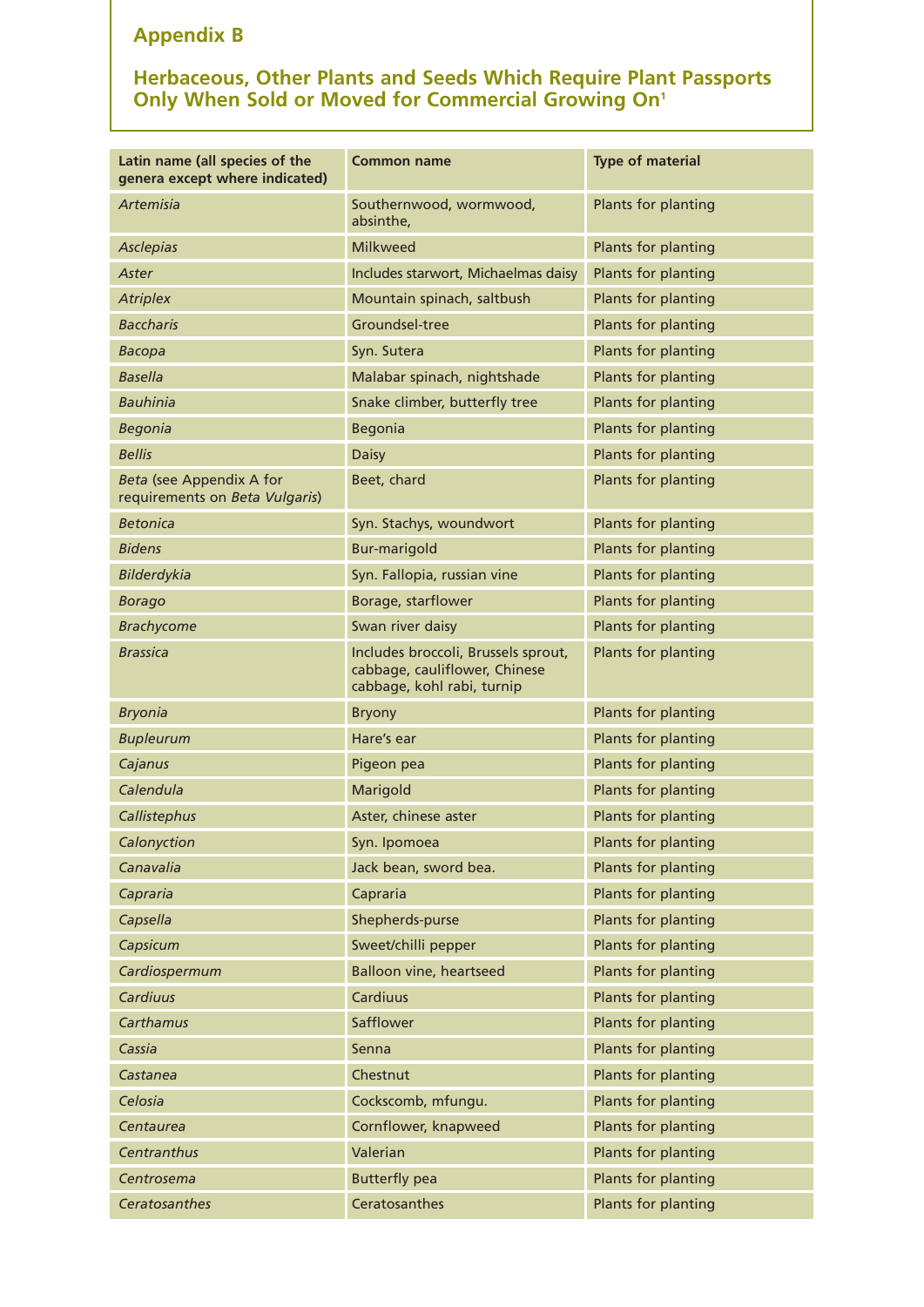| Latin name (all species of the<br>genera except where indicated) | <b>Common name</b>                      | <b>Type of material</b>    |
|------------------------------------------------------------------|-----------------------------------------|----------------------------|
| Cestrum                                                          | Lady of the night                       | Plants for planting        |
| Cheiranthus                                                      | Wallflower                              | Plants for planting        |
| Chelone                                                          | Shellflower, balmony                    | Plants for planting        |
| Chenopodium                                                      | Fat-hen, quinoa, Good King Henry        | Plants for planting        |
| Chrysanthemum                                                    | Chrysanthemum, corn marigold            | Plants for planting        |
| Cicer                                                            | Chick pea                               | Plants for planting        |
| Cichorium                                                        | Endive, chicory                         | Plants for planting        |
| Cineraria                                                        | Cineraria                               | Plants for planting        |
| Cirsium                                                          | <b>Thistle</b>                          | Plants for planting        |
| <b>Citrullus</b>                                                 | <b>Water melon</b>                      | Plants for planting        |
| Cleome                                                           | Spider flower, cat whiskers             | Plants for planting        |
| Conoclinium                                                      | Syn Eupatorium, hemp agrimony           | Plants for planting        |
| Conyza                                                           | Conyza                                  | Plants for planting        |
| Cordia                                                           | Geiger tree, cypre                      | Plants for planting        |
| Coriandrum                                                       | Coriander                               | Plants for planting        |
| Crotalaria                                                       | <b>Bombay hemp</b>                      | Plants for planting        |
| <b>Cucumis</b>                                                   | Includes cucumber, gherkin and<br>melon | Plants for planting        |
| Cucurbita                                                        | Squash, pumpkin                         | Plants for planting        |
| Cyclamen                                                         | Cyclamen                                | Plants for planting        |
| Cynara                                                           | Cardoon, globe artichoke                | Plants for planting        |
| Dahlia                                                           | <b>Dahlia</b>                           | Plants for planting        |
| Datura                                                           | Angels-wings                            | Plants for planting        |
| Daucus                                                           | Carrot                                  | Plants for planting        |
| <b>Delilia</b>                                                   | <b>Delilia</b>                          | Plants for planting        |
| Delphinium                                                       | Delphinium                              | Plants for planting        |
| Dendranthema                                                     | Florists chrysanthemum                  | Plants for planting        |
| Desmodium                                                        | <b>Beggarweed</b>                       | Plants for planting        |
| Dianthus and hybrids                                             | Pink and carnation                      | Plants for planting        |
| <b>Diascia</b>                                                   | <b>Diascia</b>                          | Plants for planting        |
| Digitaria                                                        | Crab grass, hungry grass                | Plants for planting        |
| Dimorphotheca                                                    | Sun marigold                            | <b>Plants for planting</b> |
| Eclipta                                                          | Eclipta                                 | Plants for planting        |
| Elvira                                                           | Syn Delilia                             | Plants for planting        |
| Emilia                                                           | Emilia                                  | Plants for planting        |
| <b>Erechtites</b>                                                | <b>Erechtites</b>                       | Plants for planting        |
| Erigeron                                                         | Daisy fleabane                          | Plants for planting        |
| <b>Eruca</b>                                                     | Salad rocket                            | Plants for planting        |
| Eryngium                                                         | Sea holly                               | Plants for planting        |
| Eupatorium                                                       | Hemp agrimony                           | Plants for planting        |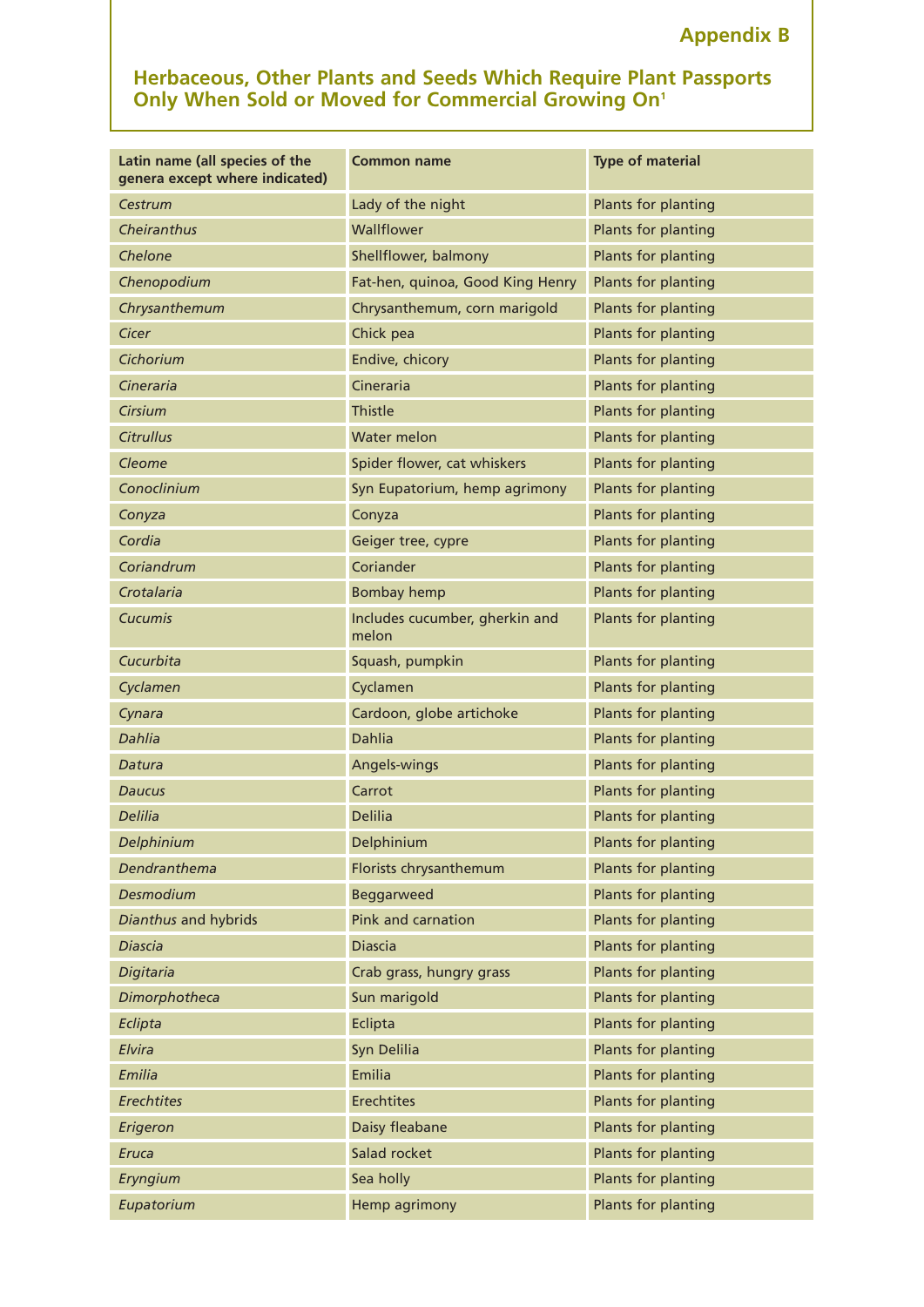| Latin name (all species of the<br>genera except where indicated) | <b>Common name</b>             | <b>Type of material</b> |
|------------------------------------------------------------------|--------------------------------|-------------------------|
| Euphorbia                                                        | Poinsettia, spurge             | Plants for planting     |
| Eustoma                                                          | Eustoma                        | Plants for planting     |
| Exacum                                                           | Persian/Arabian Violet         | Plants for planting     |
| Felicia                                                          | Kingfisher daisy               | Plants for planting     |
| <b>Ficus</b>                                                     | Fig                            | Plants for planting     |
| Flaveria                                                         | <b>Flaveria</b>                | Plants for planting     |
| Fragaria                                                         | Strawberry                     | Plants for planting     |
| Fuchsia                                                          | <b>Fuchsia</b>                 | Plants for planting     |
| Gaillardia                                                       | <b>Blanket flower</b>          | Plants for planting     |
| Galega                                                           | Goats rue                      | Plants for planting     |
| Galinsoga                                                        | Galinsoga                      | Plants for planting     |
| Gazania                                                          | Gazania                        | Plants for planting     |
| Geranium                                                         | Geranium                       | Plants for planting     |
| Gerbera                                                          | Includes 'transvaal daisy'     | Plants for planting     |
| Gladiolus                                                        | Gladiolus                      | Plants for planting     |
| Glechoma                                                         | Ground ivy                     | Plants for planting     |
| Glycine                                                          | Soya bean                      | Plants for planting     |
| Gnaphalium                                                       | Cudweed                        | Plants for planting     |
| Gossypium                                                        | Cotton                         | Plants for planting     |
| Gypsophila                                                       | Includes 'baby's breath'       | Plants for planting     |
| <b>Helianthus</b>                                                | Sunflower, Jerusalem artichoke | Plants for planting     |
| Helianthus annuus <sup>2</sup>                                   | Sunflower                      | Seeds (certified)       |
| Helichrysum                                                      | 'everlasting' flower           | Plants for planting     |
| Heuchera                                                         | Alum root                      | Plants for planting     |
| <b>Hibiscus</b>                                                  | Rose mallow, China rose        | Plants for planting     |
| Holmskioldia                                                     | Chinese hat plant              | Plants for planting     |
| Hosta                                                            | Plantain lily                  | Plants for planting     |
| Hydrocotyle                                                      | Pennywort                      | Plants for planting     |
| Hymenopappus                                                     | Hymenopappus                   | Plants for planting     |
| <b>Hyptis</b>                                                    | Black sesame, beni seed        | Plants for planting     |
| Impatiens (New Guinea hybrids)                                   | Balsam, busy lizzie            | Plants for planting     |
| Indigofera                                                       | Indigofera                     | Plants for planting     |
| Ipomoea                                                          | <b>Morning glory</b>           | Plants for planting     |
| Jasminum                                                         | Jasmine                        | Plants for planting     |
| Kallstroemia                                                     | Arizona poppy                  | Plants for planting     |
| Kennedia                                                         | <b>Black bean</b>              | Plants for planting     |
| Lactuca                                                          | Lettuce                        | Plants for planting     |
| Lamium                                                           | White dead nettle              | Plants for planting     |
| Lannea                                                           | Lannea                         | Plants for planting     |
| Lantana                                                          | Lantana                        | Plants for planting     |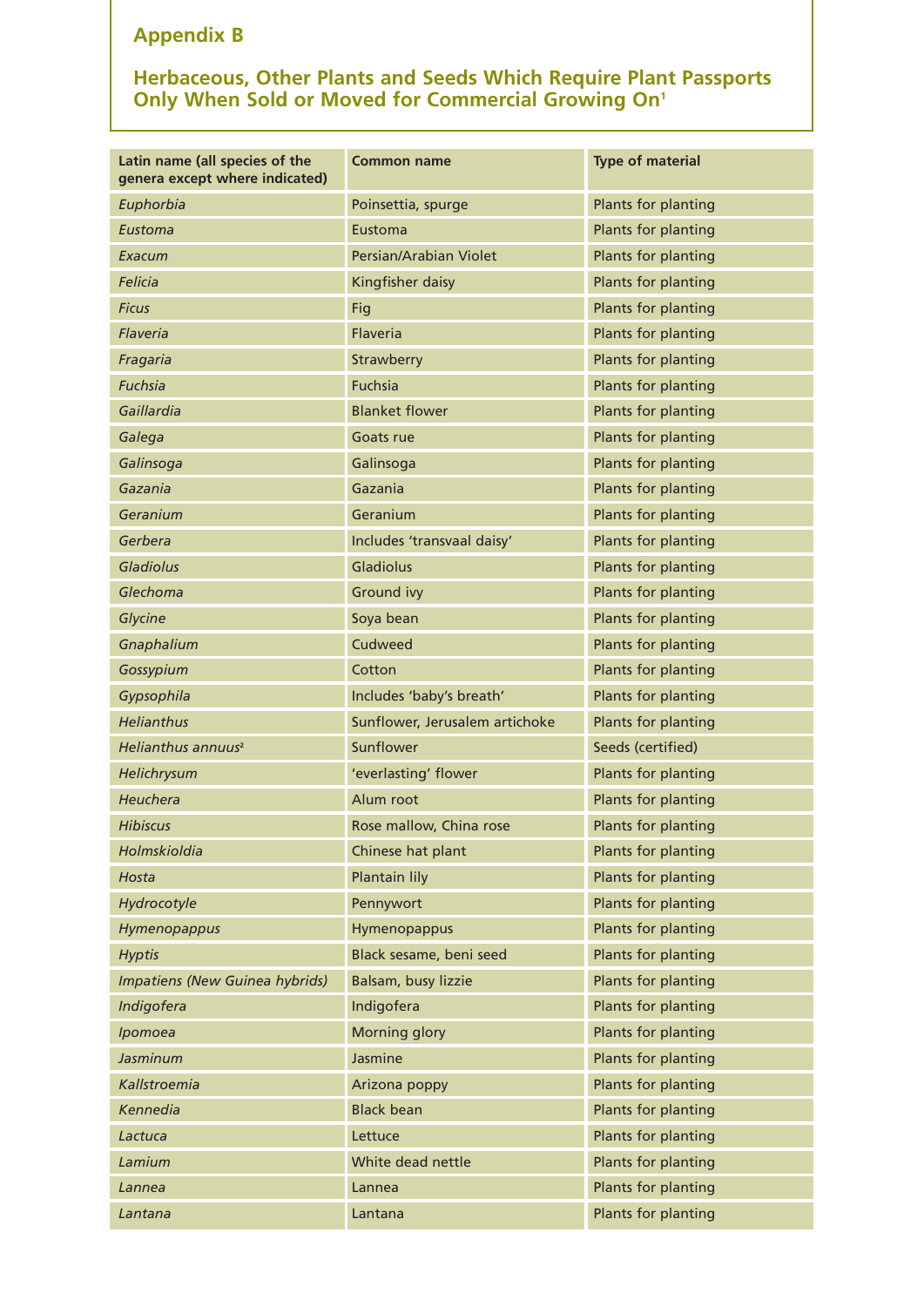| Latin name (all species of the<br>genera except where indicated) | <b>Common name</b>                 | <b>Type of material</b>                                                 |
|------------------------------------------------------------------|------------------------------------|-------------------------------------------------------------------------|
| Larix                                                            | Larch                              | Plants for planting                                                     |
| Lathyrus                                                         | Sweet-pea                          | Plants for planting                                                     |
| Launaea                                                          | Launaea                            | Plants for planting                                                     |
| Lepidium                                                         | Pepperwort                         | Plants for planting                                                     |
| Leucanthemum                                                     | Perennial marguerite, shasta daisy | Plants for planting                                                     |
| Limonium                                                         | Statice, sea lavender              | Plants for planting                                                     |
| Linaria                                                          | <b>Toadflax</b>                    | Plants for planting                                                     |
| Linum                                                            | Flax                               | Plants for planting                                                     |
| Lipochaeta                                                       | Lipochaeta                         | Plants for planting                                                     |
| Lisianthus                                                       | Lisianthus                         | Plants for planting                                                     |
| Lupinus                                                          | Lupin                              | Plants for planting                                                     |
| Lycopersicon                                                     | Tomato                             | Plants for planting                                                     |
| Lycopersicon lycopersicon <sup>2</sup><br>(esculentum)           | Tomato                             | Seeds (certified)                                                       |
| Lysimachia                                                       | Yellow pimpernel, moneywort        | Plants for planting                                                     |
| Malva                                                            | <b>Mallow</b>                      | Plants for planting                                                     |
| Marah                                                            | Marah                              | Plants for planting                                                     |
| Plants of the family<br>Marantaceae                              | Includes prayer plant              | Rooted plants or those with<br>attached or associated growing<br>medium |
| <b>Matricaria</b>                                                | Chamomile, pineapple weed          | Plants for planting                                                     |
| <b>Matthiola</b>                                                 | Brompton stock, stock              | Plants for planting                                                     |
| Medicago                                                         | Lucerne, burweed                   | Plants for planting                                                     |
| Medicago sativa                                                  | Lucerne                            | <b>Seeds</b>                                                            |
| Melanthera                                                       | Melanthera                         | Plants for planting                                                     |
| <i>Meliococcus</i>                                               | <b>Meliococcus</b>                 | Plants for planting                                                     |
| <b>Melilotus</b>                                                 | <b>Melilotus</b>                   | Plants for planting                                                     |
| <b>Melissa</b>                                                   | <b>Melissa</b>                     | Plants for planting                                                     |
| Melothria                                                        | Melothria                          | <b>Plants for planting</b>                                              |
| <b>Mercurialis</b>                                               | Dogs mercury                       | Plants for planting                                                     |
| Mikania                                                          | Mikania                            | Plants for planting                                                     |
| Molucella                                                        | <b>Bells of Ireland</b>            | Plants for planting                                                     |
| Momordica                                                        | <b>Bitter cucumber</b>             | Plants for planting                                                     |
| Moringa                                                          | Horse-radish tree                  | Plants for planting                                                     |
| Plants of the family<br>Musaceae                                 | Includes banana                    | Rooted plants or those with<br>attached or associated growing<br>medium |
| <b>Nasturtium</b>                                                | Watercress                         | Plants for planting                                                     |
| Nepeta                                                           | Nepeta                             | Plants for planting                                                     |
| Nicotiana                                                        | <b>Tobacco</b>                     | Plants for planting                                                     |
| <b>Ocimum</b>                                                    | Sweet basil                        | Plants for planting                                                     |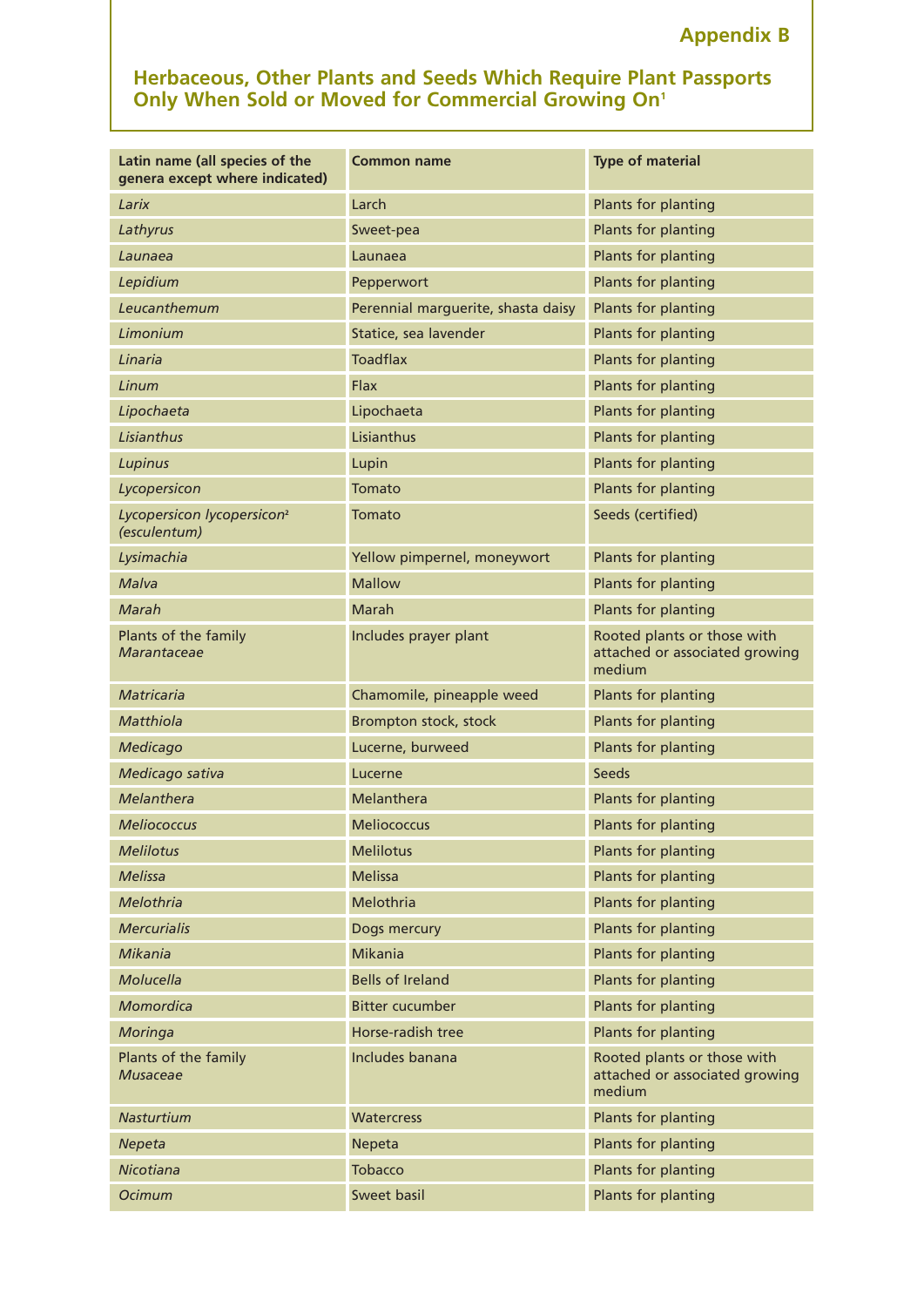| Latin name (all species of the<br>genera except where indicated) | <b>Common name</b>                                                         | <b>Type of material</b>                                                 |
|------------------------------------------------------------------|----------------------------------------------------------------------------|-------------------------------------------------------------------------|
| <b>Oenothera</b>                                                 | <b>Evening primrose</b>                                                    | Plants for planting                                                     |
| <b>Oxalis</b>                                                    | Cape shamrock, wood sorrel                                                 | Plants for planting                                                     |
| Papaver                                                          | Poppy                                                                      | Plants for planting                                                     |
| Parthenium                                                       | Parthenium                                                                 | Plants for planting                                                     |
| Passiflora                                                       | <b>Passion flower</b>                                                      | Plants for planting                                                     |
| Pastinaca                                                        | Parsnip                                                                    | Plants for planting                                                     |
| Pelargonium                                                      | Includes regal and zonal<br>pelargoniums and scented -<br>leaved geraniums | Plants for planting                                                     |
| Penstemon                                                        | Penstemon                                                                  | Plants for planting                                                     |
| Peperomia                                                        | Rock balsam                                                                | Plants for planting                                                     |
| <b>Pericallis</b>                                                | <b>Florists Cineraria</b>                                                  | Plants for planting                                                     |
| Peristrophe                                                      | Peristrophe                                                                | Plants for planting                                                     |
| Persea                                                           | Includes avocado                                                           | Rooted plants or those with<br>attached or associated growing<br>medium |
| <b>Petasites</b>                                                 | <b>Butterbur</b>                                                           | Plants for planting                                                     |
| Petroselinum                                                     | Parsley                                                                    | Plants for planting                                                     |
| Petunia                                                          | Petunia                                                                    | Plants for planting                                                     |
| Phaseolus <sup>2</sup>                                           | <b>Bean</b>                                                                | Seeds (certified)                                                       |
| Phlox                                                            | Phlox                                                                      | Plants for planting                                                     |
| Phyllanthus                                                      | Phyllanthus                                                                | Plants for planting                                                     |
| Physalis                                                         | Chinese lantern, cape gooseberry                                           | Plants for planting                                                     |
| Picea                                                            | Spruce                                                                     | Plants for planting                                                     |
| <b>Picris</b>                                                    | Ox-tongue                                                                  | Plants for planting                                                     |
| <b>Pinus</b>                                                     | Pine                                                                       | Plants for planting                                                     |
| Piper                                                            | Pepper                                                                     | <b>Plants for planting</b>                                              |
| Piriqueta                                                        | Piriqueta                                                                  | Plants for planting                                                     |
| Pisum                                                            | Pea                                                                        | Plants for planting                                                     |
| Plantago                                                         | Plantain                                                                   | Plants for planting                                                     |
| Platanus                                                         | Plane                                                                      | Plants for planting                                                     |
| Poissonia                                                        | Poissonia                                                                  | Plants for planting                                                     |
| Polemonium                                                       | Jacobs ladder                                                              | Plants for planting                                                     |
| Polygonum                                                        | Knotweed                                                                   | Plants for planting                                                     |
| Populus                                                          | Poplar, aspen                                                              | Plants for planting                                                     |
| Portulaca                                                        | Purslane                                                                   | Plants for planting                                                     |
| Primula                                                          | Primrose                                                                   | Plants for planting                                                     |
| Prunus laurocerasus and<br>Prunus Iusitanica                     | Cherry laurel, Portugal laurel                                             | Plants for planting                                                     |
| Pseudotsuga                                                      | Includes Douglas fir                                                       | Plants for planting                                                     |
| Pterocaulon                                                      | Pterocaulon                                                                | Plants for planting                                                     |
| Pupalia                                                          | Pupalia                                                                    | Plants for planting                                                     |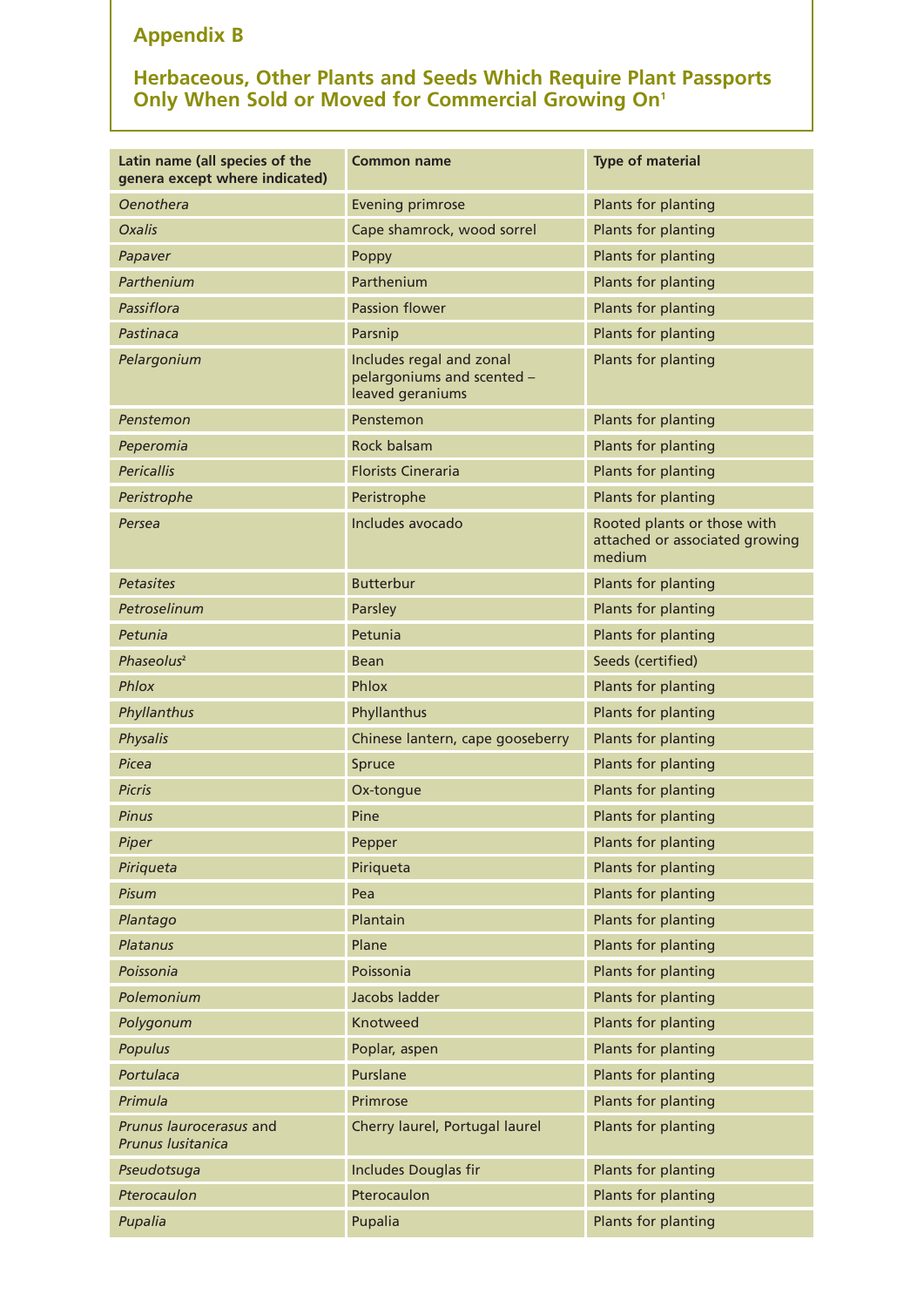| Latin name (all species of the<br>genera except where indicated)                                                                                  | <b>Common name</b>                                                                            | <b>Type of material</b>                                                 |
|---------------------------------------------------------------------------------------------------------------------------------------------------|-----------------------------------------------------------------------------------------------|-------------------------------------------------------------------------|
| Quercus                                                                                                                                           | Oak                                                                                           | Plants for planting                                                     |
| Rajania                                                                                                                                           | Rajania                                                                                       | Plants for planting                                                     |
| Ranunculus                                                                                                                                        | <b>Buttercup</b>                                                                              | Plants for planting                                                     |
| Raphanus                                                                                                                                          | Radish, muli                                                                                  | Plants for planting                                                     |
| Rhynchosia                                                                                                                                        | Rhynchosia                                                                                    | Plants for planting                                                     |
| <b>Ricinus</b>                                                                                                                                    | Castor oil                                                                                    | Plants for planting                                                     |
| Rorippa                                                                                                                                           | <b>Watercress</b>                                                                             | Plants for planting                                                     |
| <b>Rubus</b>                                                                                                                                      | Includes blackberry, raspberry,<br>dewberry and loganberry<br>(including ornamentals)         | Plants for planting                                                     |
| <b>Rumex</b>                                                                                                                                      | Dock, sorrel                                                                                  | Plants for planting                                                     |
| Ruspolia                                                                                                                                          | Ruspolia                                                                                      | Plants for planting                                                     |
| Salvia                                                                                                                                            | Sage                                                                                          | Plants for planting                                                     |
| Saponaria                                                                                                                                         | Soapwort                                                                                      | Plants for planting                                                     |
| Scaevola                                                                                                                                          | Scaevola                                                                                      | Plants for planting                                                     |
| Senecio                                                                                                                                           | Groundsel, ragwort                                                                            | Plants for planting                                                     |
| <b>Senecioides</b>                                                                                                                                | <b>Senecioides</b>                                                                            | Plants for planting                                                     |
| Sida                                                                                                                                              | Queensland hemp                                                                               | Plants for planting                                                     |
| Sidalcea                                                                                                                                          | Sidalcea                                                                                      | Plants for planting                                                     |
| Silybum                                                                                                                                           | Milk thistle                                                                                  | Plants for planting                                                     |
| Sisymbrium                                                                                                                                        | Hedge mustard, London rocket                                                                  | Plants for planting                                                     |
| Plants of the family Solanaceae<br>(other than plants of stolon or<br>tuber forming species of Solanum<br>and their hybrids -<br>(see Appendix A) | Includes tomato, sweet pepper<br>(Capsicum), aubergine, petunia,<br>tobacco (excludes potato) | Plants for planting                                                     |
| Solanum melongena                                                                                                                                 | Aubergine                                                                                     | Plants for planting                                                     |
| Solidago                                                                                                                                          | Golden rod                                                                                    | Plants for planting                                                     |
| Solidaster                                                                                                                                        | Solidaster                                                                                    | Plants for planting                                                     |
| <b>Sonchus</b>                                                                                                                                    | <b>Milkthistles</b>                                                                           | Plants for planting                                                     |
| Sphaeranthus                                                                                                                                      | Sphaeranthus                                                                                  | Plants for planting                                                     |
| Spilanthes                                                                                                                                        | Para cress                                                                                    | Plants for planting                                                     |
| Spinacia                                                                                                                                          | Spinach                                                                                       | Plants for planting                                                     |
| <b>Stachys</b>                                                                                                                                    | Betony, woundwort                                                                             | Plants for planting                                                     |
| <b>Stellaria</b>                                                                                                                                  | Chickweed                                                                                     | Plants for planting                                                     |
| Plants of the family<br>Strelitziaceae                                                                                                            | Includes 'birds of paradise'                                                                  | Rooted plants or those with<br>attached or associated growing<br>medium |
| Synedrella                                                                                                                                        | Synedrella                                                                                    | Plants for planting                                                     |
| <b>Tagetes</b>                                                                                                                                    | French marigold                                                                               | Plants for planting                                                     |
| <b>Tanacetum</b>                                                                                                                                  | <b>Tansy</b>                                                                                  | Plants for planting                                                     |
| <b>Taraxacum</b>                                                                                                                                  | <b>Dandelion</b>                                                                              | Plants for planting                                                     |
| Tetragonia                                                                                                                                        | New Zealand spinach                                                                           | Plants for planting                                                     |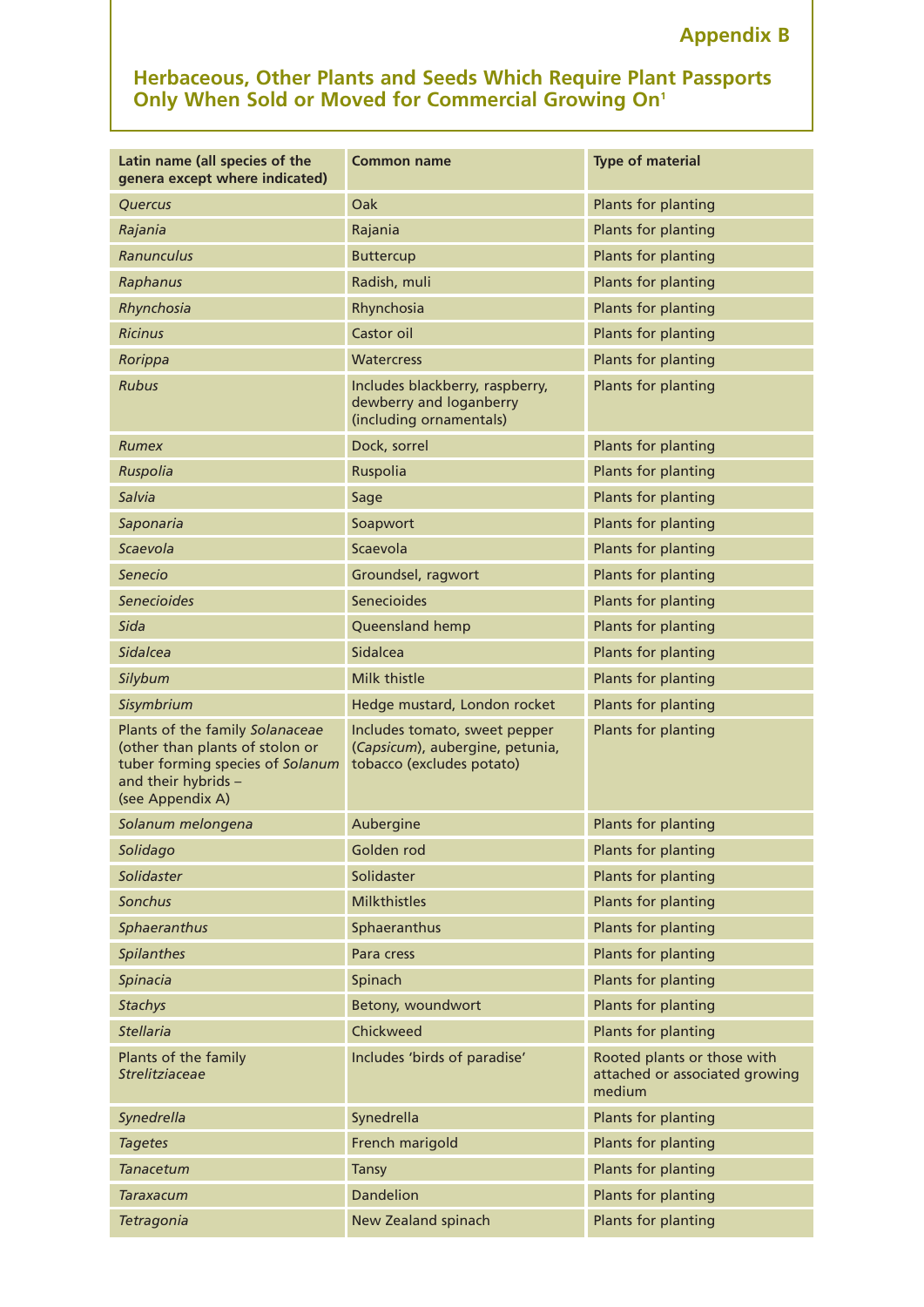# **Herbaceous, Other Plants and Seeds Which Require Plant Passports Only When Sold or Moved for Commercial Growing On<sup>1</sup>**

| Latin name (all species of the<br>genera except where indicated) | <b>Common name</b>         | <b>Type of material</b>    |
|------------------------------------------------------------------|----------------------------|----------------------------|
| <b>Thlaspi</b>                                                   | Penny cress                | Plants for planting        |
| Thunbergia                                                       | <b>Black-eyed Susan</b>    | Plants for planting        |
| <b>Tiarella</b>                                                  | Cool wort                  | Plants for planting        |
| <b>Tithonia</b>                                                  | <b>Mexican sunflower</b>   | Plants for planting        |
| <b>Torenia</b>                                                   | <b>Torenia</b>             | Plants for planting        |
| <b>Trachelium</b>                                                | <b>Trachelium</b>          | Plants for planting        |
| Tragopogon                                                       | Johnny-go-to-bed, salsify  | <b>Plants for planting</b> |
| <b>Tribulus</b>                                                  | Devils thorn               | Plants for planting        |
| <b>Tridax</b>                                                    | <b>Tridax</b>              | Plants for planting        |
| <b>Trifolium</b>                                                 | <b>Trefoil</b>             | Plants for planting        |
| Trigonella                                                       | Fenugreek                  | Plants for planting        |
| Tropaeolum                                                       | Nasturtium, canary creeper | Plants for planting        |
| <b>Tsuga</b>                                                     | <b>Hemlock</b>             | Plants for planting        |
| Tussilago                                                        | Coltsfoot                  | Plants for planting        |
| Typha                                                            | Reed mace, bulrush         | Plants for planting        |
| Valerianella                                                     | Lambs-lettuce              | Plants for planting        |
| Verbena                                                          | Verbena                    | Plants for planting        |
| Verbesina                                                        | Crown-beard                | Plants for planting        |
| Vernonia                                                         | Cabbage tree               | Plants for planting        |
| Vicia                                                            | Bean, vetch                | Plants for planting        |
| Vigna                                                            | Mung bean, snail flower    | Plants for planting        |
| Viola                                                            | Violet, pansy              | Plants for planting        |
| Wedelia                                                          | Wedelia                    | Plants for planting        |
| Whithania                                                        | Whithania                  | Plants for planting        |
| <b>Xanthium</b>                                                  | Cocklebur                  | Plants for planting        |
| Zinnia                                                           | Zinnia                     | Plants for planting        |

#### **Notes**

**1** Plant passports are not required where the plants, etc. have been prepared and are ready for sale to the final consumer.

**2** Applies to all seeds from 1 May 2006.

"Plants for planting" excludes fruit and seeds unless otherwise specified. Cut Christmas trees are also excluded.

**Remember:** there may be different plant passporting requirements for other member states. The Channel Islands, the Isle of Man, Northern Ireland and the Republic of Ireland, for example, require a plant passport for retail sales of fireblight hosts even down to the final consumer. **Please contact your local PHSI for further details.**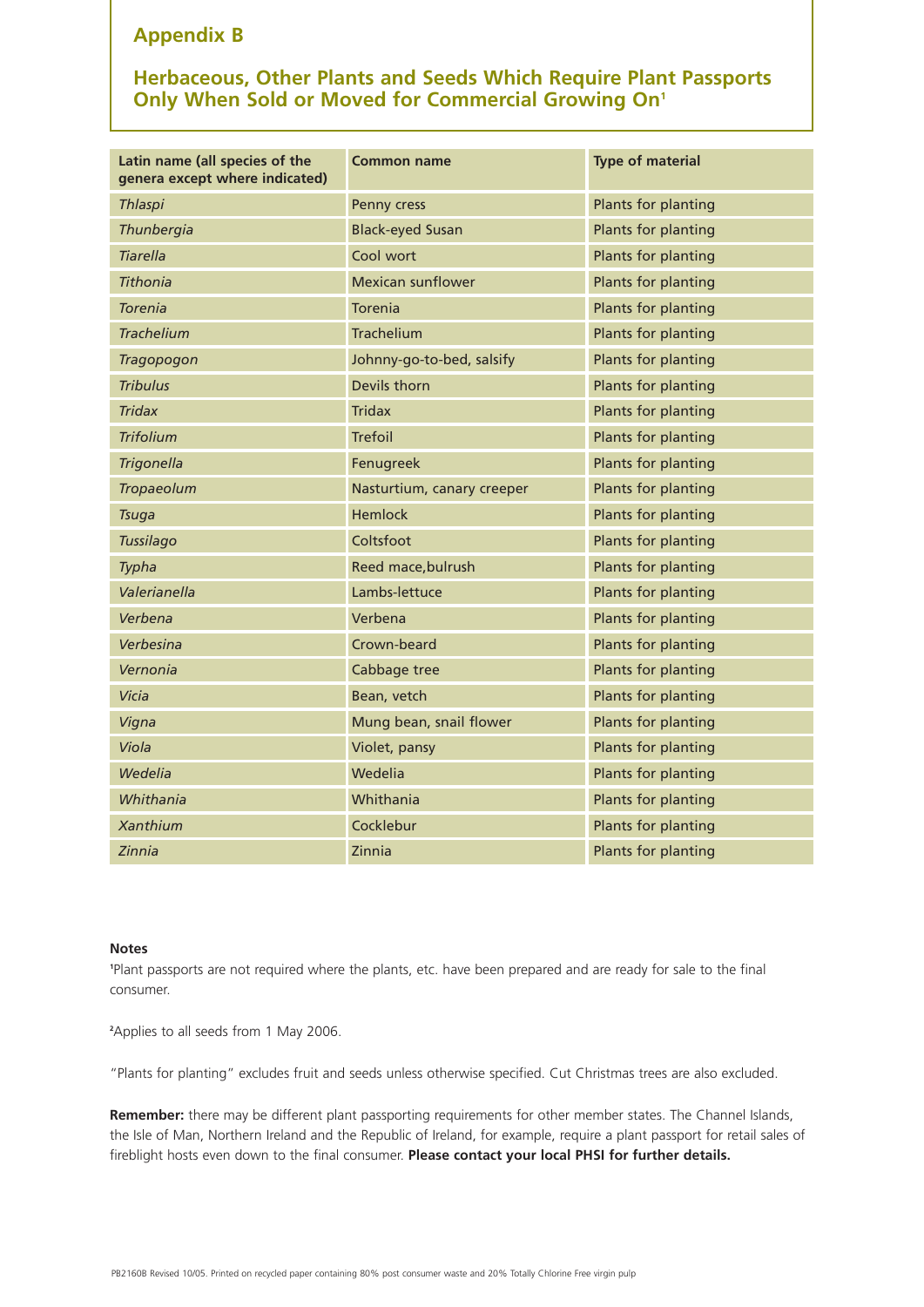**Herbaceous, Other Plants and Seeds Which Require Plant Passports Only When Sold or Moved for Commercial Growing On1 - Plant Passporting Arrangements with Switzerland**

**Plant passports are required for all herbaceous plants for planting other than plants of the** *Gramineae* **family. Some specific genera are listed below, but this is not exhaustive and your local PHSI should be contacted for additional guidance where necessary. Plant passporting is also required for some non-herbaceous plants for planting, and for some seeds and bulbs, as indicated in the table.**

| Latin name (all species of the<br>genera except where indicated) | <b>Common name</b>                                          | <b>Type of material</b>                                                 |
|------------------------------------------------------------------|-------------------------------------------------------------|-------------------------------------------------------------------------|
| Abies                                                            | Fir                                                         | Plants for planting                                                     |
| Abelmoschus                                                      | Okra, Lady's-fingers                                        | Plants for planting                                                     |
| Acanthospermum                                                   | Hispid staburr, Bristly starburr                            | Plants for planting                                                     |
| <b>Achillea</b>                                                  | Yarrow                                                      | Plants for planting                                                     |
| Ageratum                                                         | Ageratum                                                    | Plants for planting                                                     |
| Agrimonia                                                        | Common agrimony                                             | Plants for planting                                                     |
| Agropyrum                                                        | Quick grass, couch grass                                    | Plants for planting                                                     |
| Ajuga                                                            | <b>Bugle, Bugleweed</b>                                     | Plants for planting                                                     |
| Albizia                                                          | Acacia, silk tree, rain tree                                | Plants for planting                                                     |
| Allium porrum                                                    | Shallot, Spring Onion, Onion,<br>Leek, Chive, Garlic        | Plants for planting                                                     |
| Allium ascalonicum                                               | Shallot, Spring onion                                       | Seeds and bulbs for planting                                            |
| Allium cepa                                                      | Onion                                                       | Seeds and bulbs for planting                                            |
| Allium schoenoprasum                                             | Chive                                                       | Seeds and bulbs for planting                                            |
| Alstroemeria                                                     | Peruvian lily                                               | Plants for planting                                                     |
| <b>Althaea</b>                                                   | <b>Marsh mallow</b>                                         | Plants for planting                                                     |
| Alyssum                                                          | Alyssum                                                     | Plants for planting                                                     |
| <b>Amaranthus</b>                                                | Love-lies-bleeding                                          | Plants for planting                                                     |
| Ambrosia                                                         | Ragweed                                                     | Plants for planting                                                     |
| <b>Anagallis</b>                                                 | Pimpernell                                                  | Plants for planting                                                     |
| Anaphalis                                                        | <b>Everlasting flowers</b>                                  | Plants for planting                                                     |
| Anemone                                                          | Anemone                                                     | Plants for planting                                                     |
| Anethum                                                          | <b>Dill</b>                                                 | Plants for planting                                                     |
| Anoda                                                            | Spurred anoda                                               | Plants for planting                                                     |
| Anthriscus                                                       | Chervil                                                     | Plants for planting                                                     |
| Antirrhinum                                                      | Snapdragon                                                  | Plants for planting                                                     |
| Apium                                                            | Celery                                                      | Plants for planting                                                     |
| Aquilegia                                                        | Columbine, granny's bonnet                                  | Plants for planting                                                     |
| Plants of the family<br>Araceae                                  | Includes dumb cane, arum, peace<br>lily, Swiss cheese plant | Rooted plants or those with<br>attached or associated growing<br>medium |
| <b>Arachis</b>                                                   | Peanut, groundnut                                           | Plants for planting                                                     |
| <b>Arctium</b>                                                   | <b>Burdock</b>                                              | Plants for planting                                                     |
| Argyranthemum                                                    | Includes marguerite                                         | Plants for planting                                                     |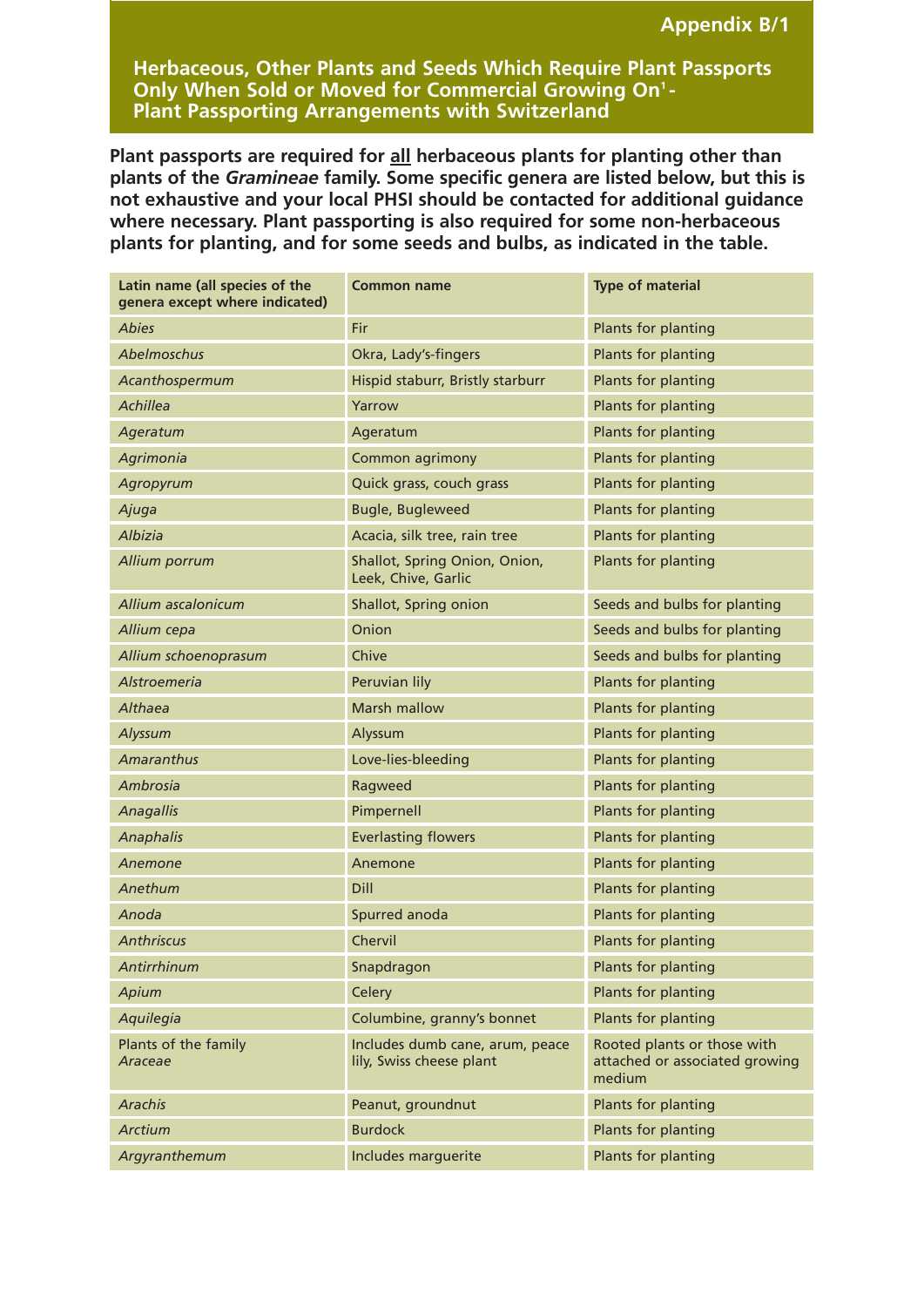| Latin name (all species of the<br>genera except where indicated) | <b>Common name</b>                                                                                 | <b>Type of material</b> |
|------------------------------------------------------------------|----------------------------------------------------------------------------------------------------|-------------------------|
| <b>Artemisia</b>                                                 | Southernwood, wormwood,<br>absinthe,                                                               | Plants for planting     |
| <b>Asclepias</b>                                                 | <b>Milkweed</b>                                                                                    | Plants for planting     |
| Aster                                                            | Includes starwort, Michaelmas daisy                                                                | Plants for planting     |
| <b>Atriplex</b>                                                  | Mountain spinach, saltbush                                                                         | Plants for planting     |
| Baccharis                                                        | Groundsel-tree                                                                                     | Plants for planting     |
| Bacopa                                                           | Syn. Sutera                                                                                        | Plants for planting     |
| <b>Basella</b>                                                   | Malabar spinach, nightshade                                                                        | Plants for planting     |
| <b>Bauhinia</b>                                                  | Snake climber, butterfly tree                                                                      | Plants for planting     |
| <b>Bellis</b>                                                    | <b>Daisy</b>                                                                                       | Plants for planting     |
| Beta (see Appendix A for<br>requirements on Beta Vulgaris)       | Beet, chard                                                                                        | Plants for planting     |
| Betonica                                                         | Syn. Stachys, woundwort                                                                            | Plants for planting     |
| <b>Bidens</b>                                                    | <b>Bur-marigold</b>                                                                                | Plants for planting     |
| Bilderdykia                                                      | Syn. Fallopia, russian vine                                                                        | Plants for planting     |
| <b>Borago</b>                                                    | Borage, starflower                                                                                 | Plants for planting     |
| <b>Brachycome</b>                                                | Swan river daisy                                                                                   | Plants for planting     |
| <b>Brassica</b>                                                  | Includes broccoli, Brussels sprout,<br>cabbage, cauliflower, Chinese<br>cabbage, kohl rabi, turnip | Plants for planting     |
| <b>Bryonia</b>                                                   | <b>Bryony</b>                                                                                      | Plants for planting     |
| <b>Bupleurum</b>                                                 | Hare's ear                                                                                         | Plants for planting     |
| Cajanus                                                          | Pigeon pea                                                                                         | Plants for planting     |
| Calendula                                                        | Marigold                                                                                           | Plants for planting     |
| Callistephus                                                     | Aster, chinese aster                                                                               | Plants for planting     |
| Calonyction                                                      | Syn. Ipomoea                                                                                       | Plants for planting     |
| Canavalia                                                        | Jack bean, sword bea.                                                                              | Plants for planting     |
| Capraria                                                         | Capraria                                                                                           | Plants for planting     |
| Capsella                                                         | Shepherds-purse                                                                                    | Plants for planting     |
| Capsicum                                                         | Sweet/chilli pepper                                                                                | Plants for planting     |
| Cardiospermum                                                    | <b>Balloon vine, heartseed</b>                                                                     | Plants for planting     |
| <b>Cardiuus</b>                                                  | <b>Cardiuus</b>                                                                                    | Plants for planting     |
| Carthamus                                                        | Safflower                                                                                          | Plants for planting     |
| Cassia                                                           | Senna                                                                                              | Plants for planting     |
| Castanea                                                         | Chestnut                                                                                           | Plants for planting     |
| Celosia                                                          | Cockscomb, mfungu.                                                                                 | Plants for planting     |
| Centaurea                                                        | Cornflower, knapweed                                                                               | Plants for planting     |
| Centranthus                                                      | Valerian                                                                                           | Plants for planting     |
| Centrosema                                                       | <b>Butterfly pea</b>                                                                               | Plants for planting     |
| Ceratosanthes                                                    | Ceratosanthes                                                                                      | Plants for planting     |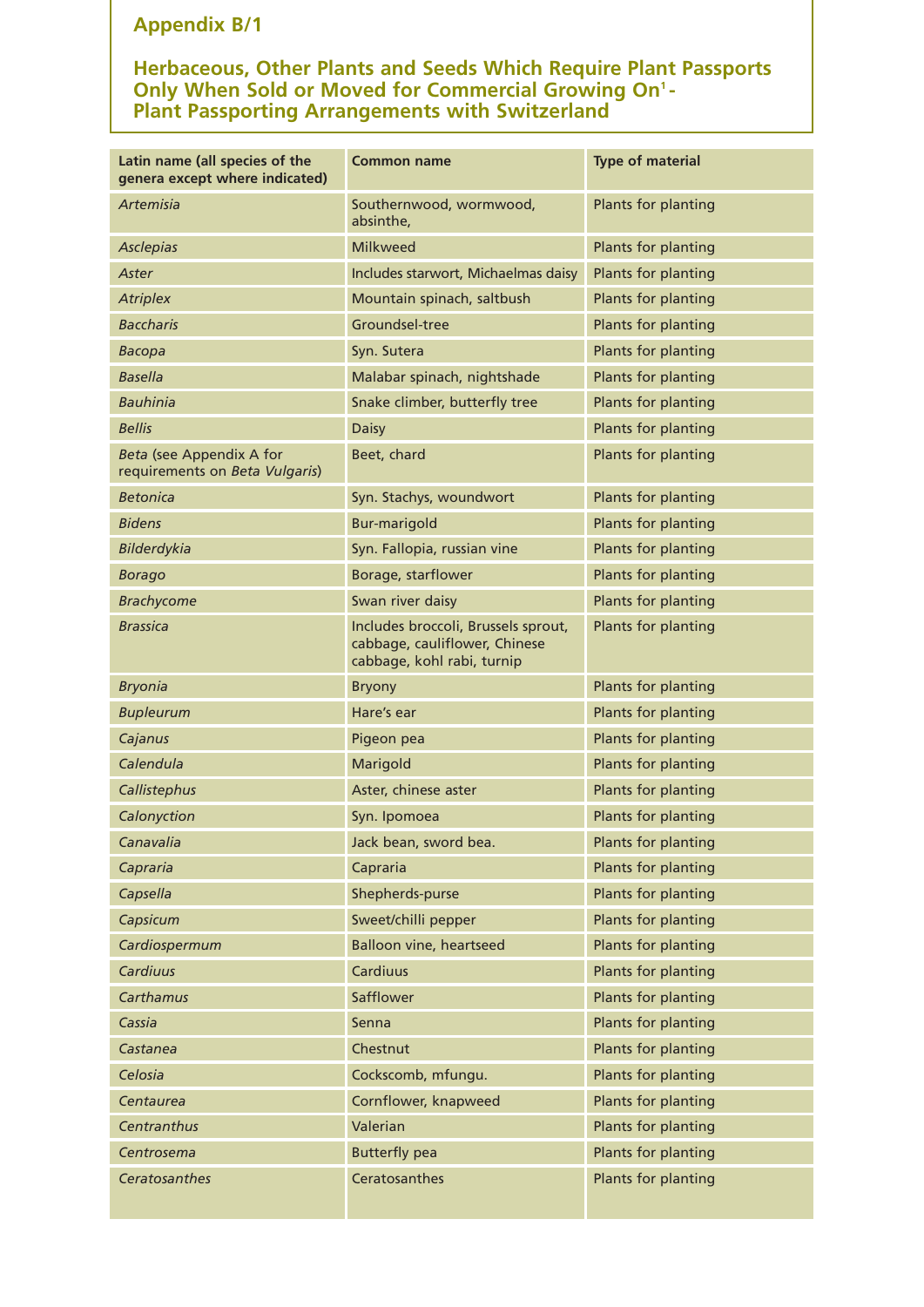| Latin name (all species of the<br>genera except where indicated) | <b>Common name</b>                      | <b>Type of material</b>    |
|------------------------------------------------------------------|-----------------------------------------|----------------------------|
| Cestrum                                                          | Lady of the night                       | Plants for planting        |
| Cheiranthus                                                      | Wallflower                              | Plants for planting        |
| Chelone                                                          | Shellflower, balmony                    | Plants for planting        |
| Chenopodium                                                      | Fat-hen, quinoa, Good King Henry        | Plants for planting        |
| Chrysanthemum                                                    | Chrysanthemum, corn marigold            | Plants for planting        |
| Cicer                                                            | Chick pea                               | Plants for planting        |
| Cichorium                                                        | Endive, chicory                         | Plants for planting        |
| Cineraria                                                        | Cineraria                               | Plants for planting        |
| Cirsium                                                          | <b>Thistle</b>                          | Plants for planting        |
| <b>Citrullus</b>                                                 | <b>Water melon</b>                      | Plants for planting        |
| Cleome                                                           | Spider flower, cat whiskers             | Plants for planting        |
| Conoclinium                                                      | Syn Eupatorium, hemp agrimony           | Plants for planting        |
| Conyza                                                           | Conyza                                  | Plants for planting        |
| Cordia                                                           | Geiger tree, cypre                      | Plants for planting        |
| Coriandrum                                                       | Coriander                               | Plants for planting        |
| Crotalaria                                                       | <b>Bombay hemp</b>                      | Plants for planting        |
| <b>Cucumis</b>                                                   | Includes cucumber, gherkin and<br>melon | Plants for planting        |
| Cucurbita                                                        | Squash, pumpkin                         | Plants for planting        |
| Cyclamen                                                         | Cyclamen                                | Plants for planting        |
| Cynara                                                           | Cardoon, globe artichoke                | Plants for planting        |
| Dahlia                                                           | <b>Dahlia</b>                           | Plants for planting        |
| Datura                                                           | Angels-wings                            | Plants for planting        |
| Daucus                                                           | Carrot                                  | Plants for planting        |
| <b>Delilia</b>                                                   | <b>Delilia</b>                          | Plants for planting        |
| Delphinium                                                       | Delphinium                              | Plants for planting        |
| Dendranthema                                                     | Florists chrysanthemum                  | Plants for planting        |
| Desmodium                                                        | <b>Beggarweed</b>                       | Plants for planting        |
| Dianthus and hybrids                                             | Pink and carnation                      | Plants for planting        |
| <b>Diascia</b>                                                   | <b>Diascia</b>                          | Plants for planting        |
| Digitaria                                                        | Crab grass, hungry grass                | Plants for planting        |
| Dimorphotheca                                                    | Sun marigold                            | <b>Plants for planting</b> |
| Eclipta                                                          | Eclipta                                 | Plants for planting        |
| Elvira                                                           | Syn Delilia                             | Plants for planting        |
| Emilia                                                           | Emilia                                  | Plants for planting        |
| <b>Erechtites</b>                                                | <b>Erechtites</b>                       | Plants for planting        |
| Erigeron                                                         | Daisy fleabane                          | Plants for planting        |
| <b>Eruca</b>                                                     | Salad rocket                            | Plants for planting        |
| Eryngium                                                         | Sea holly                               | Plants for planting        |
| Eupatorium                                                       | Hemp agrimony                           | Plants for planting        |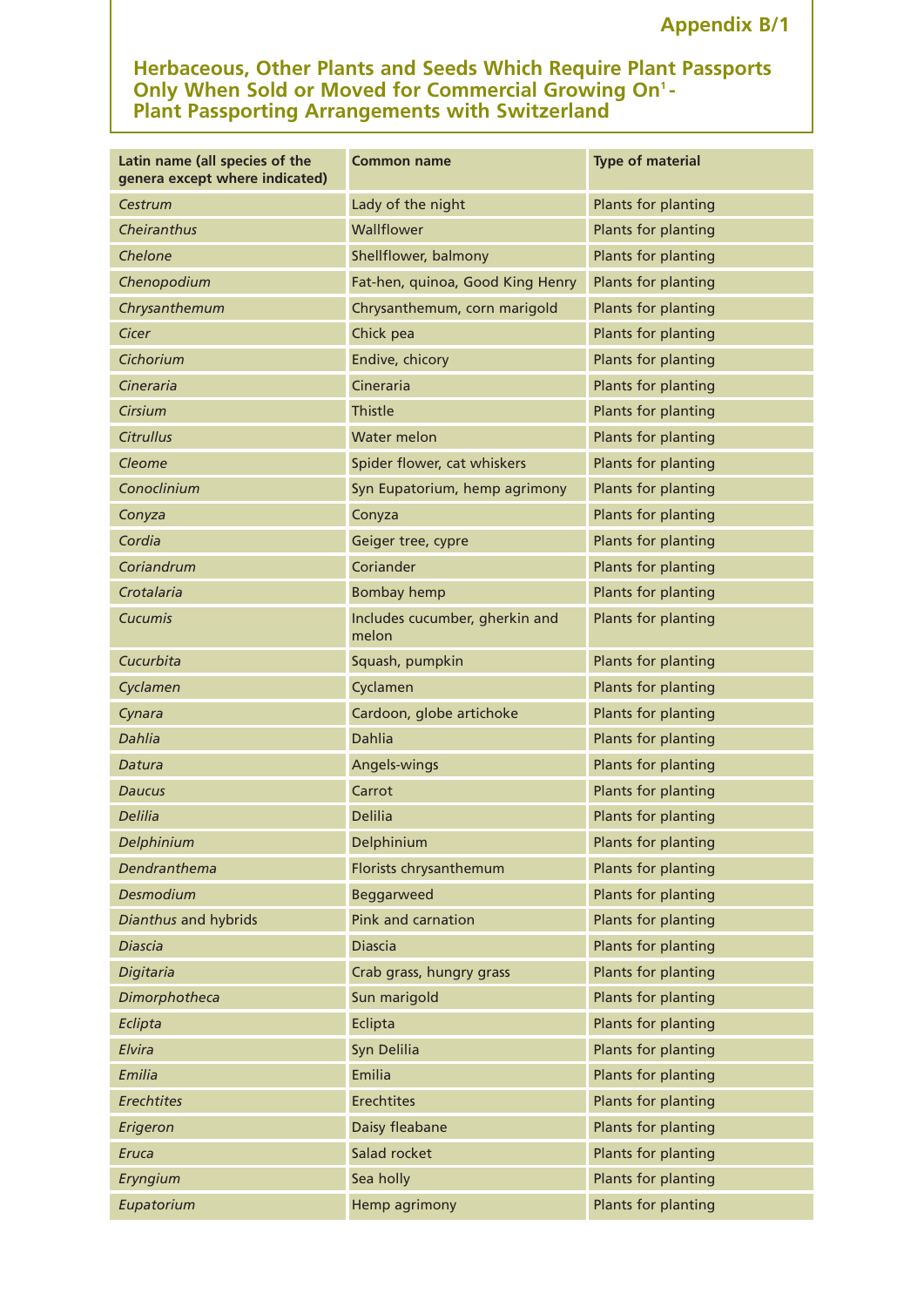| Latin name (all species of the<br>genera except where indicated) | <b>Common name</b>             | <b>Type of material</b> |
|------------------------------------------------------------------|--------------------------------|-------------------------|
| Eustoma                                                          | Eustoma                        | Plants for planting     |
| Exacum                                                           | Persian/Arabian Violet         | Plants for planting     |
| <b>Felicia</b>                                                   | Kingfisher daisy               | Plants for planting     |
| <b>Ficus</b>                                                     | Fig                            | Plants for planting     |
| Flaveria                                                         | Flaveria                       | Plants for planting     |
| Fragaria                                                         | Strawberry                     | Plants for planting     |
| <b>Fuchsia</b>                                                   | <b>Fuchsia</b>                 | Plants for planting     |
| Gaillardia                                                       | <b>Blanket flower</b>          | Plants for planting     |
| Galega                                                           | Goats rue                      | Plants for planting     |
| Galinsoga                                                        | Galinsoga                      | Plants for planting     |
| Gazania                                                          | Gazania                        | Plants for planting     |
| Geranium                                                         | Geranium                       | Plants for planting     |
| Gerbera                                                          | Includes 'transvaal daisy'     | Plants for planting     |
| Gladiolus                                                        | Gladiolus                      | Plants for planting     |
| Glechoma                                                         | <b>Ground ivy</b>              | Plants for planting     |
| Glycine                                                          | Soya bean                      | Plants for planting     |
| Gnaphalium                                                       | Cudweed                        | Plants for planting     |
| Gossypium                                                        | Cotton                         | Plants for planting     |
| Gypsophila                                                       | Includes 'baby's breath'       | Plants for planting     |
| <b>Helianthus</b>                                                | Sunflower, Jerusalem artichoke | Plants for planting     |
| Helichrysum                                                      | 'everlasting' flower           | Plants for planting     |
| Heuchera                                                         | Alum root                      | Plants for planting     |
| <b>Hibiscus</b>                                                  | Rose mallow, China rose        | Plants for planting     |
| Holmskioldia                                                     | Chinese hat plant              | Plants for planting     |
| Hosta                                                            | <b>Plantain lily</b>           | Plants for planting     |
| Hydrocotyle                                                      | Pennywort                      | Plants for planting     |
| Hymenopappus                                                     | Hymenopappus                   | Plants for planting     |
| <b>Hyptis</b>                                                    | Black sesame, beni seed        | Plants for planting     |
| Impatiens (New Guinea hybrids)                                   | Balsam, busy lizzie            | Plants for planting     |
| Indigofera                                                       | Indigofera                     | Plants for planting     |
| Ipomoea                                                          | <b>Morning glory</b>           | Plants for planting     |
| Jasminum                                                         | Jasmine                        | Plants for planting     |
| Kallstroemia                                                     | Arizona poppy                  | Plants for planting     |
| Kennedia                                                         | <b>Black bean</b>              | Plants for planting     |
| Lactuca                                                          | Lettuce                        | Plants for planting     |
| Lamium                                                           | White dead nettle              | Plants for planting     |
| Lannea                                                           | Lannea                         | Plants for planting     |
| Lantana                                                          | Lantana                        | Plants for planting     |
|                                                                  |                                |                         |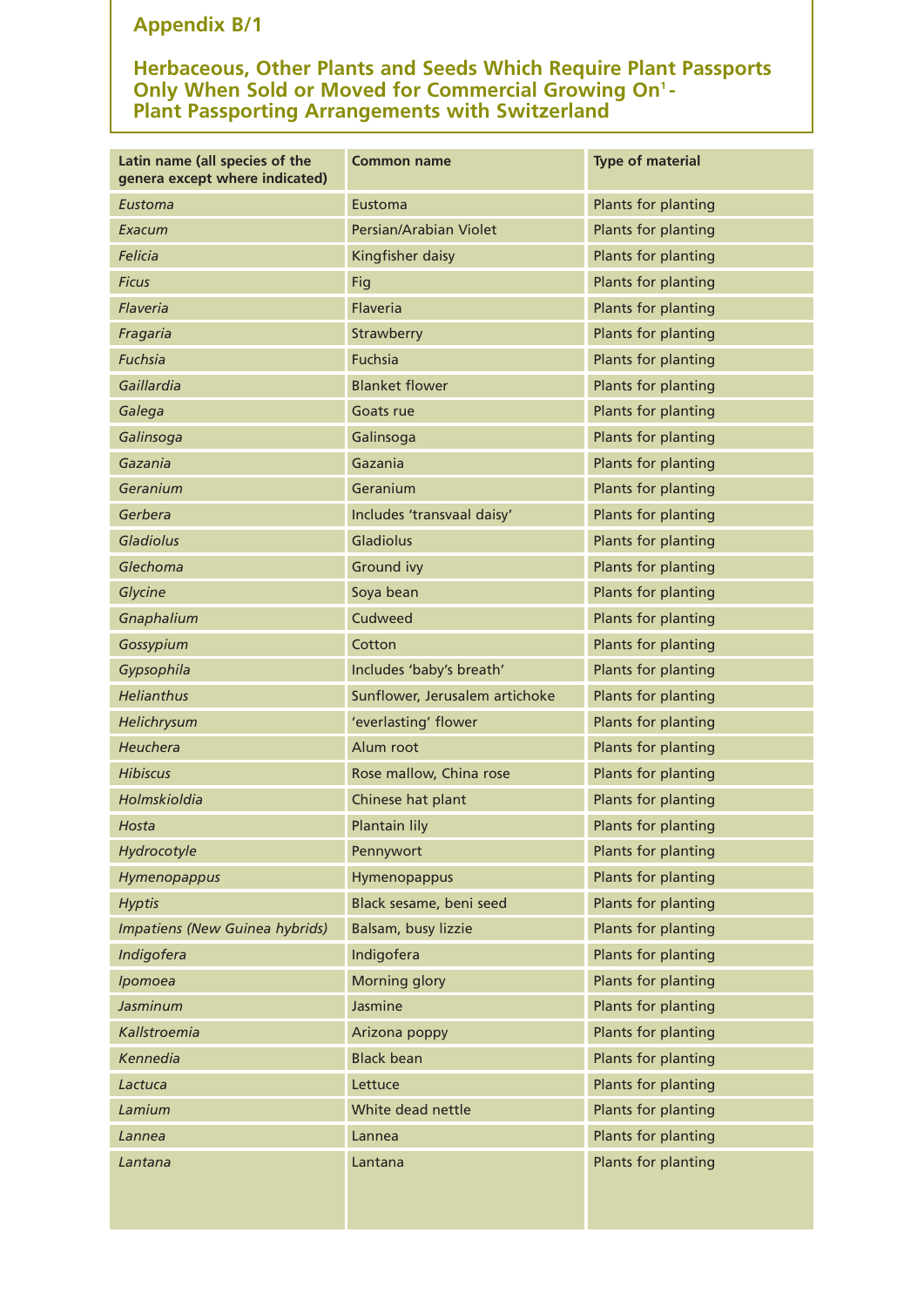| Latin name (all species of the<br>genera except where indicated) | <b>Common name</b>                 | <b>Type of material</b>                                                 |
|------------------------------------------------------------------|------------------------------------|-------------------------------------------------------------------------|
| Larix                                                            | Larch                              | Plants for planting                                                     |
| Lathyrus                                                         | Sweet-pea                          | Plants for planting                                                     |
| Launaea                                                          | Launaea                            | Plants for planting                                                     |
| Lepidium                                                         | Pepperwort                         | Plants for planting                                                     |
| Leucanthemum                                                     | Perennial marguerite, shasta daisy | Plants for planting                                                     |
| Limonium                                                         | Statice, sea lavender              | Plants for planting                                                     |
| Linaria                                                          | <b>Toadflax</b>                    | Plants for planting                                                     |
| Linum                                                            | <b>Flax</b>                        | Plants for planting                                                     |
| Lipochaeta                                                       | Lipochaeta                         | Plants for planting                                                     |
| Lisianthus                                                       | Lisianthus                         | Plants for planting                                                     |
| Lupinus                                                          | Lupin                              | Plants for planting                                                     |
| Lycopersicon                                                     | Tomato                             | Plants for planting                                                     |
| Lysimachia                                                       | Yellow pimpernel, moneywort        | Plants for planting                                                     |
| Malva                                                            | <b>Mallow</b>                      | Plants for planting                                                     |
| Marah                                                            | Marah                              | Plants for planting                                                     |
| Plants of the family<br>Marantaceae                              | Includes prayer plant              | Rooted plants or those with<br>attached or associated growing<br>medium |
| <b>Matricaria</b>                                                | Chamomile, pineapple weed          | Plants for planting                                                     |
| Matthiola                                                        | Brompton stock, stock              | Plants for planting                                                     |
| Medicago                                                         | Lucerne, burweed                   | Plants for planting                                                     |
| Melanthera                                                       | Melanthera                         | Plants for planting                                                     |
| <b>Meliococcus</b>                                               | <b>Meliococcus</b>                 | Plants for planting                                                     |
| <b>Melilotus</b>                                                 | <b>Melilotus</b>                   | Plants for planting                                                     |
| Melissa                                                          | <b>Melissa</b>                     | Plants for planting                                                     |
| Melothria                                                        | Melothria                          | Plants for planting                                                     |
| <b>Mercurialis</b>                                               | Dogs mercury                       | Plants for planting                                                     |
| Mikania                                                          | <b>Mikania</b>                     | Plants for planting                                                     |
| Molucella                                                        | <b>Bells of Ireland</b>            | Plants for planting                                                     |
| Momordica                                                        | <b>Bitter cucumber</b>             | Plants for planting                                                     |
| Moringa                                                          | Horse-radish tree                  | <b>Plants for planting</b>                                              |
| Plants of the family<br>Musaceae                                 | Includes banana                    | Rooted plants or those with<br>attached or associated growing<br>medium |
| <b>Nasturtium</b>                                                | <b>Watercress</b>                  | Plants for planting                                                     |
| Nepeta                                                           | Nepeta                             | Plants for planting                                                     |
| Nicotiana                                                        | <b>Tobacco</b>                     | Plants for planting                                                     |
| <b>Ocimum</b>                                                    | Sweet basil                        | Plants for planting                                                     |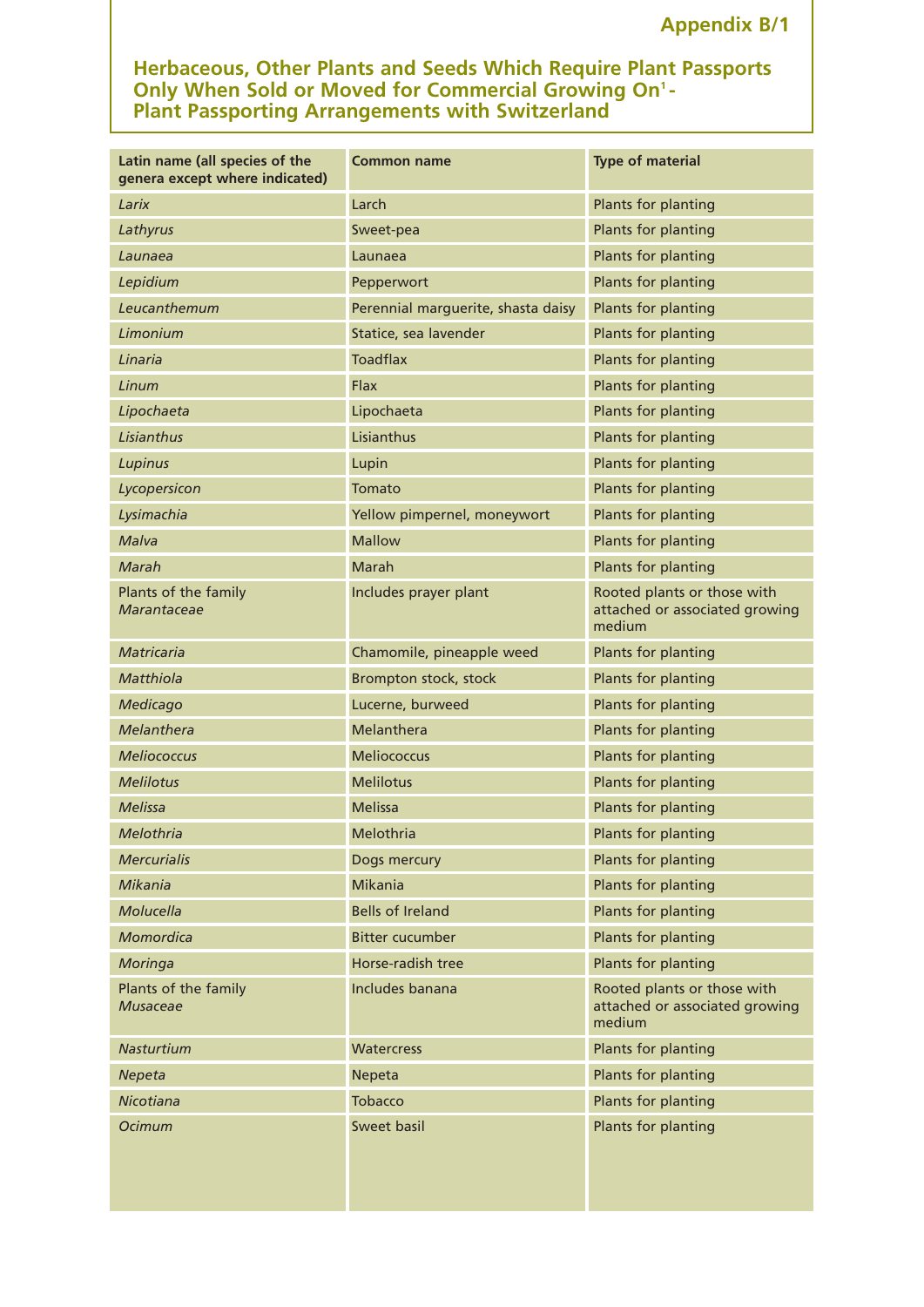| Latin name (all species of the<br>genera except where indicated) | <b>Common name</b>                                                         | <b>Type of material</b>                                                 |
|------------------------------------------------------------------|----------------------------------------------------------------------------|-------------------------------------------------------------------------|
| <b>Oenothera</b>                                                 | <b>Evening primrose</b>                                                    | Plants for planting                                                     |
| <b>Oxalis</b>                                                    | Cape shamrock, wood sorrel                                                 | Plants for planting                                                     |
| Papaver                                                          | Poppy                                                                      | Plants for planting                                                     |
| Parthenium                                                       | Parthenium                                                                 | Plants for planting                                                     |
| Passiflora                                                       | <b>Passion flower</b>                                                      | Plants for planting                                                     |
| Pastinaca                                                        | Parsnip                                                                    | Plants for planting                                                     |
| Pelargonium                                                      | Includes regal and zonal<br>pelargoniums and scented -<br>leaved geraniums | Plants for planting                                                     |
| Penstemon                                                        | Penstemon                                                                  | Plants for planting                                                     |
| Peperomia                                                        | Rock balsam                                                                | Plants for planting                                                     |
| <b>Pericallis</b>                                                | <b>Florists Cineraria</b>                                                  | Plants for planting                                                     |
| Peristrophe                                                      | Peristrophe                                                                | Plants for planting                                                     |
| Persea                                                           | Includes avocado                                                           | Rooted plants or those with<br>attached or associated growing<br>medium |
| <b>Petasites</b>                                                 | <b>Butterbur</b>                                                           | Plants for planting                                                     |
| Petroselinum                                                     | Parsley                                                                    | Plants for planting                                                     |
| Petunia                                                          | Petunia                                                                    | Plants for planting                                                     |
| Phlox                                                            | Phlox                                                                      | Plants for planting                                                     |
| Phyllanthus                                                      | Phyllanthus                                                                | <b>Plants for planting</b>                                              |
| Physalis                                                         | Chinese lantern, cape gooseberry                                           | Plants for planting                                                     |
| Picea                                                            | Spruce                                                                     | Plants for planting                                                     |
| <b>Picris</b>                                                    | Ox-tongue                                                                  | Plants for planting                                                     |
| <b>Pinus</b>                                                     | Pine                                                                       | Plants for planting                                                     |
| Piper                                                            | Pepper                                                                     | Plants for planting                                                     |
| Piriqueta                                                        | Piriqueta                                                                  | Plants for planting                                                     |
| Pisum                                                            | Pea                                                                        | Plants for planting                                                     |
| Plantago                                                         | Plantain                                                                   | Plants for planting                                                     |
| Platanus                                                         | Plane                                                                      | Plants for planting                                                     |
| Poissonia                                                        | Poissonia                                                                  | Plants for planting                                                     |
| Polemonium                                                       | Jacobs ladder                                                              | Plants for planting                                                     |
| Polygonum                                                        | Knotweed                                                                   | Plants for planting                                                     |
| Populus                                                          | Poplar, aspen                                                              | Plants for planting                                                     |
| Portulaca                                                        | Purslane                                                                   | Plants for planting                                                     |
| Primula                                                          | Primrose                                                                   | Plants for planting                                                     |
| Prunus laurocerasus and<br>Prunus Iusitanica                     | Cherry laurel, Portugal laurel                                             | Plants for planting                                                     |
| Pseudotsuga                                                      | Includes Douglas fir                                                       | Plants for planting                                                     |
| Pterocaulon                                                      | Pterocaulon                                                                | Plants for planting                                                     |
| Pupalia                                                          | Pupalia                                                                    | Plants for planting                                                     |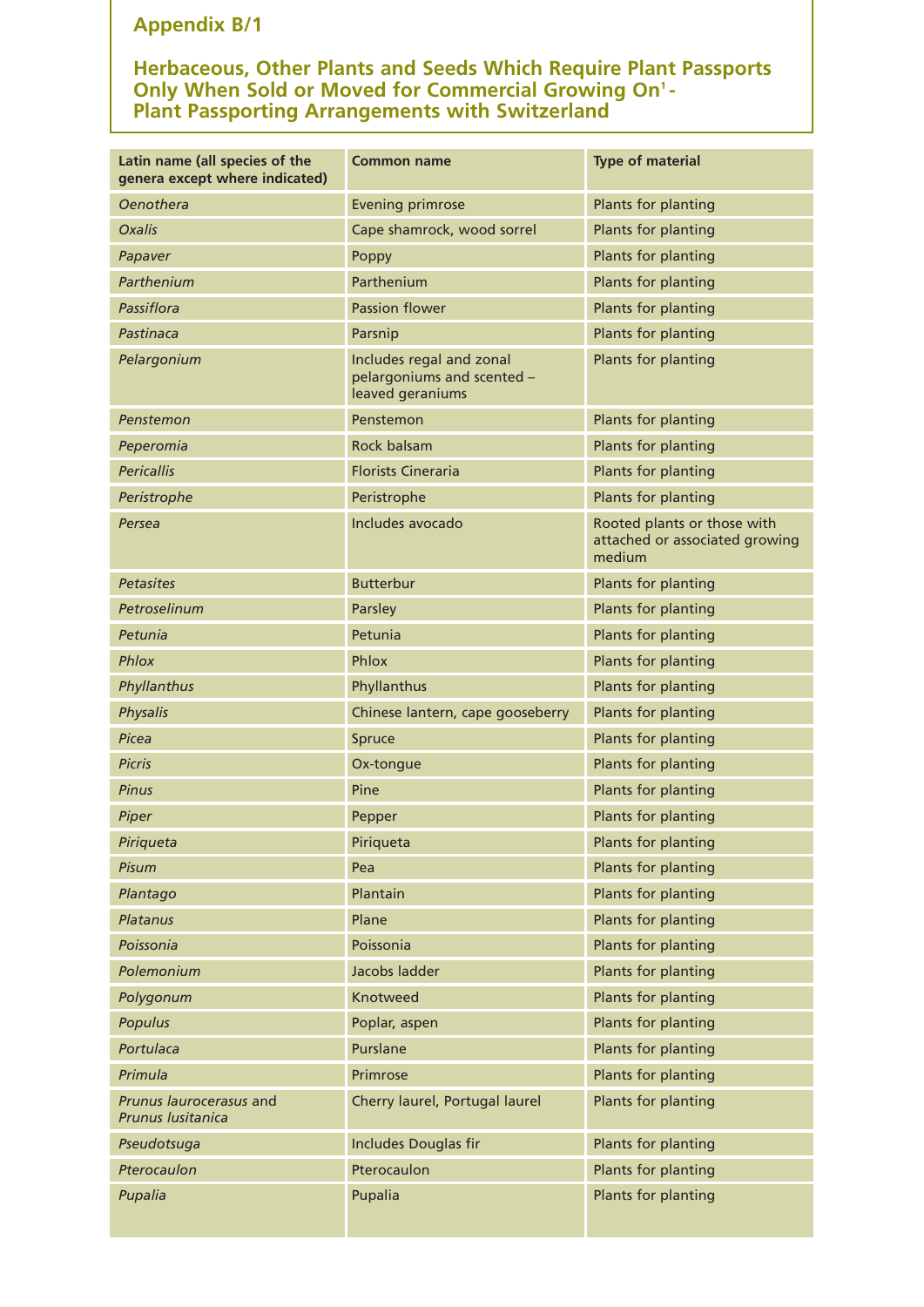| Latin name (all species of the<br>genera except where indicated)                                                                                  | <b>Common name</b>                                                                            | <b>Type of material</b>                                                 |
|---------------------------------------------------------------------------------------------------------------------------------------------------|-----------------------------------------------------------------------------------------------|-------------------------------------------------------------------------|
| <b>Quercus</b>                                                                                                                                    | Oak                                                                                           | Plants for planting                                                     |
| Rajania                                                                                                                                           | Rajania                                                                                       | Plants for planting                                                     |
| Ranunculus                                                                                                                                        | <b>Buttercup</b>                                                                              | Plants for planting                                                     |
| Raphanus                                                                                                                                          | Radish, muli                                                                                  | Plants for planting                                                     |
| Rhynchosia                                                                                                                                        | Rhynchosia                                                                                    | Plants for planting                                                     |
| <b>Ricinus</b>                                                                                                                                    | Castor oil                                                                                    | Plants for planting                                                     |
| Rorippa                                                                                                                                           | <b>Watercress</b>                                                                             | Plants for planting                                                     |
| <b>Rubus</b>                                                                                                                                      | Includes blackberry, raspberry,<br>dewberry and loganberry<br>(including ornamentals)         | Plants for planting                                                     |
| <b>Rumex</b>                                                                                                                                      | Dock, sorrel                                                                                  | <b>Plants for planting</b>                                              |
| Ruspolia                                                                                                                                          | Ruspolia                                                                                      | Plants for planting                                                     |
| Salvia                                                                                                                                            | Sage                                                                                          | Plants for planting                                                     |
| Saponaria                                                                                                                                         | Soapwort                                                                                      | Plants for planting                                                     |
| Scaevola                                                                                                                                          | Scaevola                                                                                      | Plants for planting                                                     |
| Senecio                                                                                                                                           | Groundsel, ragwort                                                                            | Plants for planting                                                     |
| <b>Senecioides</b>                                                                                                                                | Senecioides                                                                                   | Plants for planting                                                     |
| Sida                                                                                                                                              | Queensland hemp                                                                               | Plants for planting                                                     |
| <b>Sidalcea</b>                                                                                                                                   | Sidalcea                                                                                      | Plants for planting                                                     |
| Silybum                                                                                                                                           | Milk thistle                                                                                  | Plants for planting                                                     |
| Sisymbrium                                                                                                                                        | Hedge mustard, London rocket                                                                  | Plants for planting                                                     |
| Plants of the family Solanaceae<br>(other than plants of stolon or<br>tuber forming species of Solanum<br>and their hybrids -<br>(see Appendix A) | Includes tomato, sweet pepper<br>(Capsicum), aubergine, petunia,<br>tobacco (excludes potato) | Plants for planting                                                     |
| Solanum melongena                                                                                                                                 | Aubergine                                                                                     | Plants for planting                                                     |
| Solidago                                                                                                                                          | Golden rod                                                                                    | <b>Plants for planting</b>                                              |
| Solidaster                                                                                                                                        | Solidaster                                                                                    | Plants for planting                                                     |
| <b>Sonchus</b>                                                                                                                                    | <b>Milkthistles</b>                                                                           | Plants for planting                                                     |
| Sphaeranthus                                                                                                                                      | Sphaeranthus                                                                                  | Plants for planting                                                     |
| Spilanthes                                                                                                                                        | Para cress                                                                                    | Plants for planting                                                     |
| Spinacia                                                                                                                                          | Spinach                                                                                       | Plants for planting                                                     |
| <b>Stachys</b>                                                                                                                                    | Betony, woundwort                                                                             | Plants for planting                                                     |
| <b>Stellaria</b>                                                                                                                                  | Chickweed                                                                                     | Plants for planting                                                     |
| Plants of the family<br><b>Strelitziaceae</b>                                                                                                     | Includes 'birds of paradise'                                                                  | Rooted plants or those with<br>attached or associated growing<br>medium |
| Synedrella                                                                                                                                        | Synedrella                                                                                    | Plants for planting                                                     |
| <b>Tagetes</b>                                                                                                                                    | French marigold                                                                               | Plants for planting                                                     |
| Tanacetum                                                                                                                                         | <b>Tansy</b>                                                                                  | Plants for planting                                                     |
| Taraxacum                                                                                                                                         | <b>Dandelion</b>                                                                              | Plants for planting                                                     |
|                                                                                                                                                   |                                                                                               |                                                                         |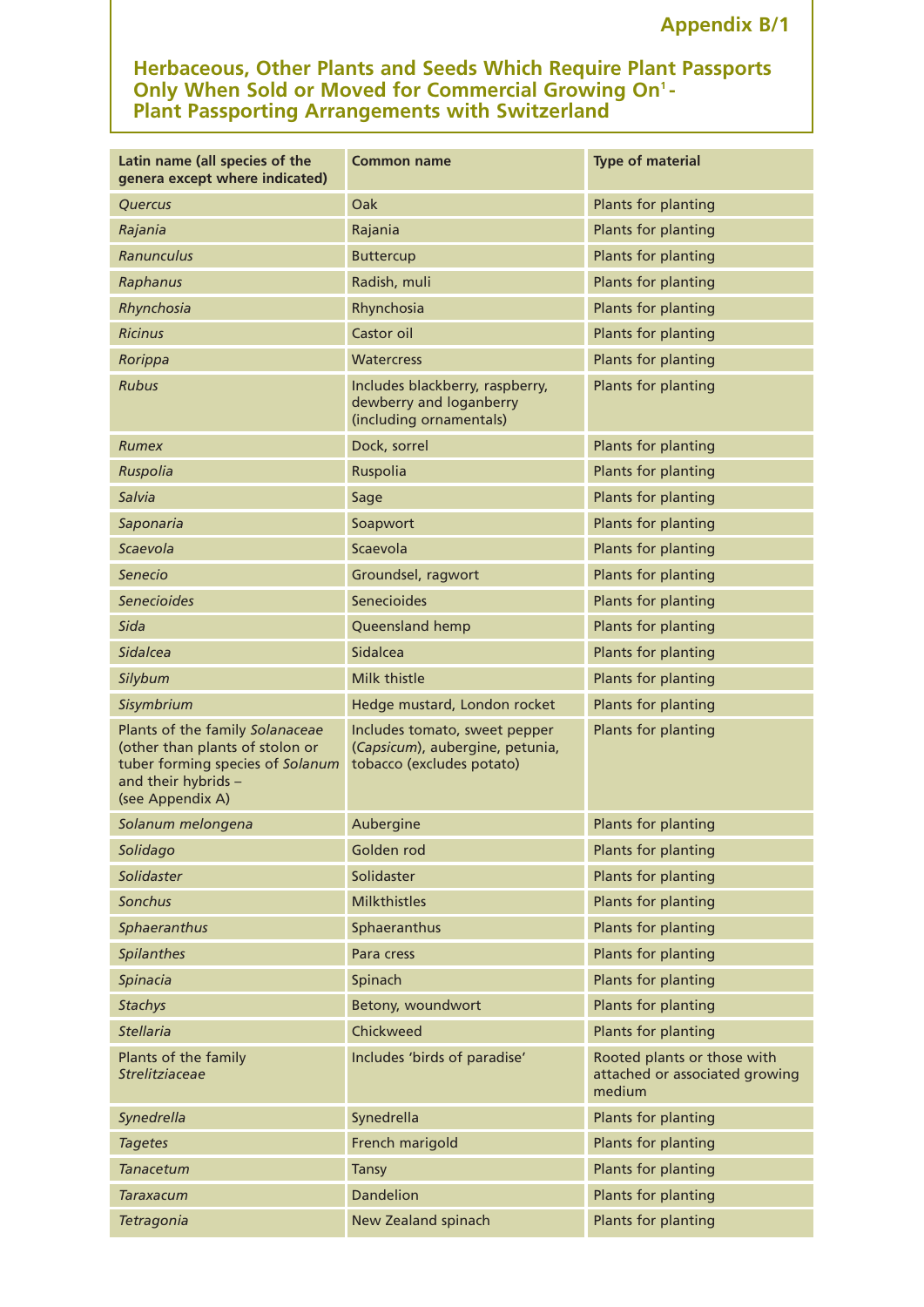# **Herbaceous, Other Plants and Seeds Which Require Plant Passports Only When Sold or Moved for Commercial Growing On1 - Plant Passporting Arrangements with Switzerland**

| Latin name (all species of the<br>genera except where indicated) | <b>Common name</b>         | <b>Type of material</b>    |
|------------------------------------------------------------------|----------------------------|----------------------------|
| <b>Thlaspi</b>                                                   | Penny cress                | Plants for planting        |
| Thunbergia                                                       | <b>Black-eyed Susan</b>    | Plants for planting        |
| <b>Tiarella</b>                                                  | Cool wort                  | Plants for planting        |
| <b>Tithonia</b>                                                  | <b>Mexican sunflower</b>   | Plants for planting        |
| <b>Torenia</b>                                                   | <b>Torenia</b>             | Plants for planting        |
| <b>Trachelium</b>                                                | <b>Trachelium</b>          | Plants for planting        |
| Tragopogon                                                       | Johnny-go-to-bed, salsify  | Plants for planting        |
| <b>Tribulus</b>                                                  | Devils thorn               | Plants for planting        |
| <b>Tridax</b>                                                    | <b>Tridax</b>              | Plants for planting        |
| <b>Trifolium</b>                                                 | <b>Trefoil</b>             | Plants for planting        |
| <b>Trigonella</b>                                                | Fenugreek                  | Plants for planting        |
| Tropaeolum                                                       | Nasturtium, canary creeper | Plants for planting        |
| <b>Tsuga</b>                                                     | <b>Hemlock</b>             | Plants for planting        |
| Tussilago                                                        | Coltsfoot                  | Plants for planting        |
| Typha                                                            | Reed mace, bulrush         | Plants for planting        |
| Valerianella                                                     | Lambs-lettuce              | Plants for planting        |
| Verbena                                                          | Verbena                    | Plants for planting        |
| Verbesina                                                        | Crown-beard                | Plants for planting        |
| Vernonia                                                         | Cabbage tree               | Plants for planting        |
| Vicia                                                            | Bean, vetch                | <b>Plants for planting</b> |
| Vigna                                                            | Mung bean, snail flower    | Plants for planting        |
| Viola                                                            | Violet, pansy              | Plants for planting        |
| Wedelia                                                          | Wedelia                    | Plants for planting        |
| Whithania                                                        | Whithania                  | Plants for planting        |
| <b>Xanthium</b>                                                  | Cocklebur                  | Plants for planting        |
| Zinnia                                                           | Zinnia                     | Plants for planting        |

#### **Notes**

**1** Plant passports are not required where the plants, etc. have been prepared and are ready for sale to the final consumer.

"Plants for planting" excludes fruit and seeds unless otherwise specified. Cut Christmas trees are also excluded.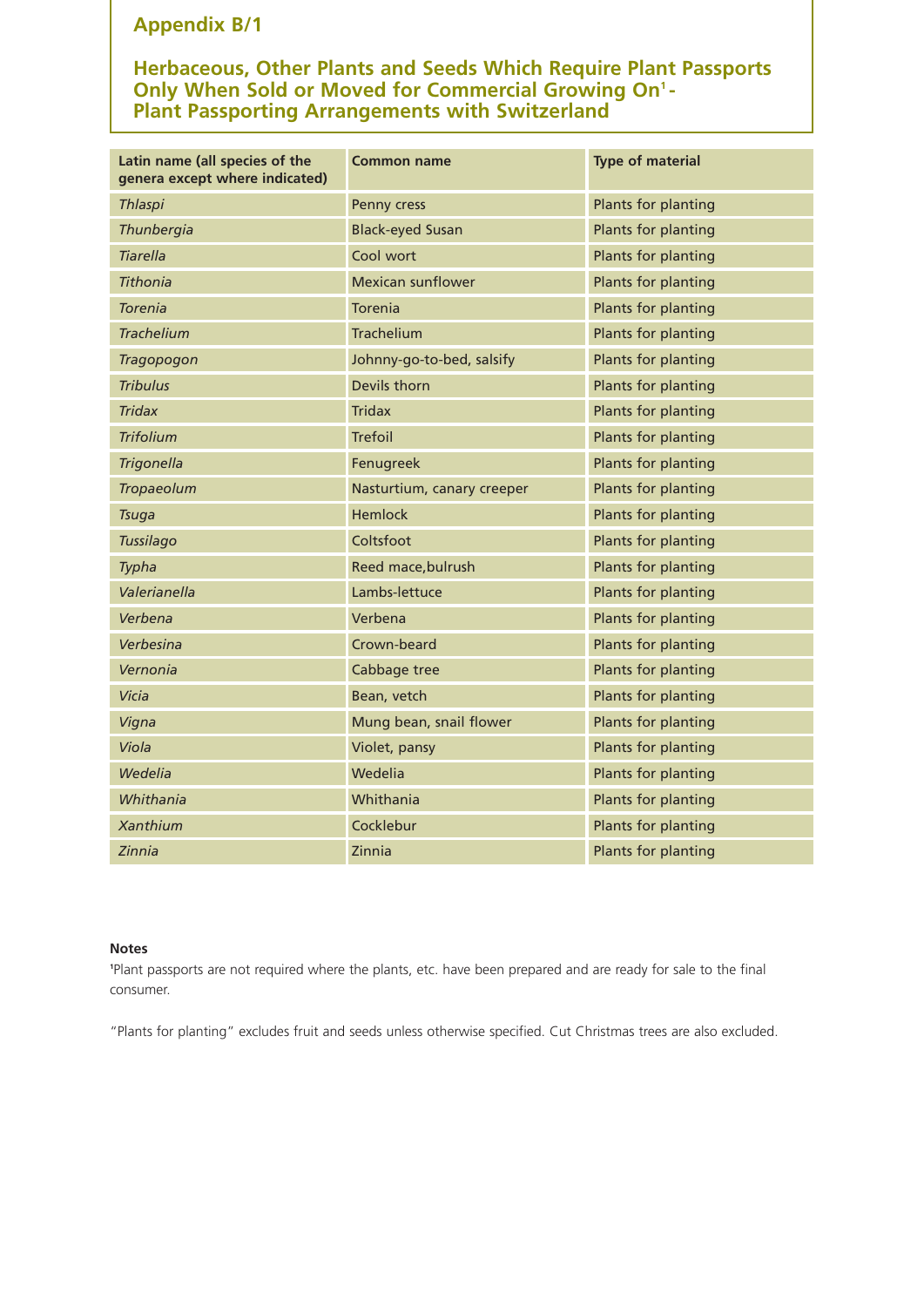# **Chapter 1 Interior Separate 1 Interior Plant Passports And Corms of The Corporation Only When Sold or Moved for Commercial Growing On1**

| Latin name                                                                                                                            | <b>Common name</b>                                               |
|---------------------------------------------------------------------------------------------------------------------------------------|------------------------------------------------------------------|
| Allium ascalonicum (seeds and bulbs)                                                                                                  | Shallot, spring onion                                            |
| Allium cepa (seeds and bulbs)                                                                                                         | Onion                                                            |
| Allium schoenoprasum (seeds and bulbs)                                                                                                | Chive                                                            |
| Camassia                                                                                                                              | Camass/quamask                                                   |
| Chionodoxa                                                                                                                            | Glory of the snow                                                |
| Crocus flavus "Golden Yellow"                                                                                                         | Crocus                                                           |
| Galanthus                                                                                                                             | Snowdrop                                                         |
| Galtonia candicans                                                                                                                    | Summer hyacinth                                                  |
| Gladiolus (miniature cultivars and their hybrids,<br>such as G. callianthus, G. colvillei, G. nanus,<br>G. ramosus and G. tubergenii) | Gladiolus or sword lily                                          |
| Hyacinthus                                                                                                                            | Hyacinth                                                         |
| Iris (including rhizomatous iris)                                                                                                     | <b>Iris</b>                                                      |
| <i><u><b>Ismene</b></u></i>                                                                                                           | Spider lily                                                      |
| <b>Muscari</b>                                                                                                                        | Grape hyacinth                                                   |
| <b>Narcissus</b>                                                                                                                      | Daffodil, narcissus                                              |
| Ornithogalum                                                                                                                          | <b>Star of Bethlehem</b>                                         |
| Puschkinia                                                                                                                            | <b>Striped squill</b>                                            |
| Scilla                                                                                                                                | Includes bluebell (now Hyacinthoides) and<br>squills, Cuban lily |
| Tigridia                                                                                                                              | <b>Tiger flower</b>                                              |
| Tulipa                                                                                                                                | Tulip                                                            |

#### **Note**

**<sup>1</sup>** Plant passports are not required where the bulbs and corms have been prepared and are ready for sale to the final consumer.

**Remember:** there may be different plant passporting requirements for other member states. The Channel Islands, the Isle of Man, Northern Ireland and the Republic of Ireland, for example, require a plant passport for retail sales of fireblight hosts even down to the final consumer. **Please contact your local PHSI for further details.**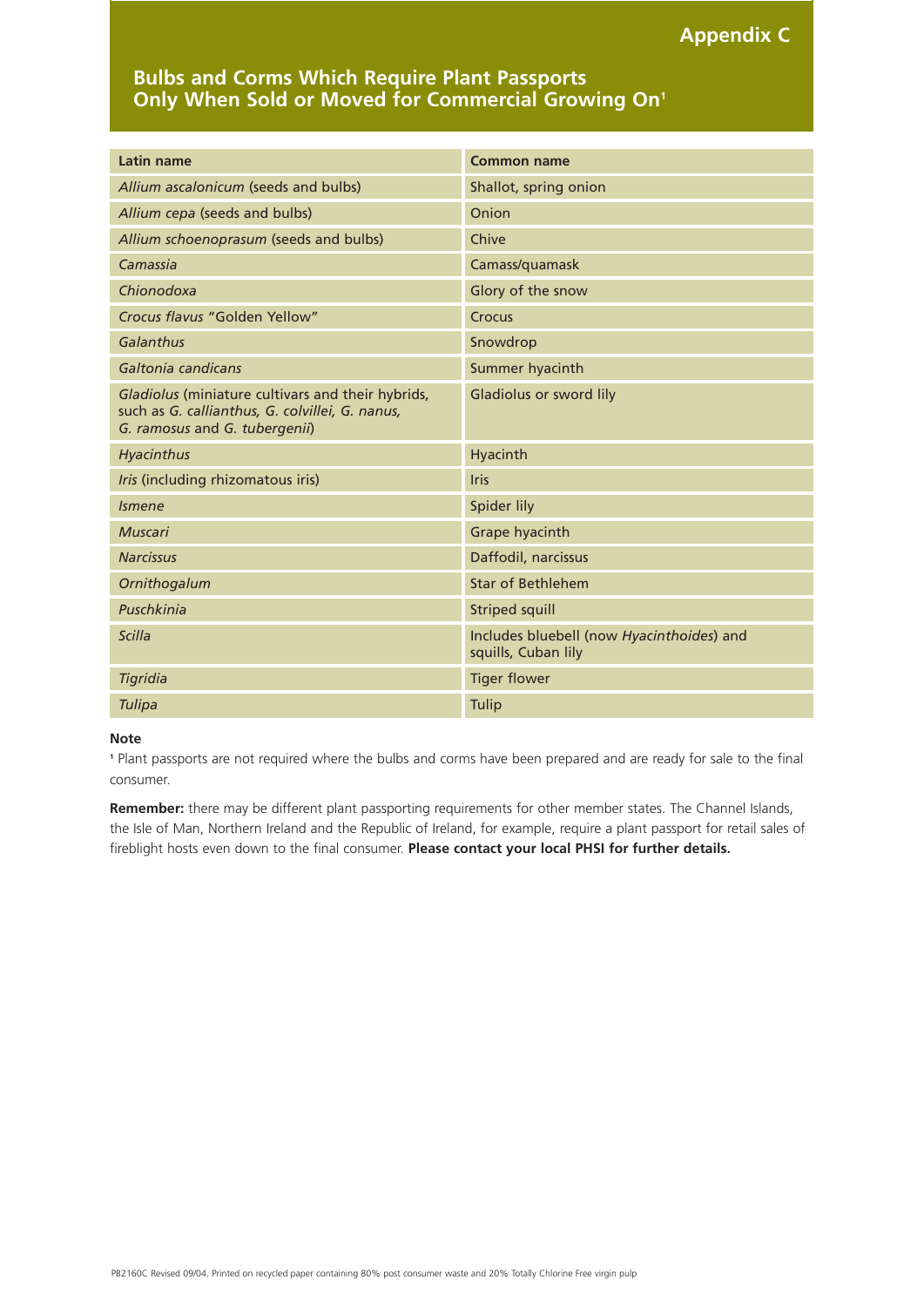#### **Chapter 1 International School of the United States and States 1 International Chapter 1 International Chapter 1 International Chapter 1 International Chapter 1 International Chapter 1 International Chapter 1 Internationa Bulbs and Corms Which Require Plant Passports Only When Sold or Moved for Commercial Growing On – Plant Passporting Arrangements with Switzerland**

| Latin name                                                                                                                                        | <b>Common name</b>                                               |
|---------------------------------------------------------------------------------------------------------------------------------------------------|------------------------------------------------------------------|
| Allium ascalonicum (seeds and bulbs)                                                                                                              | Shallot, spring onion                                            |
| Allium cepa (seeds and bulbs)                                                                                                                     | Onion                                                            |
| Allium schoenoprasum (seeds and bulbs)                                                                                                            | Chive                                                            |
| Camassia                                                                                                                                          | Camass/quamask                                                   |
| Chionodoxa                                                                                                                                        | Glory of the snow                                                |
| Crocus flavus "Golden Yellow"                                                                                                                     | Crocus                                                           |
| Galanthus                                                                                                                                         | Snowdrop                                                         |
| Galtonia candicans                                                                                                                                | Summer hyacinth                                                  |
| Gladiolus (miniature cultivars and their hybrids<br>of the genus such as G. callianthus, G. colvillei,<br>G. nanus, G. ramosus and G. tubergenii) | Gladiolus or sword lily                                          |
| Hyacinthus                                                                                                                                        | Hyacinth                                                         |
| <b>Ismene</b>                                                                                                                                     | <b>Iris</b>                                                      |
| <b>Muscari</b>                                                                                                                                    | <b>Spider Lily</b>                                               |
| <b>Narcissus</b>                                                                                                                                  | Daffodil, narcissus                                              |
| Ornithogalum                                                                                                                                      | <b>Star of Bethlehem</b>                                         |
| Puschkinia                                                                                                                                        | <b>Striped squill</b>                                            |
| Scilla                                                                                                                                            | Includes bluebell (now Hyacinthoides) and<br>squills, Cuban lily |
| Tigridia                                                                                                                                          | <b>Tiger flower</b>                                              |
| Tulipa                                                                                                                                            | Tulip                                                            |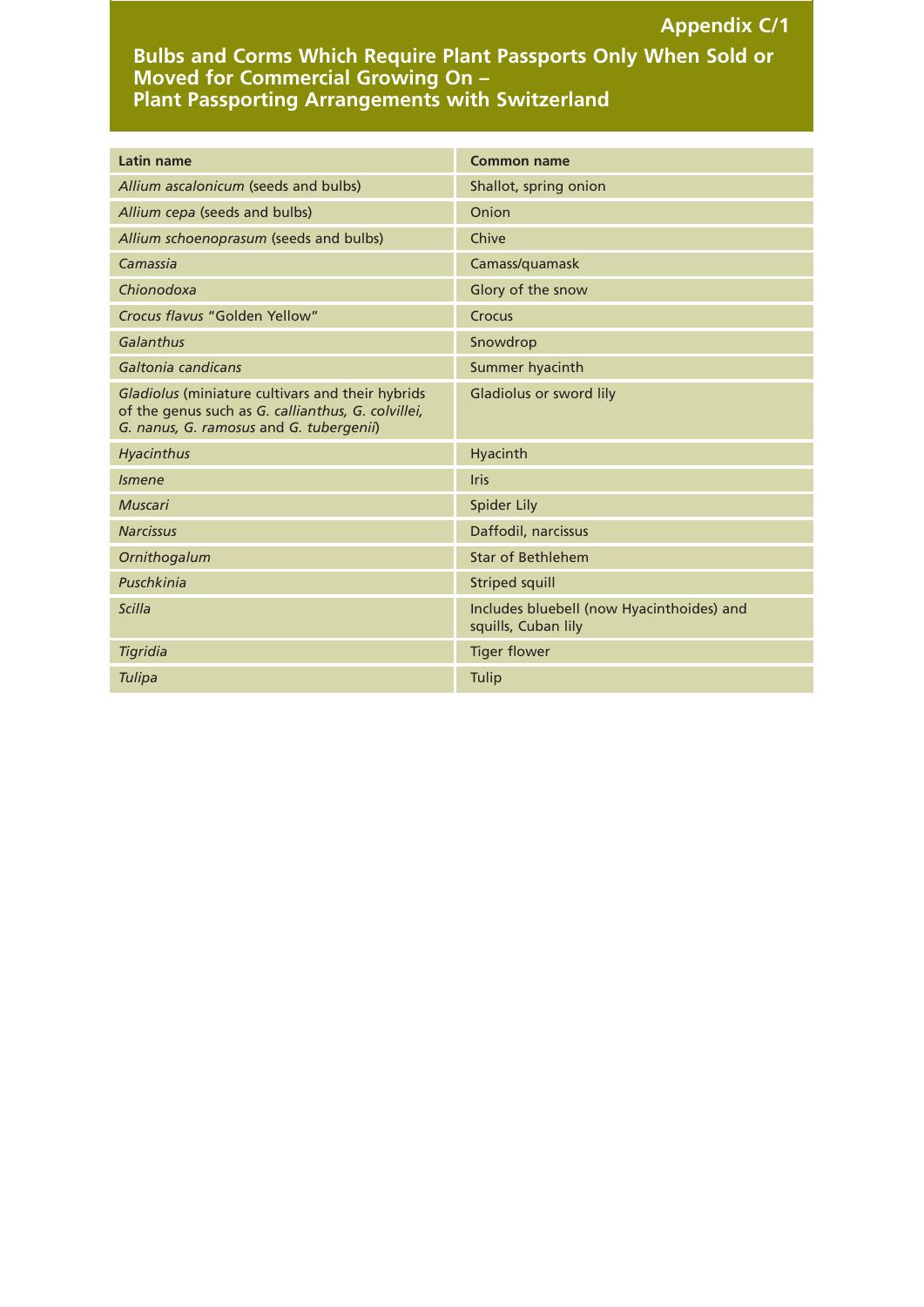Protected Zones and Plants Which Require "ZP" Plant Passports

# **Plants, etc. which can be carriers of pests relevant to certain protected zones**

**These additional requirements apply to movements of specified plants into and within protected zones. Please check other Appendices for details of ordinary plant passports that may be needed for other movements.**

**Everyone has a responsibility to ensure that the named organisms are not moved into the protected zones irrespective of whether passports are required. All entries are for plants intended for planting (excluding fruit and seeds) unless otherwise specified.** 

**Remember: there may be different plant passporting requirements for other member states. The Channel Islands, the Isle of Man, Northern Ireland and the Republic of Ireland, for example, require a plant passport for retail sales of fireblight hosts even down to the final consumer. Please contact your local PHSI for further details.**

| <b>Host</b>                                                                                                             | <b>Pest/Disease</b>                                       | <b>Protected Zone</b>                                                                                                                                                                                  | <b>EC Directive Code</b> |
|-------------------------------------------------------------------------------------------------------------------------|-----------------------------------------------------------|--------------------------------------------------------------------------------------------------------------------------------------------------------------------------------------------------------|--------------------------|
| 'Abies, Larix, Picea, Pinus,<br>Pseudotsuga                                                                             | Gremmeniella abietina<br>(canker)                         | <b>United Kingdom (Northern</b><br>Ireland) plus: Ireland                                                                                                                                              | c.2                      |
| <i><b>Abies, Larix, Picea, Pinus</b></i><br>and Pseudotsuga over 3m<br>in height, other than fruit<br>and seeds         | <b>Dendroctonus micans</b><br>(Great spruce bark beetle)  | United Kingdom (Northern<br>Ireland, Isle of Man and<br>Jersey) plus: Ireland and<br>Greece                                                                                                            | c.4                      |
| <sup>4</sup> Abies, Larix, Picea, and<br>Pinus over 3m in height,<br>other than fruit and seeds                         | Ips duplicatus (Northern<br>bark beetle)                  | <b>United Kingdom plus:</b><br><b>Ireland and Greece</b>                                                                                                                                               | c.10                     |
| <sup>4</sup> Abies, Larix, Picea, Pinus<br>and Pseudotsuga over 3m<br>in height, other than fruit<br>and seeds          | Ips typographus (Eight-<br>toothed spruce bark<br>beetle) | <b>United Kingdom plus:</b><br>Ireland                                                                                                                                                                 | c.12                     |
| <sup>4</sup> Abies, Larix, Picea, and<br>Pinus over 3m in height,<br>other than fruit and seeds                         | Ips amitinus (Small spruce<br>bark beetle)                | <b>United Kingdom plus:</b><br>Greece and France (Corsica)                                                                                                                                             | c.8                      |
| <sup>4</sup> Abies, Larix, Picea, Pinus<br>and Pseudotsuga over 3m<br>in height, other than fruit<br>and seeds          | Ips cembrae (Large larch<br>bark beetle)                  | <b>United Kingdom (Northern</b><br>Ireland, Isle of Man) plus:<br><b>Ireland and Greece</b>                                                                                                            | c.9                      |
| <sup>4</sup> Abies, Larix, Picea and<br>Pinus over 3m in height,<br>other than fruit and seeds                          | Ips sexdentatus (Six-<br>toothed bark beetle)             | <b>United Kingdom (Northern</b><br>Ireland, Isle of Man) plus:<br><b>Ireland and Cyprus</b>                                                                                                            | c.11                     |
| <sup>2</sup> Any host, plant or plant<br>material (3other than<br>Begonia, Ficus, Hibiscus or<br>Euphorbia pulcherrima) | Bemisia tabaci (tobacco<br>whitefly)                      | <b>United Kingdom plus:</b><br>Ireland, Portugal (Entre<br>Douro e Minho, Trás-os-<br>Montes, Beira Litoral, Beira<br>Interior, Ribatejo e Oeste,<br>Alentejo, Madeira and<br>Azores), Sweden, Finland | a.2                      |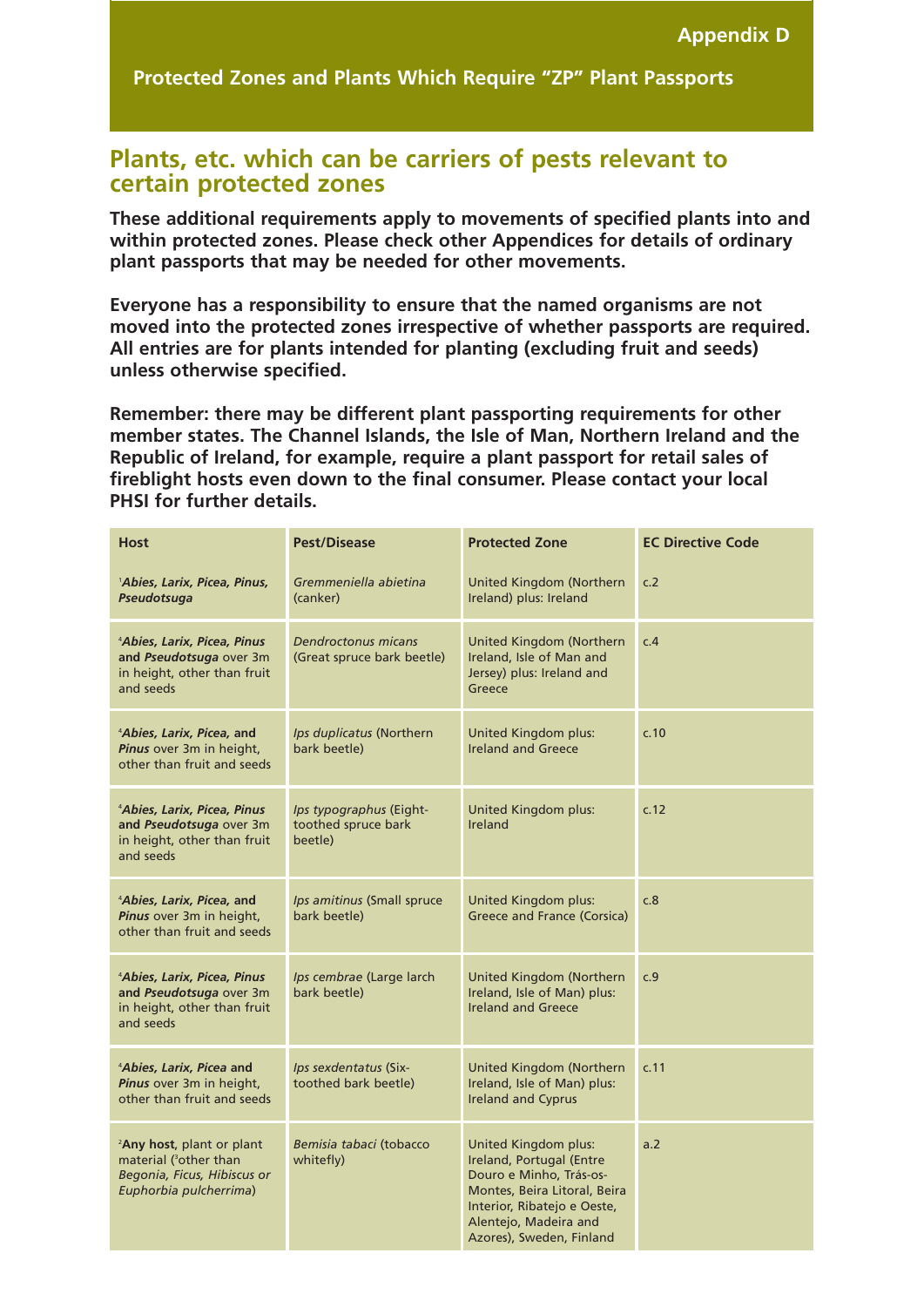# **Protected Zones and Plants Which Require "ZP" Plant Passports**

| <b>Host</b>                                                                                                                                                                                                                                                                                                                                       | <b>Pest/Disease</b>                                  | <b>Protected Zone</b>                                                                                                                                                                                                                                                                          | <b>EC Directive Code</b> |
|---------------------------------------------------------------------------------------------------------------------------------------------------------------------------------------------------------------------------------------------------------------------------------------------------------------------------------------------------|------------------------------------------------------|------------------------------------------------------------------------------------------------------------------------------------------------------------------------------------------------------------------------------------------------------------------------------------------------|--------------------------|
| <sup>2</sup> Any host, plant or plant<br>material                                                                                                                                                                                                                                                                                                 | Leptinotarsa decemlineata<br>(Colorado beetle)       | <b>United Kingdom plus:</b><br>Cyprus, Malta, Spain<br>(Menorca and Ibiza),<br>Ireland, Portugal (Azores<br>and Madeira), Sweden<br>(counties of Blekinge,<br>Gotland, Halland, Kalmar,<br>Skåne), Finland (the<br>districts of Åland, Häme,<br>Kymi, Pirkanmaa,<br>Satakunta, Turku, Uusimaa) | a.13                     |
| <sup>2</sup> Any host, plant or plant<br>material                                                                                                                                                                                                                                                                                                 | Liriomyza bryoniae (tomato<br>leafminer)             | <b>United Kingdom (Northern</b><br>Ireland) plus: Ireland                                                                                                                                                                                                                                      | a.14                     |
| Allium porrum, Apium,<br>Beta, Brassica (plants of),<br><b>Daucus</b> (other than plants<br>intended for planting)                                                                                                                                                                                                                                | Beet necrotic yellow vein<br>virus (beet rhizomania) | United Kingdom (Northern<br>Ireland) plus: France<br>(Brittany), Finland, Ireland,<br>Portugal (Azores),<br>Lithuania                                                                                                                                                                          | d.1                      |
| Apium graveolens,<br>Capsicum annum, Cucumis<br>melo, Dendranthema, New<br>Guinea hybrids, Impatiens,<br>Lactuca sativa,<br><b>Lycopersicon lycopersicum</b><br>(plants for planting)<br>Nicotiana tabacum,<br>(intended for sale to<br>professional tobacco<br>producers), Solanum<br>melongena, Solanum<br>tuberosum (intended for<br>planting) | Tomato spotted wilt virus                            | Sweden, Finland                                                                                                                                                                                                                                                                                | d.2                      |
| <sup>3</sup> Begonia, Ficus, Hibiscus,<br>Euphorbia pulcherrima<br>(poinsettia)                                                                                                                                                                                                                                                                   | Bemisia tabaci (tobacco<br>whitefly)                 | <b>United Kingdom plus:</b><br>Ireland, Portugal (Entre<br>Douro e Minho, Trás-os-<br>Montes, Beira Litoral, Beira<br>Interior, Ribatejo e Oeste,<br>Alentejo, Madeira and<br>Azores), Sweden, Finland                                                                                         | a.2                      |
| <b>Beta vulgaris (Beet) plants</b><br>intended for planting,<br>industrial processing and<br>seeds                                                                                                                                                                                                                                                | Beet necrotic yellow vein<br>virus (beet rhizomania) | United Kingdom (Northern<br>Ireland) plus: France<br>(Brittany), Finland, Ireland,<br>Portugal (Azores),<br>Lithuania                                                                                                                                                                          | d.1                      |
| Beta vulgaris (Beet), sugar<br>and fodder beet seed and<br>vegetable seed                                                                                                                                                                                                                                                                         | Beet necrotic yellow vein<br>virus (beet rhizomania) | <b>United Kingdom (Northern</b><br>Ireland) plus: France<br>(Brittany), Finland, Ireland,<br>Portugal (Azores),<br>Lithuania                                                                                                                                                                   | d.1                      |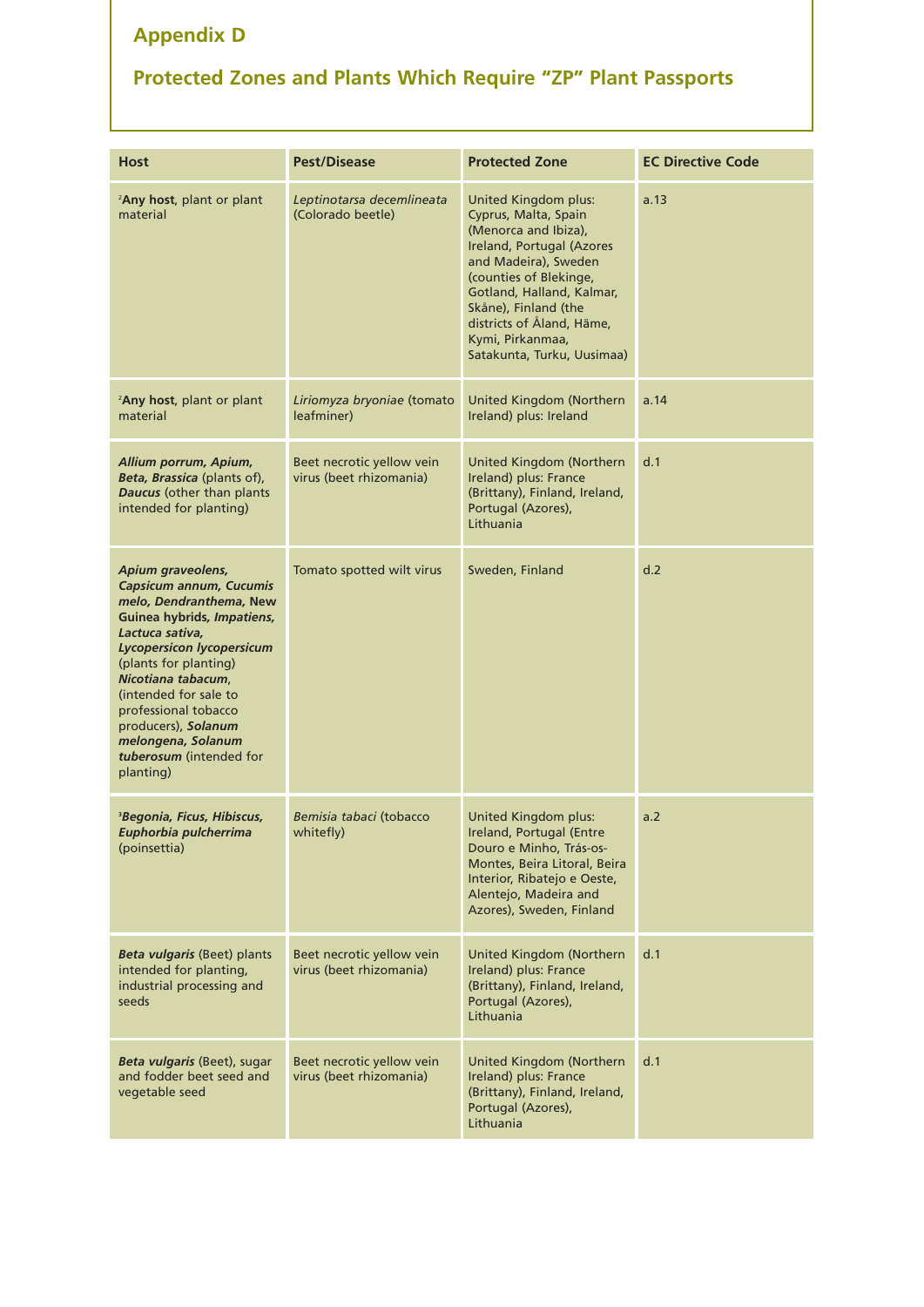# **Protected Zones and Plants Which Require "ZP" Plant Passports**

| <b>Host</b>                                                                                                                                                                                                                                                                        | <b>Pest/Disease</b>               | <b>Protected Zone</b>                                                                                                                                                                                                                                                                                                                                                                                                                                                                                                                                                                                                                                                                                                                                                                                                                                                                                                                                                                                                                                                                                                                                                                                                                                                                                                                                                                                                                                                                                                                    | <b>EC Directive Code</b> |
|------------------------------------------------------------------------------------------------------------------------------------------------------------------------------------------------------------------------------------------------------------------------------------|-----------------------------------|------------------------------------------------------------------------------------------------------------------------------------------------------------------------------------------------------------------------------------------------------------------------------------------------------------------------------------------------------------------------------------------------------------------------------------------------------------------------------------------------------------------------------------------------------------------------------------------------------------------------------------------------------------------------------------------------------------------------------------------------------------------------------------------------------------------------------------------------------------------------------------------------------------------------------------------------------------------------------------------------------------------------------------------------------------------------------------------------------------------------------------------------------------------------------------------------------------------------------------------------------------------------------------------------------------------------------------------------------------------------------------------------------------------------------------------------------------------------------------------------------------------------------------------|--------------------------|
| <b>Amelanchier, Chaenomeles,</b><br>Cotoneaster, Crataegus,<br>Cydonia, Eriobotrya,<br><b>Malus, Mespilus, Photina</b><br>davidiana, Pyracantha,<br><b>Pyrus and Sorbus - plants,</b><br>and parts of plants<br>(other than fruit and<br>seeds) and live pollen for<br>pollination | Erwinia amylovora<br>(fireblight) | United Kingdom (Northern<br>Ireland, Isle of Man and<br>Channel Islands) plus:<br>Spain, Estonia, France<br>(Corsica), Ireland, Italy<br>(Abruzzi; Apulia; Basilicata;<br>Calabria; Campania; Emilia-<br>Romagna: provinces of<br>Forlí-Cesena, Parma,<br>Piacenza and Rimini; Friuli-<br>Venezia Giulia; Lazio;<br>Liguria; Lombardy; Marche;<br>Molise; Piedmont; Sardinia;<br>Sicily; Tuscany; Trentino-<br>Alto Adige: autonomous<br>province of Trento; Umbria;<br>Valle d'Aosta; Veneto:<br>except, in the province of<br>Rovigo, the communes<br>Rovigo, Polesella,<br>Villamarzana, Fratta<br>Polesine, San Bellino, Badia<br>Polesine, Trecenta,<br>Ceneselli, Pontecchio<br>Polesine, Arquà Polesine,<br>Costa di Rovigo,<br>Occhiobello, Lendinara,<br>Canda, Ficarolo, Guarda<br>Veneta, Frassinelle<br>Polesine, Villanova del<br>Ghebbo, Fiesso<br>Umbertiano,<br>Castelguglielmo, Bagnolo<br>di Po, Giacciano con<br>Baruchella, Bosaro, Canaro,<br>Lusia, Pincara, Stienta,<br>Gaiba, Salara, and in the<br>province of Padova, the<br>communes Castelbaldo,<br>Barbona, Piacenza d'Adige,<br>Vescovana, S. Urbano,<br>Boara Pisani, Masi, and in<br>the province of Verona,<br>the communes of Palù,<br>Roverchiara, Legnago,<br>Castagnaro, Ronco<br>all'Adige, Villa Bartolomea,<br>Oppeano, Terrazzo, Isola<br>Rizza, Angiari), Austria<br>(Burgenland, Carinthia,<br>Lower Austria, Tirol<br>(administrative district<br>Lienz), Styria, Vienna),<br>Portugal, Finland, Latvia,<br>Lithuania, Slovakia,<br>Slovenia | b.2                      |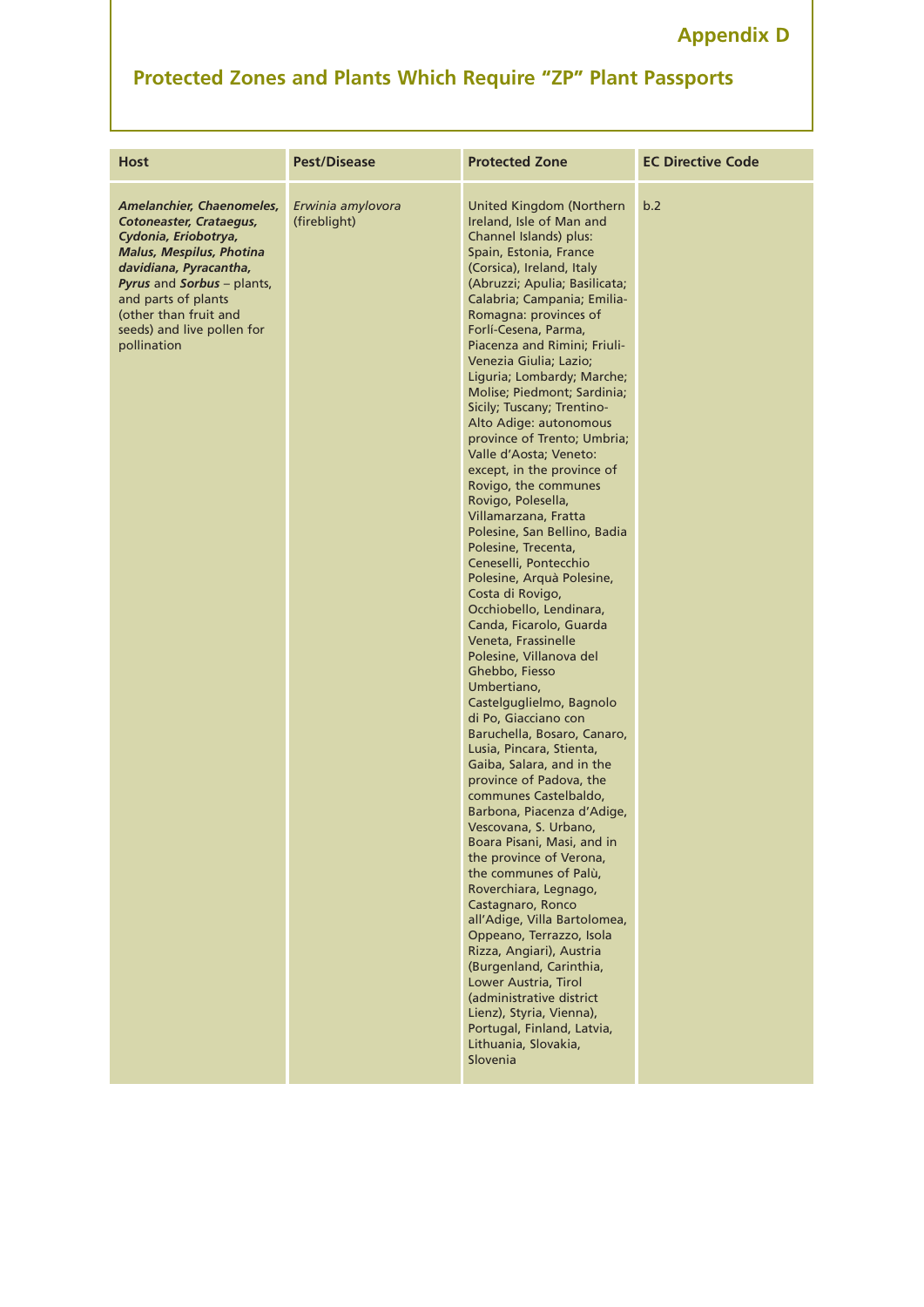# **Protected Zones and Plants Which Require "ZP" Plant Passports**

| <b>Host</b>                                                                        | <b>Pest/Disease</b>                                                       | <b>Protected Zone</b>                                                                                                 | <b>EC Directive Code</b> |
|------------------------------------------------------------------------------------|---------------------------------------------------------------------------|-----------------------------------------------------------------------------------------------------------------------|--------------------------|
| Citrus, Fortunella, Poncirus<br>and their hybrids, fruit<br>with leaves and stalks | Citrus tristeza virus<br>(European isolates)                              | Greece, France (Corsica),<br>Malta, Portugal                                                                          | d.3                      |
| <b>Eucalyptus</b>                                                                  | Gonipterus scutellatus<br>(eucalyptus snout beetle)                       | Greece, Portugal (Azores)                                                                                             | a.7                      |
| <b>Gossypium</b> (cotton) seeds<br>and fruits (bolls)                              | Glomerella gossypii<br>(pink boll rot)                                    | Greece                                                                                                                | c.1                      |
| <b>Gossypium</b> (cotton) seeds<br>and fruits (bolls) and<br>unginned cotton       | Anthonomus grandis<br>(boll weevil)                                       | Greece, Spain (Andalucia,<br>Catalonia, Extremadura,<br>Murcia, Valencia)                                             | a.1                      |
| 'Larix                                                                             | Cephalcia lariciphila<br>(larch sawfly)                                   | United Kingdom (Northern<br>Ireland, the Isle of Man,<br>Jersey) plus: Ireland                                        | a.3                      |
| Mango seeds originating<br>outside the EC                                          | Sternochetus mangiferae<br>(mango weevil)                                 | Spain (Granada and<br>Malaga), Portugal<br>(Alentejo, Algarve and<br>Madeira)                                         | a.15                     |
| Phaseolus vulgaris (seeds),<br><b>Dolichos</b> (seeds)                             | Curtobacterium<br>flaccumfaciens pv<br>flaccumfaciens<br>(bacterial wilt) | Greece, Spain, Portugal                                                                                               | b.1                      |
| <sup>1</sup> Picea                                                                 | Gilpinia hercyniae<br>(spruce sawfly)                                     | United Kingdom (Northern<br>Ireland, Isle of Man, Jersey)<br>plus: Greece, Ireland                                    | a.5                      |
| <sup>1</sup> Pinus                                                                 | Thaumetopoea pityocampa<br>(pine processionary)                           | Spain (Ibiza)                                                                                                         | a.16                     |
| <sup>1</sup> Populus                                                               | Hypoxylon mammatum<br>(poplar canker)                                     | United Kingdom (Northern<br>Ireland) plus: Ireland                                                                    | c.3                      |
| Soil from beet and<br>unsterilised waste from<br>beet (Beta vulgaris)              | Beet necrotic yellow vein<br>virus (beet rhizomania)                      | United Kingdom (Northern<br>Ireland) plus: France<br>(Brittany), Finland, Ireland,<br>Portugal (Azores),<br>Lithuania | d.1                      |
| Solanum tuberosum tubers<br>intended for planting (seed<br>potatoes)               | Beet necrotic yellow vein<br>virus (beet rhizomania)                      | United Kingdom (Northern<br>Ireland) plus: France<br>(Brittany), Finland, Ireland,<br>Portugal (Azores),<br>Lithuania | d.1                      |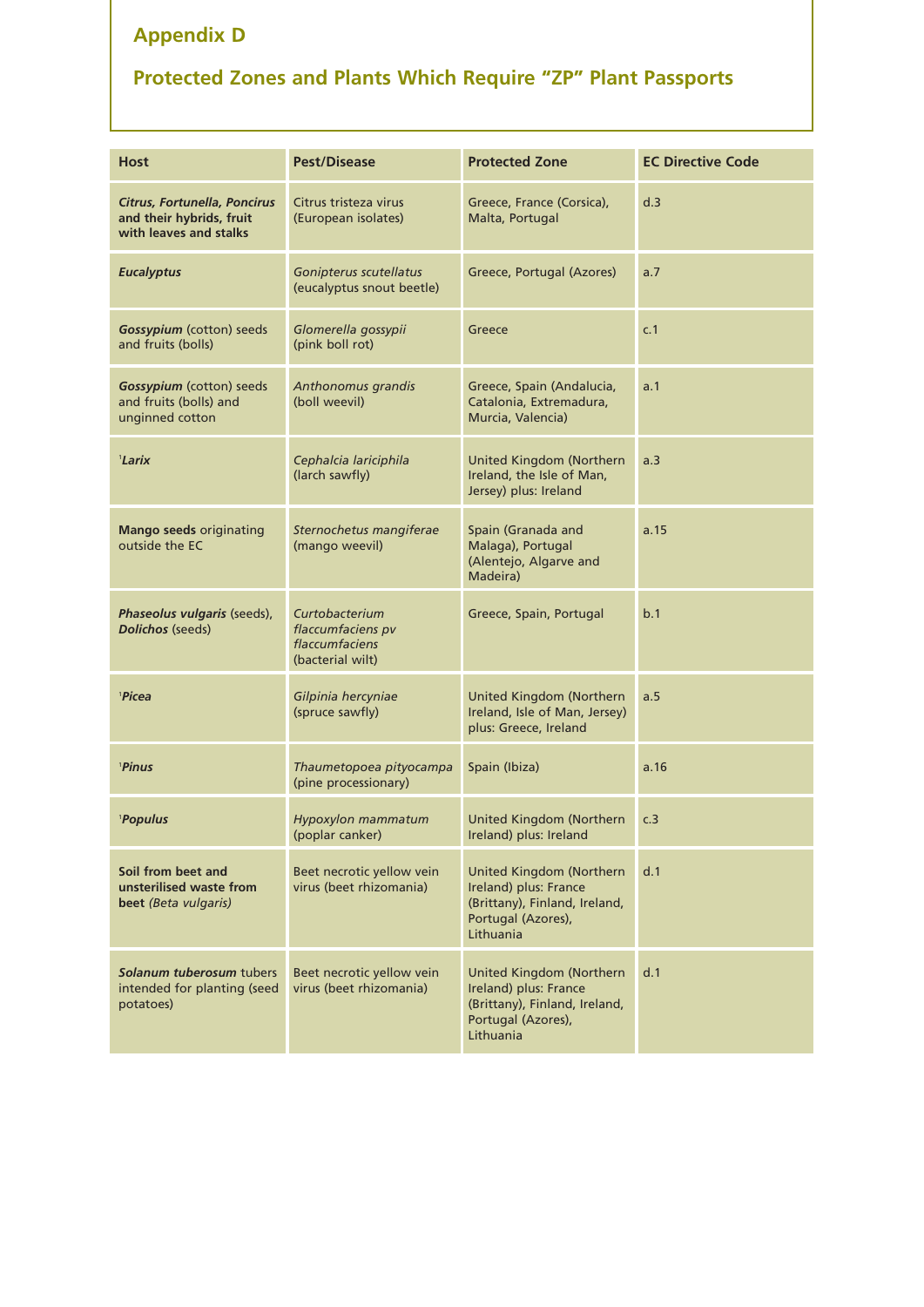# **Protected Zones and Plants Which Require "ZP" Plant Passports**

| <b>Host</b>                                                          | <b>Pest/Disease</b>                                                        | <b>Protected Zone</b>                                                                                                 | <b>EC Directive Code</b> |
|----------------------------------------------------------------------|----------------------------------------------------------------------------|-----------------------------------------------------------------------------------------------------------------------|--------------------------|
| Solanum tuberosum tubers<br>intended for planting<br>(seed potatoes) | Globodera pallida and<br>Globodera rostochiensis<br>(potato cyst nematode) | Finland, Latvia, Slovenia<br>and Slovakia                                                                             | a.6                      |
| <b>Used agricultural</b><br>machinery                                | Beet necrotic yellow vein<br>virus (beet rhizomania)                       | United Kingdom (Northern<br>Ireland) plus: France<br>(Brittany), Finland, Ireland,<br>Portugal (Azores),<br>Lithuania | d.1                      |
| <b>Vitus fruits and plants</b>                                       | Daktulosphaiva vitifoliae                                                  | Cyprus                                                                                                                | a.3.1                    |

#### **Notes**

**1** Those trees listed here refer to trees intended for planting (including rooted potted trees) whatever their height. The requirements do not apply to cut trees or foliage.

**2** A plant passport is not required but the introduction and spread of the pest is prohibited.

**3** Plant passports are not required where the plants have been prepared and are ready for sale to the final consumer.

**4** These protected zones apply solely to plants and plant material (including cut trees) over 3 metres in height. Please contact the Forestry Commission for further information.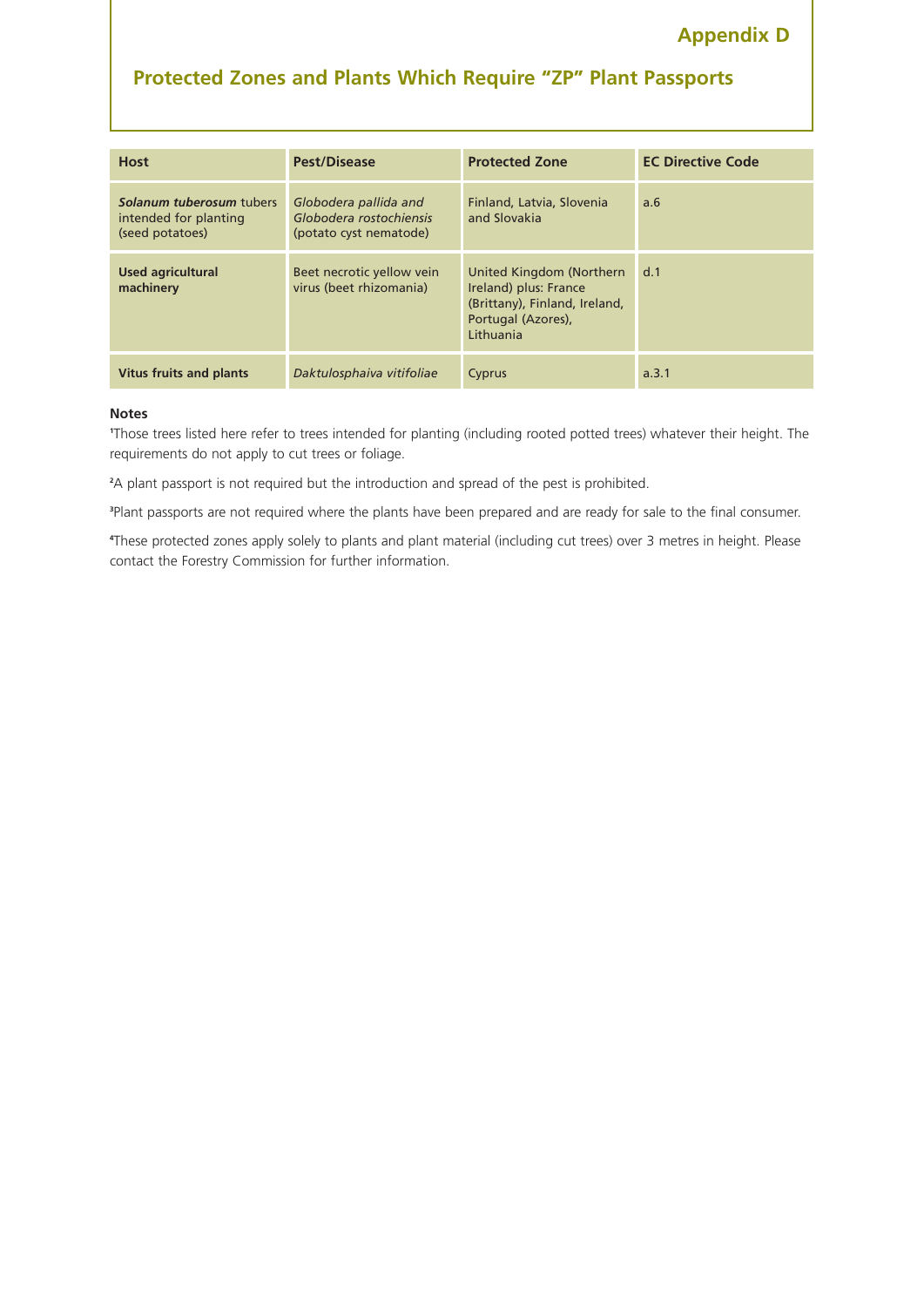#### **Protected Zones and Plants Which Require ''ZP" Plant Passports – Plant Passporting Arrangements with Switzerland**

| <b>Host</b>                                                                                                                                                                                                                                                                                                                 | <b>Pest/Disease</b>               | <b>Protected Zone</b>                                                                                                      | <b>EC Directive Code</b> |
|-----------------------------------------------------------------------------------------------------------------------------------------------------------------------------------------------------------------------------------------------------------------------------------------------------------------------------|-----------------------------------|----------------------------------------------------------------------------------------------------------------------------|--------------------------|
| <b>Amelanchier, Chaenomeles,</b><br>Cotoneaster*, Crataegus,<br>Cydonia, Eriobotrya,<br><b>Malus, Mespilus, Photina</b><br>davidiana* Pyracantha,<br><b>Pyrus and Sorbus - plants</b><br>and parts of plants (other<br>than fruit and seeds) and<br>live pollen for pollination<br>*Not permitted entry into<br>Switzerland | Erwinia amylovora<br>(fireblight) | <b>Cantons of Berne (except)</b><br>districts of Signau and<br>Trachselwald), Fribourg,<br><b>Grisons, Vaud and Valais</b> | b.2                      |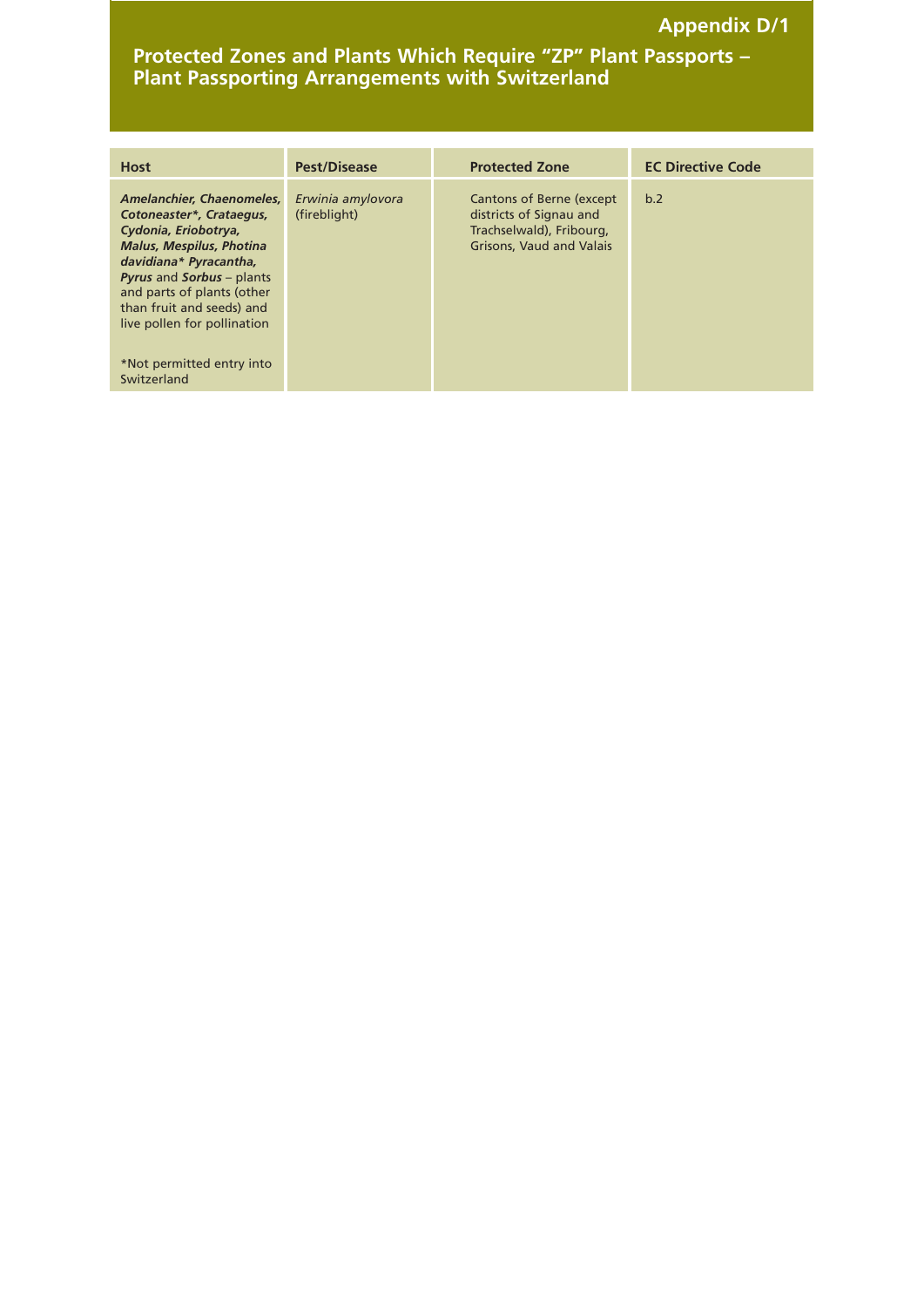#### **Appendix E**

# **Chapter 1 Internal Covered by the** *Covered by the County Community Community Community Community Community* **Marketing of Fruit Plant Material Regulations 1995**

Almond (*Prunus dulcis* (Mill.) D. A. Webb but described as *Prunus amygdalus* Batsch in Directive 92/34/EEC)

Apple (*Malus* Mill.)

Apricot (*Prunus armeniaca* L*.*)

Blackcurrant, gooseberry, redcurrant and whitecurrant (*Ribes* L.)

Blackberry, raspberry and hybrid berries (*Rubus* L.)

Blueberry, cranberry, and bilberry (*Vaccinium* L.)

Chestnut (*Castanea sativa* Mill.)

Fig (*Ficus carica* L.) (common edible fig only)

Grapefruit (*Citrus x paradisi* Macfad.)

Hazel (*Corylus avellana* L.)

Japanese plum (*Prunus salicina* Lindley)

Kumquat (*Fortunella Swingle*)

Lemon (*Citrus limon* (L.) Burm. f.)

Lime (*Citrus aurantifolia* (Christm.) Swingle)

Mandarin (*Citrus reticulata* Blanco)

Olive (*Olea europaea* L.)

Orange (*Citrus sinensis* (L.) Osbeck)

Peach (*Prunus persica* (L.) Batsch)

Pear (*Pyrus* L.) (all cultivated edible pears, including perry pears and species used for ornamental planting)

Pistachio (*Pistacia vera* L.)

Plum (*Prunus domestica* L.)

Quince (described in Directive 92/34/EEC as *Cydonia oblonga* Mill.)

Sour cherry (*Prunus cerasus* L.)

Strawberry (*Fragaria* L.) (all cultivated strawberry varieties and species, including small fruited types, such as alpine strawberry (*F. vesca*))

Sweet cherry (*Prunus avium* L.)

Trifoliate Orange (*Poncirus* Raf.)

Walnut (*Juglans regia* L.)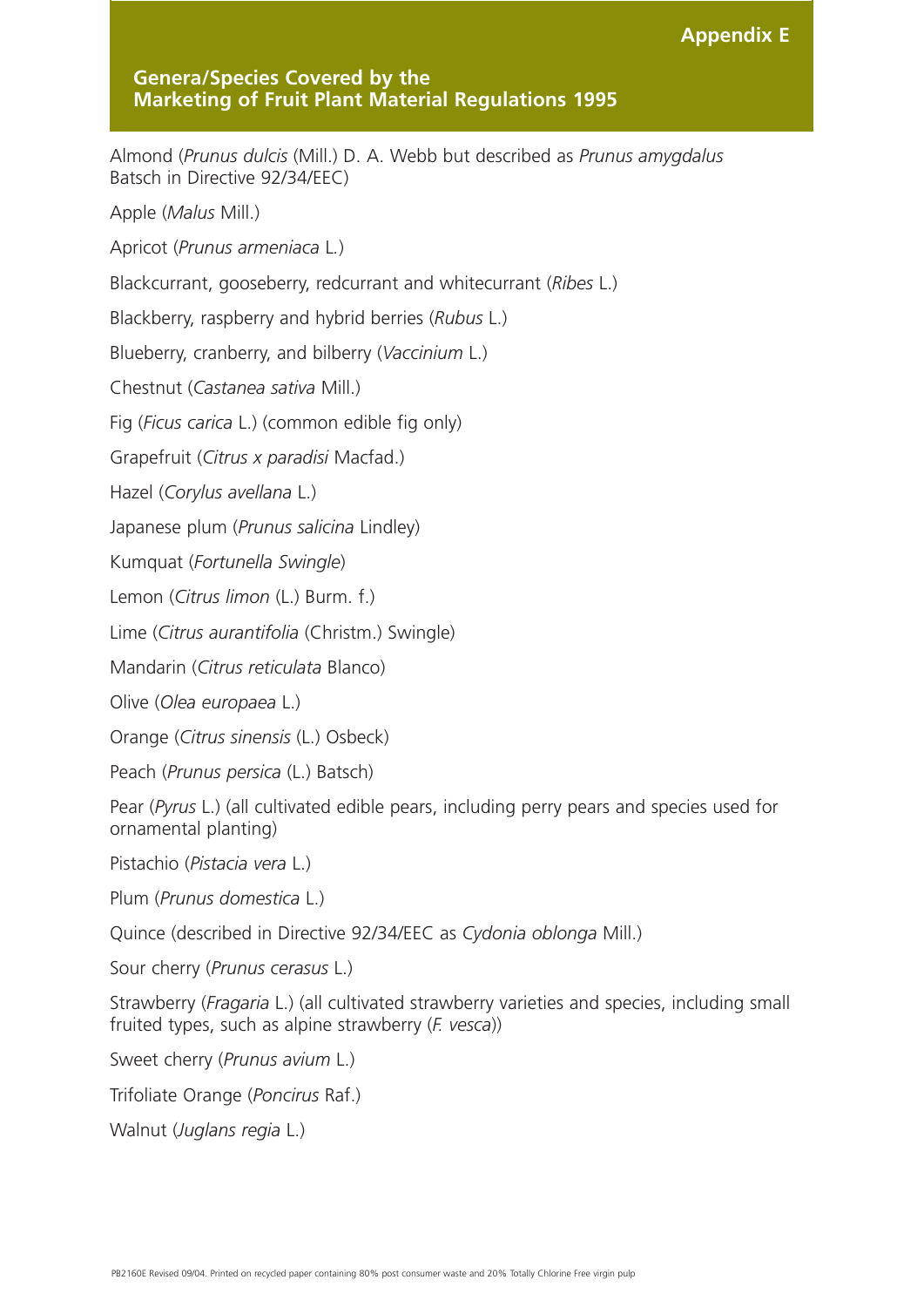# **Appendix F**

# **Chapter 1 Internal Covered by the** *Covered by the County Community Community Community Community Community* **Marketing of Vegetable Plant Material Regulations 1995**

Asparagus (*Asparagus officinalis* L.)

Aubergine or eggplant (*Solanum melongena* L.)

Beetroot or red beet (*Beta vulgaris* L.)

Broad bean (*Vicia faba* L.)

Broccoli (*Brassica oleracea* L.)

Brussels sprouts (*Brassica oleracea* L.)

Cabbage (red, Savoy, white) (*Brassica oleracea* L.)

Cardoon (*Cynara cardunculus* L.)

Carrot (*Daucus carota* L.)

Cauliflower (*Brassica oleracea* L.)

Celery (*Apium graveolens* L. var. *dulce* (Mill.) DC.)

Chervil (*Anthriscus cerefolium* (L.) H. Hoffm.)

Chinese cabbage (described in Directive 92/33/EEC as *Brassica pekinensis* L.)

Corn salad (*Valerianella locusta* (L.) Betcke.)

Courgette and marrow (*Cucurbita pepo* L.)

Cucumber and gherkin (*Cucumis sativus* L.)

Curly kale (*Brassica oleracea* L.)

Endive (*Cichorium endivia* L.)

Fennel (*Foeniculum vulgare* Mill.)

French bean (*Phaseolus vulgaris* L.)

Garlic (*Allium sativum* L.)

Globe artichoke (*Cynara scolymus* L.)

Gourd (*Cucurbita maxima* Duchesne)

Japanese or Welsh bunching onion (*Allium fistulosum* L.)

Kohlrabi (*Brassica oleracea* L.)

Leek (described in Directive 92/33/EEC as *Allium porrum* L.)

Lettuce (*Lactuca sativa* L.)

Mangold (*Beta vulgaris* L.)

Melon (*Cucumis melo* L.)

Onion (described in Directive 92/33/EEC as *Allium cepa* L.)

Parsley (*Petroselinum crispum* (Mill.) A. W. Hill)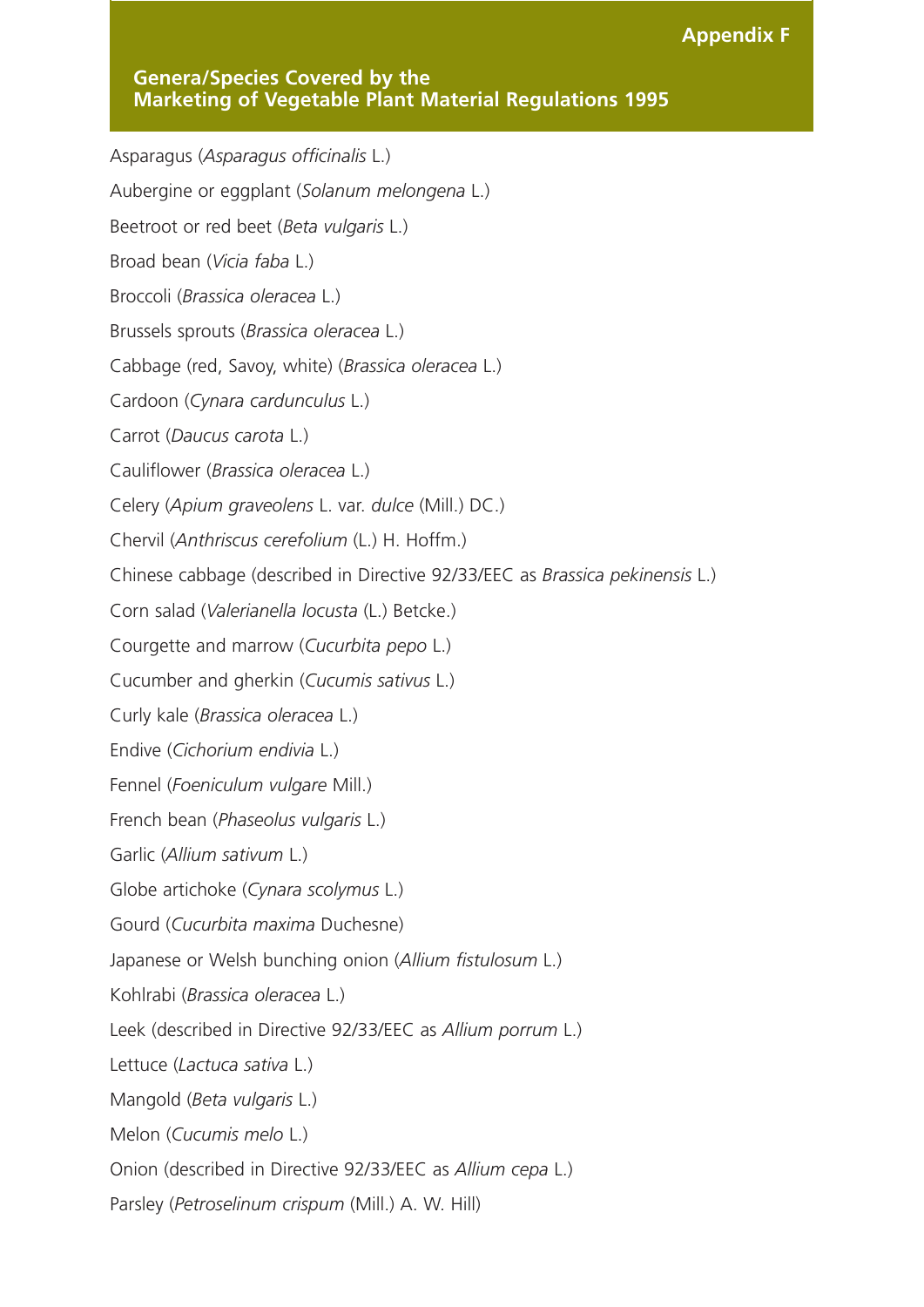# **Appendix F**

# **Genera/Species Covered by the Marketing of Vegetable Plant Material Regulations 1995**

Peas excepting fodder peas (*Pisum sativum* L.)

Pepper (*Capsicum annuum* L.)

Radish (*Raphanus sativus* L.)

Rhubarb (*Rheum*)

Runner bean (*Phaseolus coccineus* L.)

Scorzonera (*Scorzonera hispanica* L.)

Shallot (described in Directive 92/33/EEC as *Allium ascalonicum* L.)

Spinach (*Spinacia oleracea* L.)

Tomato (*Lycopersicon esculentum* Mill. but described in Directive 92/33/EEC as *Lycopersicon lycopersicum* (L.) Karsten ex Farw.)

Turnip (*Brassica rapa* L.)

Watermelon (*Citrullus lanatus* (Thunb.) Matsum. & Nakai)

Witloof chicory (*Cichorium intybus* L.)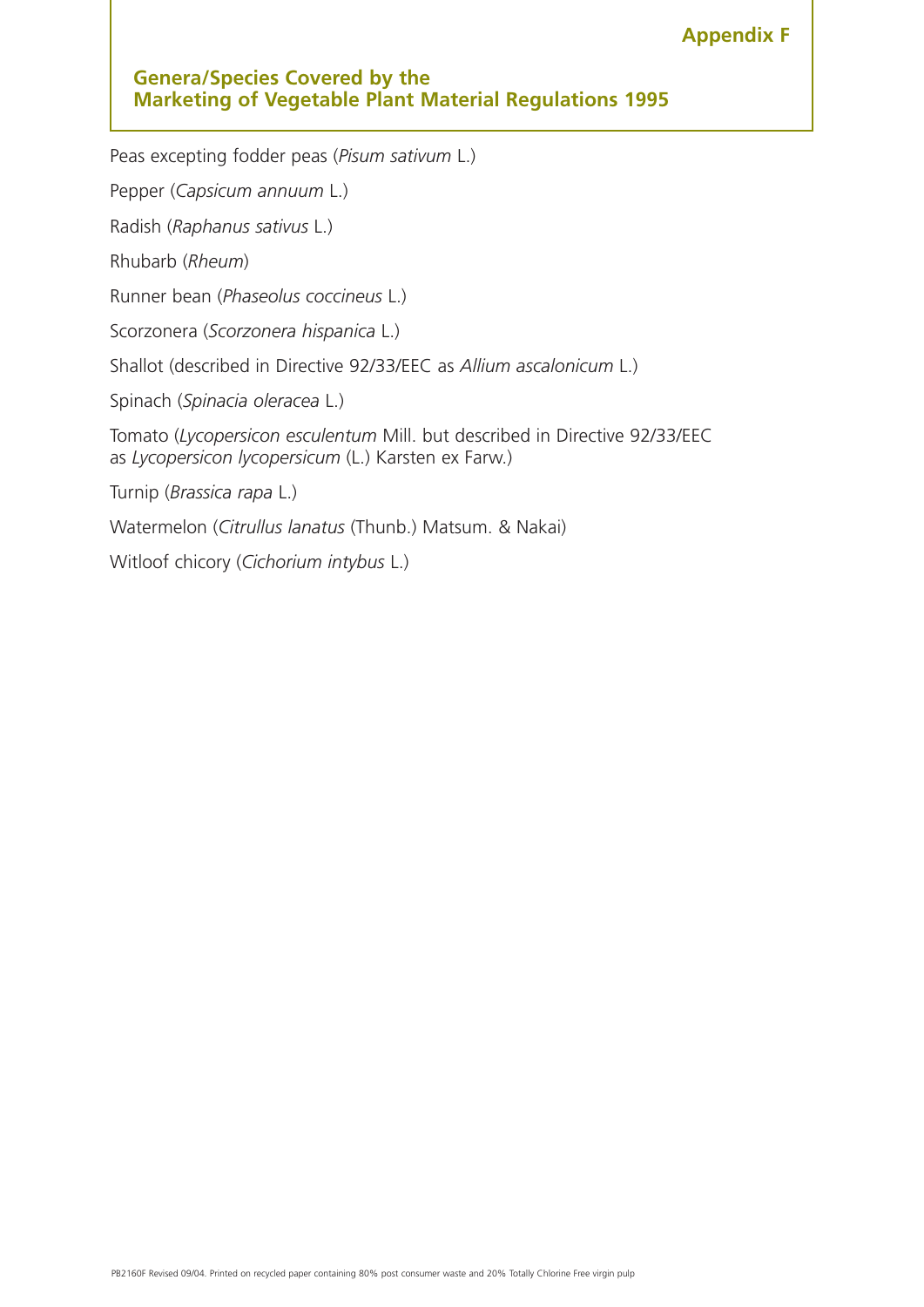# **Responsibilities of those Affected by the Plant Passporting and Marketing Requirements**

#### **Passporting Community Community** Fruit/vegetable Community Community Community

#### **Records**

#### **Producers** must:

- keep records of any plants purchased for storage or planting on the premises, those under production, or sold to others. These records can be kept manually or on a computer database. They will be examined by the PHSI at least once a year and must be legible and accessible. These records must be maintained for at least one year.
- keep any plant passports received for at least one year. If passports are required but missing, the supplier must be asked to provide them.

#### **Records**

**Fruit** and **vegetable suppliers** other than **producers** – must keep records on buying, selling and delivery of plant material, together with records on composition and origins mixed during packaging, storage or transport or at delivery.

This does not apply to those who market only small quantities of plant material to non-professionals. If larger quantities are marketed, but still to non-professionals, it is necessary only to keep records on buying, selling and delivery of plant material.

**Fruit** and **vegetable producers** – must keep records on mixing of plant material, and of occurrences of harmful organisms and measures taken against such occurrences.

In addition, records must be maintained for at least one year (three years for fruit plants) on plant material bought for storage or planting, under production, or despatched to others. Also records must be maintained for one year on any chemical treatments applied.

#### **Records**

**Ornamental suppliers** must keep records of their sales and purchases of propagating material and retain them for at least one year. They must also keep records of the composition and origin of mixed lots sold in a single consignment.

Suppliers who are importers must keep documentary evidence of their contracts relating to the import of propagating material from third countries for at least one year after the contract has concluded.

**Ornamental producers** must

also keep records of their monitoring of critical points in the production process which influence the quality of material.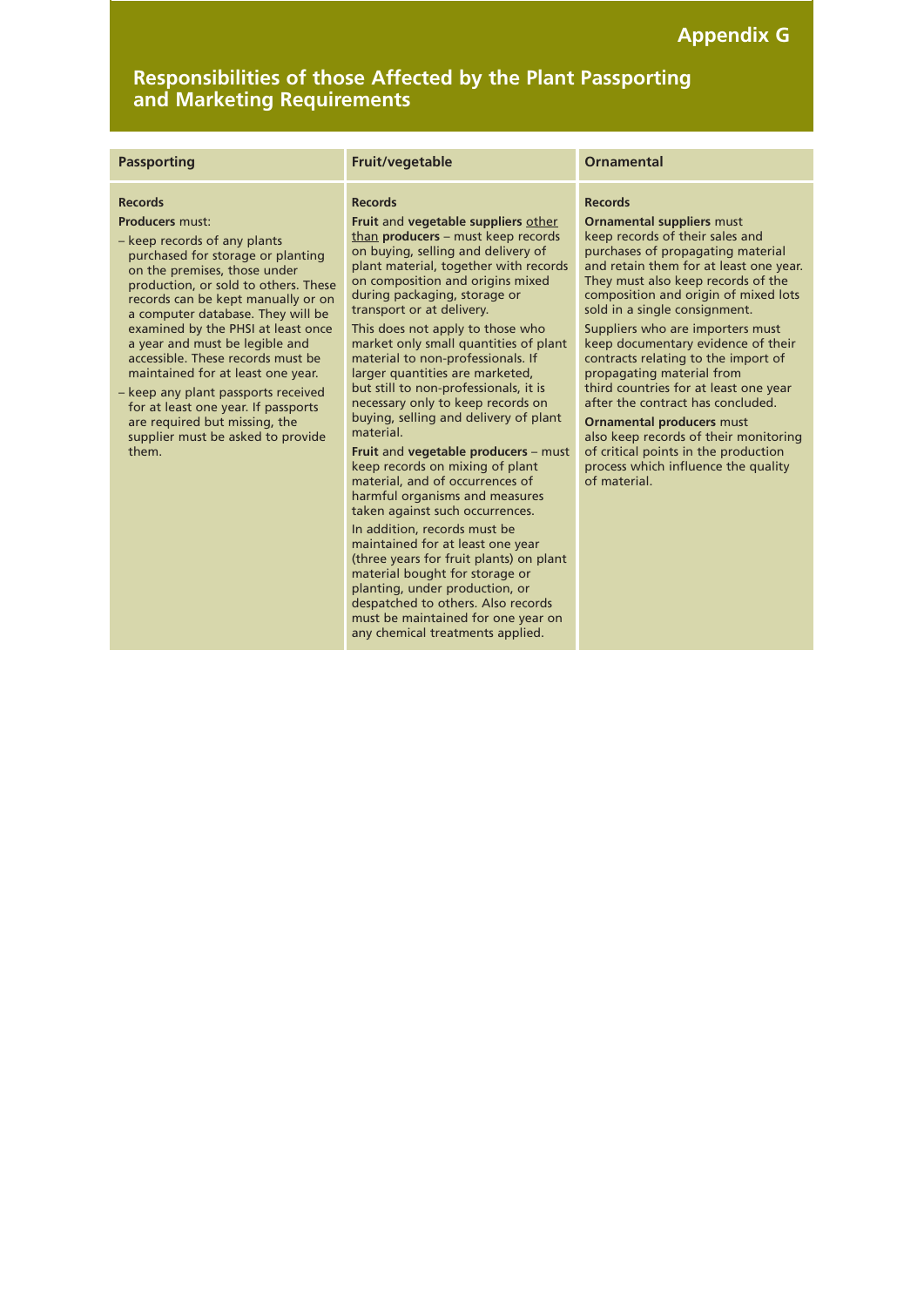# **Appendix G**

# **Responsibilities of those Affected by the Plant Passporting and Marketing Requirements**

| <b>Passporting</b>                                                                                                                                                                                                                                                                                                                                                                                                                                                                                                                                                                                                                                                                                                                                                                                                                                                                                                                                                                                                                                                                                                                                                                                                                                                                                                                                                                                          | Fruit/vegetable                                                                                                                                                                                                                                                                                                                                                                                                                                                                                                                                                                                                                                                                                                                                                                                                                                                                                                                                                                                                                                                                                                                                                                                                                                                                                                                                                                                                                                                                                                                                                                                                                                                                                                                                                                                                                                                                                                                                                                                                                                                                                                                                                                                                                                        | <b>Ornamental</b>                                                                                                                                                                                                                                                                                                                                                                                                                                                                                                                                                                                                                                                                                                                                                                                                                                                                                                                                                                                                                                                                                                                                                                                                                                                                                                                                           |
|-------------------------------------------------------------------------------------------------------------------------------------------------------------------------------------------------------------------------------------------------------------------------------------------------------------------------------------------------------------------------------------------------------------------------------------------------------------------------------------------------------------------------------------------------------------------------------------------------------------------------------------------------------------------------------------------------------------------------------------------------------------------------------------------------------------------------------------------------------------------------------------------------------------------------------------------------------------------------------------------------------------------------------------------------------------------------------------------------------------------------------------------------------------------------------------------------------------------------------------------------------------------------------------------------------------------------------------------------------------------------------------------------------------|--------------------------------------------------------------------------------------------------------------------------------------------------------------------------------------------------------------------------------------------------------------------------------------------------------------------------------------------------------------------------------------------------------------------------------------------------------------------------------------------------------------------------------------------------------------------------------------------------------------------------------------------------------------------------------------------------------------------------------------------------------------------------------------------------------------------------------------------------------------------------------------------------------------------------------------------------------------------------------------------------------------------------------------------------------------------------------------------------------------------------------------------------------------------------------------------------------------------------------------------------------------------------------------------------------------------------------------------------------------------------------------------------------------------------------------------------------------------------------------------------------------------------------------------------------------------------------------------------------------------------------------------------------------------------------------------------------------------------------------------------------------------------------------------------------------------------------------------------------------------------------------------------------------------------------------------------------------------------------------------------------------------------------------------------------------------------------------------------------------------------------------------------------------------------------------------------------------------------------------------------------|-------------------------------------------------------------------------------------------------------------------------------------------------------------------------------------------------------------------------------------------------------------------------------------------------------------------------------------------------------------------------------------------------------------------------------------------------------------------------------------------------------------------------------------------------------------------------------------------------------------------------------------------------------------------------------------------------------------------------------------------------------------------------------------------------------------------------------------------------------------------------------------------------------------------------------------------------------------------------------------------------------------------------------------------------------------------------------------------------------------------------------------------------------------------------------------------------------------------------------------------------------------------------------------------------------------------------------------------------------------|
| <b>Production requirements</b><br><b>Producers must:</b><br>- keep a detailed plan of the areas<br>where plants are grown and/or<br>stored<br>- notify the local PHSI of:<br>(a) a change of species of plants<br>propagated, grown or traded<br>(b) a change in the location of<br>propagation, growing or trading<br>(c) a change in the stage of growth<br>at which plants and plant products<br>are marketed<br>(d) a change to the authorised<br>person (the person registered with<br>the PHSI for plant passporting<br>purposes)<br>nominate either themselves, or an<br>employee who is fully familiar with<br>plant production, as a "responsible<br>person" to liaise with the PHSI and<br>to issue (or supervise the issue of)<br>plant passports. If the "responsible<br>person" is away, alternative<br>arrangements may have to be<br>made depending on the length of<br>absence<br>carry out frequent visual<br>inspections of the premises and<br>stock to ensure plant health<br>standards are maintained<br>allow access for the PHSI to inspect<br>your premises and stock, to take<br>samples and check your records<br>report any outbreaks or suspected<br>outbreaks of quarantine or non-<br>indigenous pests or diseases to the<br><b>PHSI</b> immediately<br>undertake any special<br>requirements: for example to<br>destroy or treat any diseased plants<br>required by the PHSI | <b>Production requirements</b><br><b>Producers must:</b><br>- treat or, where appropriate,<br>remove any plant material showing<br>visible signs or symptoms of<br>harmful quality organisms at the<br>growing crop stage<br>- report to the PHSI any plant<br>material that fails to comply with<br>the requirements for substantial<br>freedom as a result of the presence<br>of harmful organisms<br>- keep plant material in lots of<br>homogeneous composition and<br>origin during growing, lifting or<br>removal from parent material<br>- monitor the production processes,<br>including:<br>(a) the quality of plant material<br>used to start the production process<br>(b) the sowing, pricking-out,<br>potting up and planting of plant<br>material<br>(c) the cultivation plan and method<br>and general crop care<br>(d) the multiplication and<br>harvesting operations<br>(e) hygiene, treatments, packaging,<br>storage, transport and<br>administration<br>- nominate either yourself, or an<br>employee who is fully familiar with<br>plant production, as a "responsible<br>person" to liaise with the PHSI. If<br>the "responsible person" is away, it<br>may be necessary to make<br>alternative arrangements<br>depending on the length of<br>absence<br>- to co-operate with and allow access<br>to the PHSI to inspect the premises<br>and stock, to take samples and<br>check records<br>- carry out frequent visual<br>inspections of your premises and<br>stock to ensure quality standards<br>are maintained<br>For those producing bulbs of garlic<br>and shallots, use only material which<br>has derived directly from a crop<br>which has been checked in active<br>growth for substantial freedom from<br>quality pests and diseases.<br>For those producing citrus plants<br>(ornamental or fruit), use only<br>material which has derived from<br>initial material which has been<br>checked and tested individually for<br>viruses and virus-like organisms listed<br>in the Regulations. The plants must<br>have been checked during the last<br>cycle of vegetation for substantial<br>freedom from such viruses and virus-<br>like organisms and any rootstocks<br>used must not be susceptible to<br>viroids. | <b>Production requirements</b><br><b>Producers must:</b><br>- treat or, where appropriate,<br>remove any plant material showing<br>visible signs or symptoms of<br>harmful quality organisms<br>- identify and monitor critical points<br>in their production process which<br>influence the quality of the<br>material<br>- take samples where necessary and<br>send them to be analysed in a<br>laboratory with suitable facilities<br>and expertise<br>- ensure that during production lots<br>of propagating material remain<br>separately identifiable<br>For those producing flower bulbs,<br>use only material which has derived<br>directly from material which, at the<br>time the crop was growing, was<br>checked and found to be<br>substantially free from any harmful<br>organisms and diseases or any signs<br>or symptoms of such organisms and<br>diseases.<br>For those producing citrus plants<br>(ornamental or fruit), use only<br>material which has derived from<br>initial material which has been<br>checked and tested individually for<br>viruses and virus-like organisms listed<br>in the Regulations. The plants must<br>have been checked during the last<br>cycle of vegetation for substantial<br>freedom from such viruses and virus-<br>like organisms and any rootstocks<br>used must not be susceptible to<br>viroids. |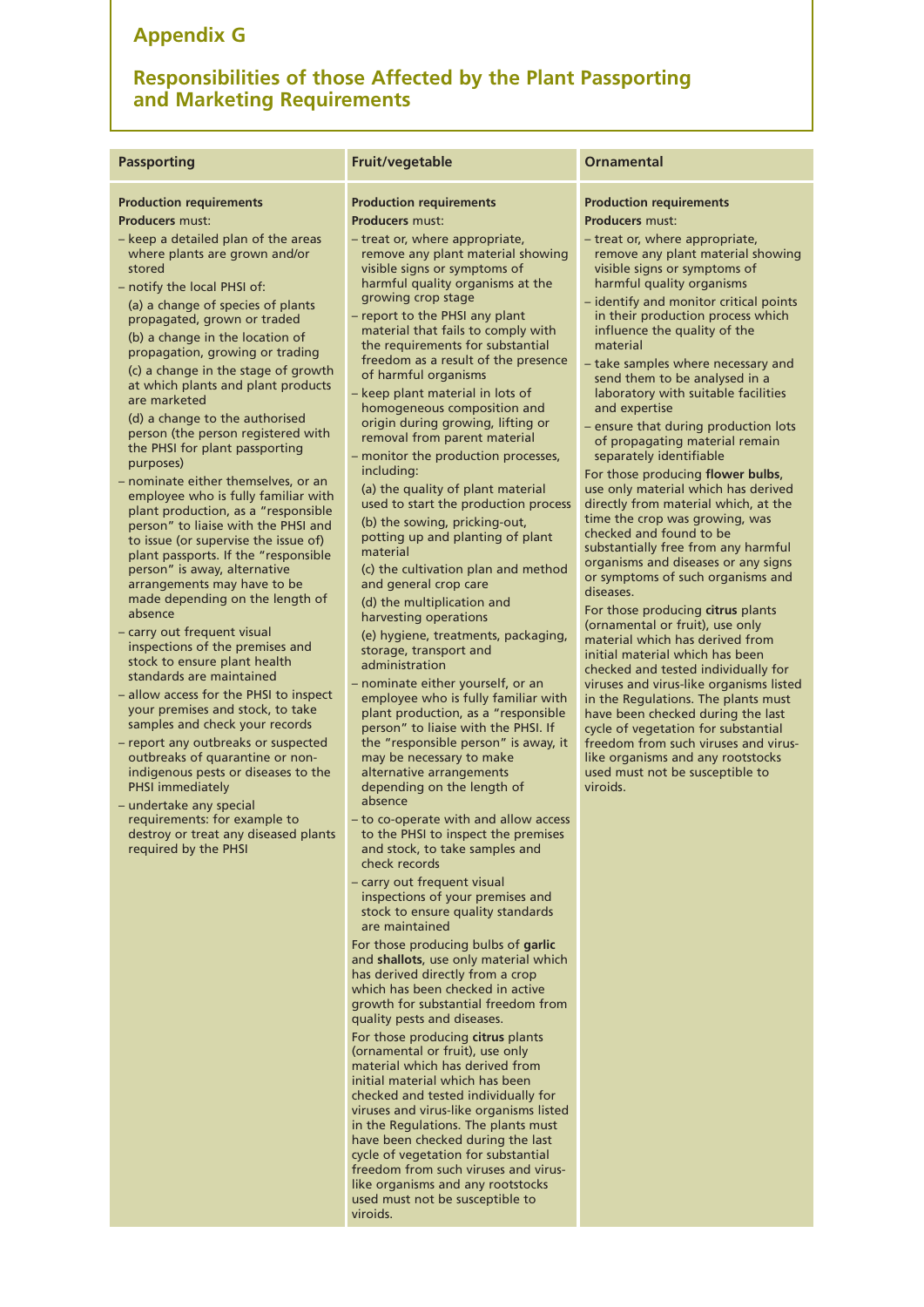# **Responsibilities of those Affected by the Plant Passporting and Marketing Requirements**

| <b>Passporting</b>                                                              | Fruit/vegetable                                                                                                                                                                                                                                                                                                                                                                                                                                                                                                                                                                                                                                                                                                                                                                                                                                                                                                                                                                                                                                                                                                                                                                                                                                                                                                                                                                                                               | <b>Ornamental</b>                                                                                                                                                                                                                                                                                                                                                                                                                                                                                                                                                                                                                                                                                                                                                                                                                                                                                                                                                                                                                                                                                                                                                                                                                                                                                                                                                      |
|---------------------------------------------------------------------------------|-------------------------------------------------------------------------------------------------------------------------------------------------------------------------------------------------------------------------------------------------------------------------------------------------------------------------------------------------------------------------------------------------------------------------------------------------------------------------------------------------------------------------------------------------------------------------------------------------------------------------------------------------------------------------------------------------------------------------------------------------------------------------------------------------------------------------------------------------------------------------------------------------------------------------------------------------------------------------------------------------------------------------------------------------------------------------------------------------------------------------------------------------------------------------------------------------------------------------------------------------------------------------------------------------------------------------------------------------------------------------------------------------------------------------------|------------------------------------------------------------------------------------------------------------------------------------------------------------------------------------------------------------------------------------------------------------------------------------------------------------------------------------------------------------------------------------------------------------------------------------------------------------------------------------------------------------------------------------------------------------------------------------------------------------------------------------------------------------------------------------------------------------------------------------------------------------------------------------------------------------------------------------------------------------------------------------------------------------------------------------------------------------------------------------------------------------------------------------------------------------------------------------------------------------------------------------------------------------------------------------------------------------------------------------------------------------------------------------------------------------------------------------------------------------------------|
| <b>Marketing requirements</b><br>Freedom from quarantine pests and<br>diseases. | <b>Marketing requirements</b><br>In addition to compliance with the<br>requirements on freedom from<br>quarantine pests and diseases, the<br>material must be substantially free<br>from any harmful organisms or<br>diseases of quality affecting<br>significance which could reduce the<br>usefulness of the material for its<br>intended purpose. In particular it<br>must be substantially free from<br>organisms listed in the Regulations; if<br>the presence of such an organism is<br>sufficient for material not to be able<br>to meet the requirement for<br>substantial freedom, this should be<br>reported to the PHSI.<br>It must be substantially free from any<br>defect likely to impair its quality for<br>propagation or planting and, for<br>vegetable plants, should have<br>satisfactory vigour and dimensions in<br>respect of their usefulness for<br>propagating, planting or as finished<br>plants. In addition, vegetable plants<br>should have an appropriate balance<br>between roots, stems and leaves.<br>It must have adequate identity and<br>purity relative to its genus or species<br>except for rootstocks which don't<br>belong to a variety.<br>It is in lots of sufficiently<br>homogeneous composition and<br>origin; except where the material is<br>marketed to persons not<br>professionally engaged in the<br>production or sale of ornamental<br>plants or propagating material. | <b>Marketing requirements</b><br>In addition to compliance with the<br>requirements on freedom from<br>quarantine pests and diseases, the<br>material must be substantially free<br>from any harmful organisms or<br>diseases of quality affecting<br>significance which could reduce the<br>usefulness of the material for its<br>intended purpose.<br>It must have satisfactory vigour and<br>dimensions in respect of its<br>usefulness for propagating material<br>and, for seeds, have satisfactory<br>germination capacity.<br>It must have adequate identity and<br>purity relative to its genus or species<br>or group of plants and, where<br>marketed with reference to a variety,<br>have satisfactory varietal identity<br>and purity.<br>It is in lots of sufficiently<br>homogeneous composition and<br>origin.<br>There are also specific requirements<br>for those who import ornamental<br>plant propagating material. The<br>supplier must:<br>- ensure prior to import that the<br>material is of an equivalent<br>standard to that in the EC<br>- notify the PHSI in writing of the<br>importation of a consignment of<br>propagating material from a third<br>country within one month of its<br>importation; this can be met by<br>delivering a phytosanitary<br>certificate or reforwarding<br>phytosanitary certificate for<br>the consignment |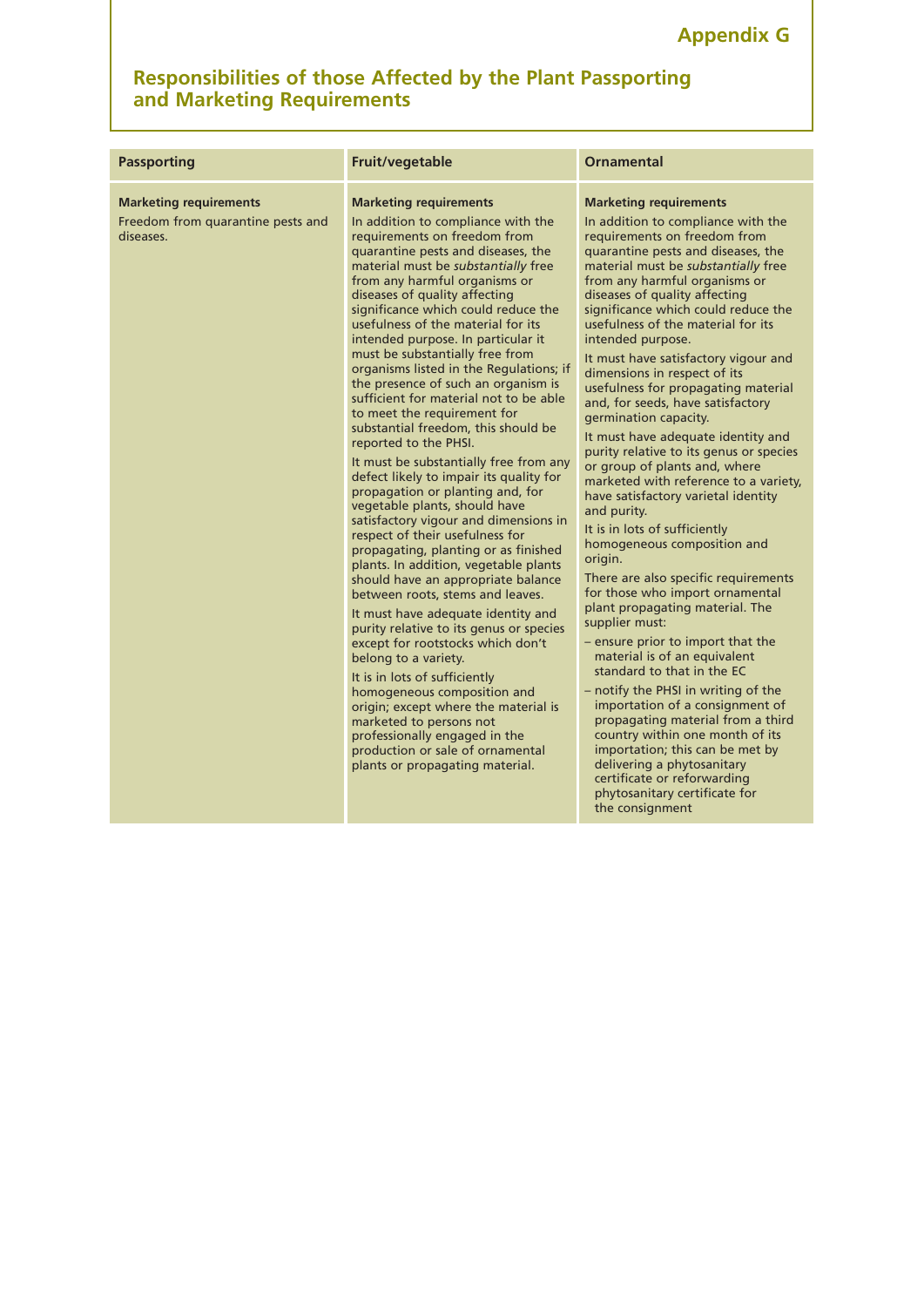# **Appendix G**

# **Responsibilities of those Affected by the Plant Passporting and Marketing Requirements**

| <b>Passporting</b>          | Fruit/vegetable                                                                                                                                                                                                                                                                                                                                                                                                                                                                                                                                                                                                                                                                                                                                                                                                                                                                                                                                                                                                                                                                                                                                                                                                                                                                                                                                                                                                                                                                                                                                                                                                                                                                                                                                                | <b>Ornamental</b>                                                                                                                                                                                                                                                                                                                                                                                                                                                                                                                                                                                                                                                                                                                                                                                                                                                                                                                                                                                                                                                                                  |
|-----------------------------|----------------------------------------------------------------------------------------------------------------------------------------------------------------------------------------------------------------------------------------------------------------------------------------------------------------------------------------------------------------------------------------------------------------------------------------------------------------------------------------------------------------------------------------------------------------------------------------------------------------------------------------------------------------------------------------------------------------------------------------------------------------------------------------------------------------------------------------------------------------------------------------------------------------------------------------------------------------------------------------------------------------------------------------------------------------------------------------------------------------------------------------------------------------------------------------------------------------------------------------------------------------------------------------------------------------------------------------------------------------------------------------------------------------------------------------------------------------------------------------------------------------------------------------------------------------------------------------------------------------------------------------------------------------------------------------------------------------------------------------------------------------|----------------------------------------------------------------------------------------------------------------------------------------------------------------------------------------------------------------------------------------------------------------------------------------------------------------------------------------------------------------------------------------------------------------------------------------------------------------------------------------------------------------------------------------------------------------------------------------------------------------------------------------------------------------------------------------------------------------------------------------------------------------------------------------------------------------------------------------------------------------------------------------------------------------------------------------------------------------------------------------------------------------------------------------------------------------------------------------------------|
| <b>Variety requirements</b> | <b>Variety requirements</b><br>For fruit suppliers:<br>plants and propagating material<br>must be marketed by its correct<br>variety name, except rootstocks<br>which do not have a variety, which<br>should be referred to by species or<br>interspecific hybrid name<br>the variety must be that issued, or<br>applied for, under plant breeders'<br>rights. In the absence of such a<br>variety name, suppliers must<br>maintain a list describing the variety<br>concerned, which includes:<br>- the name of the variety with any<br>synonyms<br>- a description of the variety, using<br>the specific characteristics referred<br>to in the Annex to Commission<br>Directive 93/79<br>- an indication as to the maintenance<br>of the variety and propagation<br>system applied<br>- an indication as to how the variety<br>differs from other similar varieties<br>Only producers must maintain details<br>about maintenance, propagation and<br>how the variety differs from others.<br>For vegetable suppliers:<br>The requirements on varietal<br>descriptions do not apply to plants<br>covered by the Vegetable<br>Regulations except that they should<br>have adequate identity and purity<br>with regard to genus, species and<br>variety and either be a variety<br>marketed in accordance with the<br>Vegetable Seeds Regulations 1993 or<br>be a variety officially accepted in at<br>least one member state.<br>Note: not everyone needs to hold<br>varietal descriptions, providing one<br>can be obtained if necessary. It is<br>possible to use catalogues, trade<br>manuals or reference to publically<br>available lists of descriptions, such<br>as the National List or EC Common<br>Catalogue, as a means of describing<br>varieties. | <b>Variety requirements</b><br>Any variety name referred to must<br>be subject to plant breeders' rights<br>or commonly known. In the absence<br>of such a variety name, suppliers<br>must maintain a list describing the<br>variety concerned, which includes:<br>- the name of the variety with any<br>synonyms<br>- a description of the variety, using<br>the specific characteristics used<br>when making an application for a<br>EC plant variety right<br>- an indication as to the maintenance<br>of the variety and propagation<br>system applied<br>- an indication as to how the variety<br>differs from other similar varieties<br>Only producers must maintain details<br>about maintenance, propagation and<br>how the variety differs from others.<br>Note: not everyone needs to hold<br>varietal descriptions, providing one<br>can be obtained if necessary. It is<br>possible to use catalogues, trade<br>manuals or reference to publically<br>available lists of descriptions, such<br>as the National List or EC Common<br>Catalogue, as a means of describing<br>varieties. |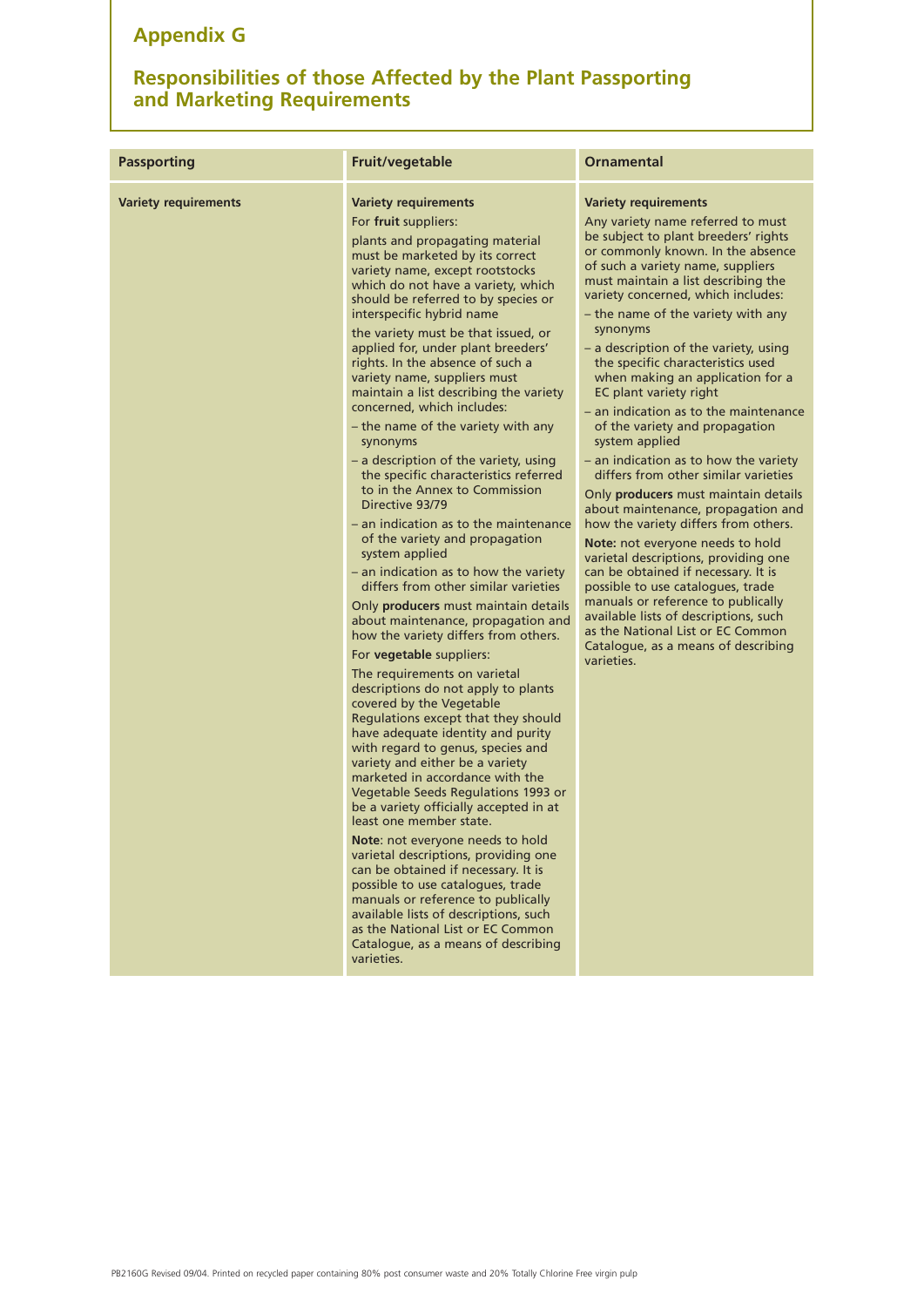# **Appendix H**

# **Plant Passporting and Supplier Documentation Requirements**

|               | <b>Plant passport</b>                                                                                                                                          | <b>Supplier document</b><br>(fruit and vegetables)                                                                                                                                | <b>Supplier document</b><br>(ornaments)                                                                                                                          |
|---------------|----------------------------------------------------------------------------------------------------------------------------------------------------------------|-----------------------------------------------------------------------------------------------------------------------------------------------------------------------------------|------------------------------------------------------------------------------------------------------------------------------------------------------------------|
| (i)           | the phrase "EC Plant<br>Passport"                                                                                                                              | (i)<br>the phrase "EC Quality"*                                                                                                                                                   | (i)<br>the phrase "EC Quality"*                                                                                                                                  |
| (ii)<br>(iii) | "UK" (to show that the<br>plants were grown in, or<br>imported into, the UK)<br>"EW" (this is simply a code                                                    | (ii)<br>"UK" (to show that the<br>plants were grown in, or<br>imported into, the UK)<br>"EW" (this is simply a code<br>(iii)                                                      | (ii)<br>"UK" (to show that the<br>plants were grown in, or<br>imported into, the UK)<br>"EW" (this is simply a code<br>(iii)                                     |
|               | for the PHSI in England and<br>Wales)                                                                                                                          | for the PHSI in England and<br>Wales)                                                                                                                                             | for the PHSI in England and<br>Wales)                                                                                                                            |
| (iv)          | your unique Defra<br>registration number                                                                                                                       | your unique Defra<br>(iv)<br>registration number                                                                                                                                  | your unique Defra<br>(iv)<br>registration number                                                                                                                 |
|               |                                                                                                                                                                | (v)<br>your company name                                                                                                                                                          |                                                                                                                                                                  |
| (v)           | an individual serial, week or<br>batch number, or invoice<br>number                                                                                            | (vi)<br>an individual serial, week or<br>batch number, or invoice<br>number                                                                                                       | (v)<br>an individual serial, week or<br>batch number, or invoice<br>number                                                                                       |
|               |                                                                                                                                                                | (vii) date of issue of the<br>document                                                                                                                                            |                                                                                                                                                                  |
| (vi)          | the botanical name of the<br>plant(s)                                                                                                                          | (viii) the botanical name of the<br>plant(s) (or Common name<br>for vegetables)                                                                                                   | (vi)<br>the botanical name of the<br>plant(s)                                                                                                                    |
|               |                                                                                                                                                                | variety name or, for<br>(ix)<br>rootstocks, a designation if<br>there is no variety name*                                                                                         | variety name or, for<br>(vii)<br>rootstocks, a designation if<br>there is no variety name,<br>plus denomination of the<br>group of plants, where<br>appropriate* |
|               | (vii) the quantity in the<br>consignment                                                                                                                       | (x)<br>the quantity in the<br>consignment                                                                                                                                         | (viii) the quantity in the<br>consignment                                                                                                                        |
|               | (viii) the letters "ZP" and a<br>Protected Zone code where<br>necessary (see section on<br>'Plant Passports and<br>Protected Zones' and<br>Appendices D and K) | (xi)<br>category (applies to fruit<br>only - this will either be<br>"CAC" - not necessary for<br>trade only within Great<br>Britain - or a PHPS grade<br>for certified material)* |                                                                                                                                                                  |
|               | (ix) the letters "RP" if it is a<br>replacement plant passport<br>(see section on<br>'Replacement Plant<br>Passports')                                         |                                                                                                                                                                                   |                                                                                                                                                                  |
| (x)           | country of origin of the<br>consignment, if the plants<br>and plant products have<br>been imported from a<br>non-EC country                                    |                                                                                                                                                                                   | (ix)<br>country of production of<br>the consignment, if the<br>plants and plant products<br>have been imported from<br>a non-EC country                          |
|               |                                                                                                                                                                | Note: Where the plant passport<br>constitutes part of the supplier's<br>document, the additional details<br>which need to be provided are<br>those marked *                       | Note: Where the plant passport<br>constitutes part of the supplier's<br>document, the additional details<br>which need to be provided are<br>those marked *      |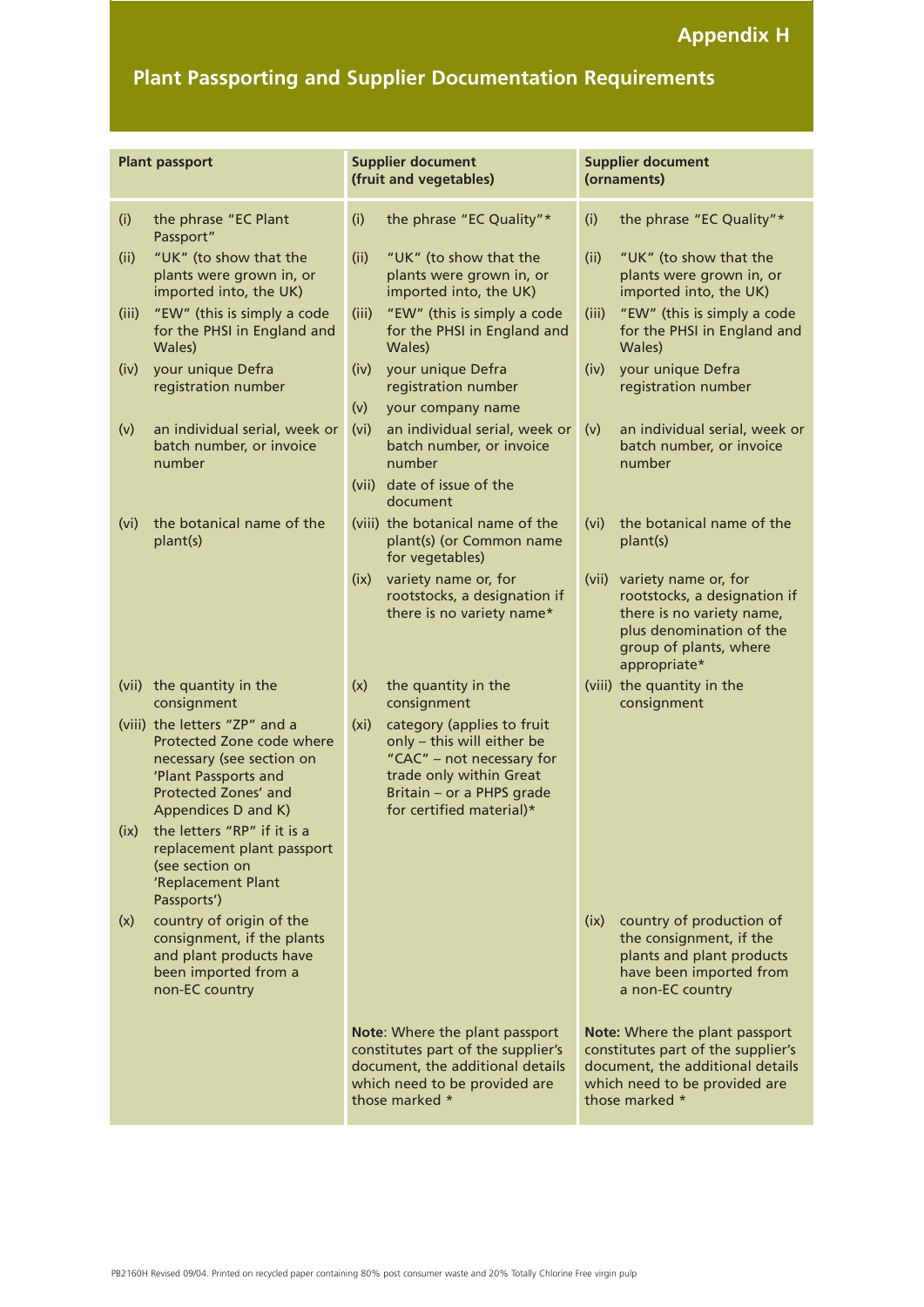

PB2160I Revised 09/04. Printed on recycled paper containing 80% post consumer waste and 20% Totally Chlorine Free virgin pulp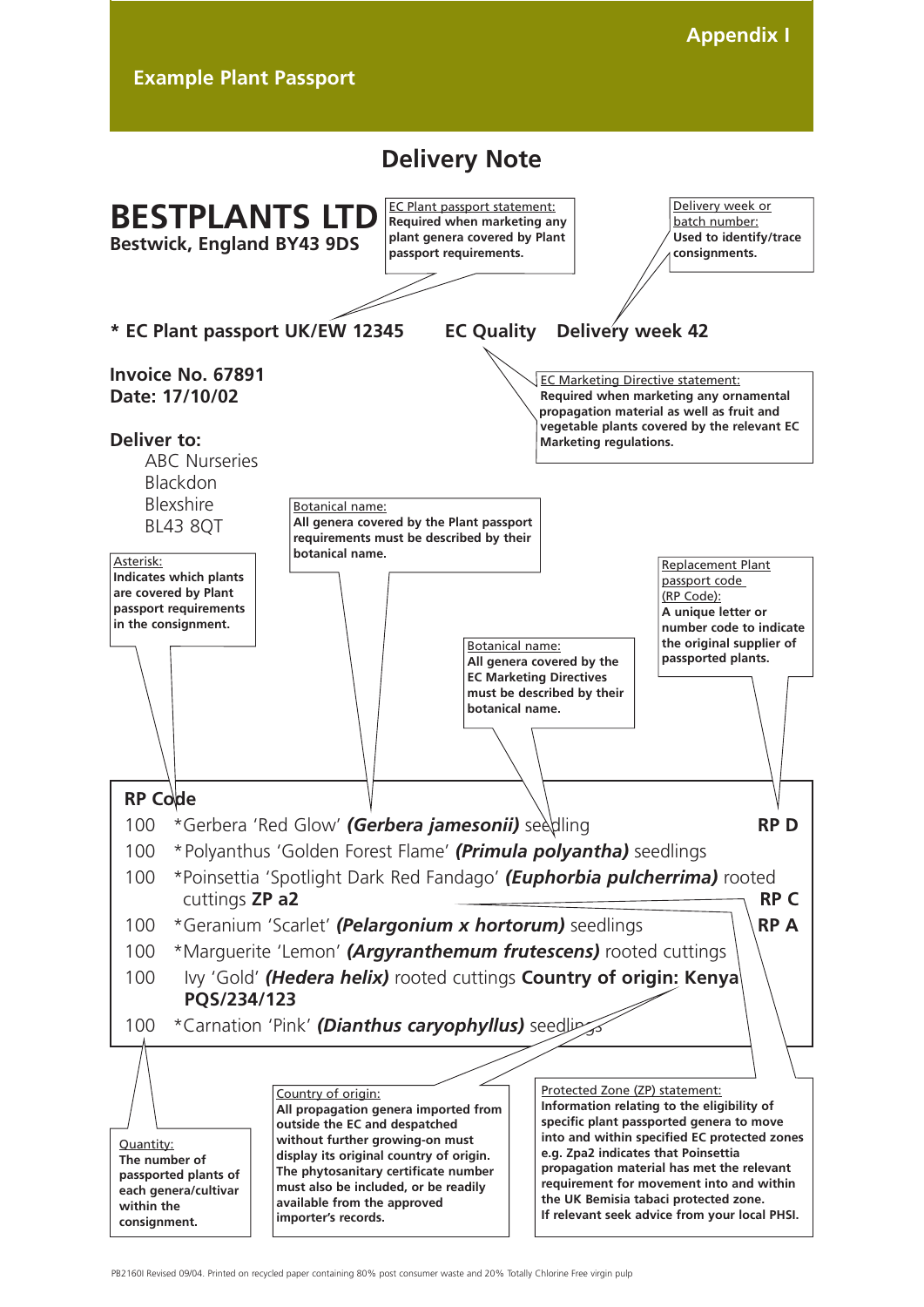1. In England and Wales, queries should be addressed to local Defra Plant Health and Seeds Inspectors (PHSI) (see section 7) or alternatively to:

Defra Plant Health Division Room 334, Foss House Kings Pool 1/2 Peasholme Green York YO1 7PX Tel: 01904 455174

Fax: 01904 455199 Email: planthealth.info@defra.gsi.gov.uk

2. Growers, importers and distributors in Scotland should address queries to:

Scottish Executive Environment & Rural Affairs Department Horticultural Unit Pentland House 47 Robb's Loan Edinburgh EH14 1TW

Tel: 0131 244 6303 Fax: 0131 244 6449

3. In England, Wales and Scotland all enquiries concerning wood, bark or forest trees intended for commercial timber production should be addressed to:

The Forestry Commission (FC) Plant Health Branch Silvan House 231 Corstorphine Road Edinburgh EH12 7AT

Tel: 0131 314 6414 Fax: 0131 314 6148

4. Copies of plant health legislation can be purchased from TSO (The Stationery Office) at the following addresses:

| TSO.                   | TSO - Scotland     |
|------------------------|--------------------|
| 51 Nine Elms Lane      | 71 Lothian Road    |
| London                 | Edinburgh EH3 9AZ  |
| SW8 5DR                | Tel: 0870 606 5566 |
| Tel: 0207 873 8787     |                    |
| website: www.tso.co.uk |                    |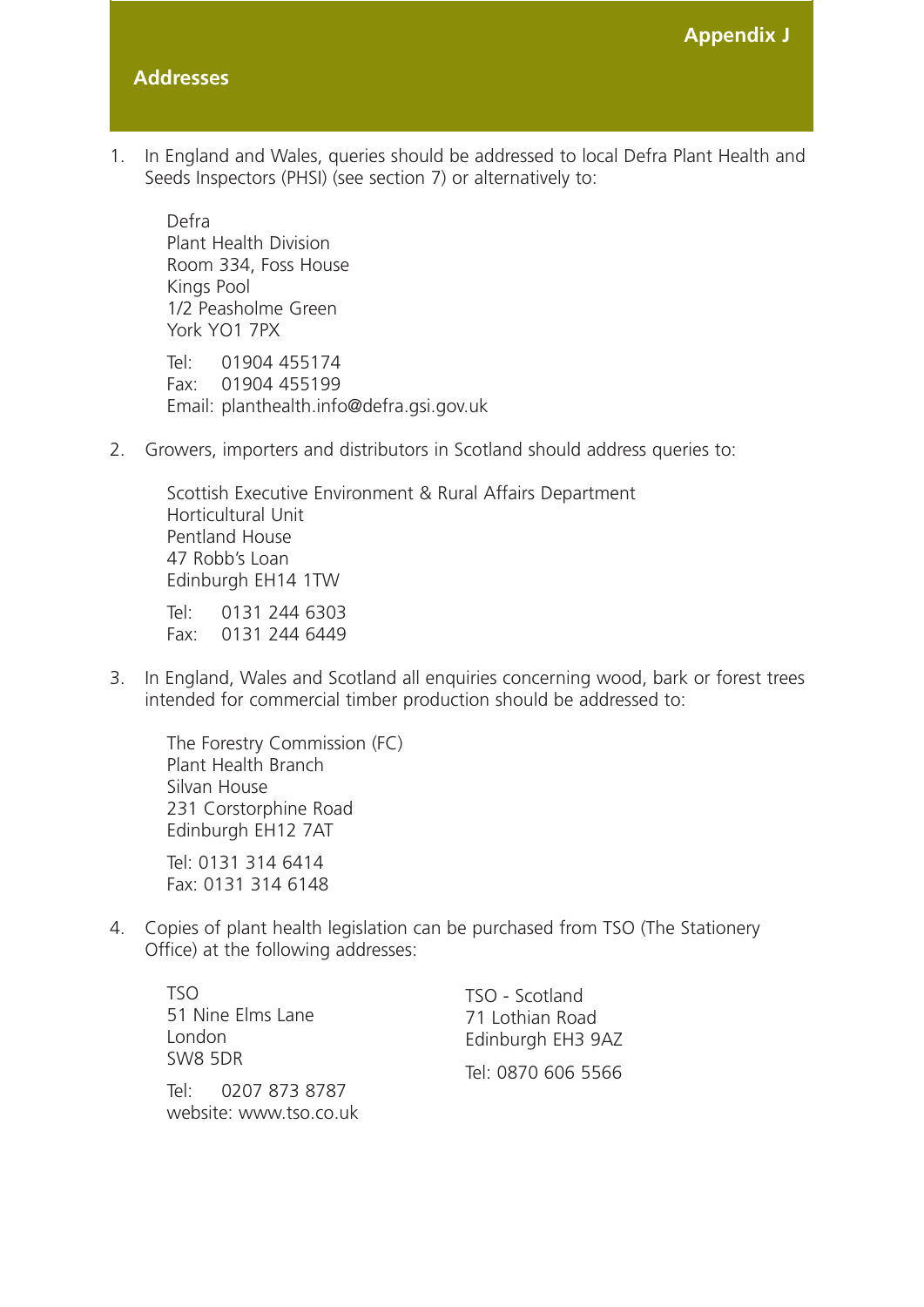**Appendix J**

# **Addresses**

5. *The Plant Health Guide for Importers* sets out restrictions on the imports of plants, plant produce, plant pests, soil and growing medium from non-EC countries. Copies are available free of charge from Defra Plant Health Division (see contact details overleaf).

A joint HM Customs and Excise/Defra's "If in doubt, leave it out!" leaflet details personal allowances for travellers wishing to bring plants into the United Kingdom with their baggage. Copies can be obtained free of charge by contacting the HMCE National Advice Service on 0845 010 9000 or the Defra Plant Health HQ on 01904 455174.

Copies of both publications are also available on the Defra Plant Health Webpages.

- 6. Defra's Plant Health website is updated regularly with information about pest and disease interceptions and changes to legislation and other requirements. The website is accessible at www.defra/planth/ph.htm
- 7. Local PHSI contact details

#### ● **Cambridge**

Defra 1st Floor Eastbrook Shaftesbury Road **Cambridge** CB2 2DR ☎ 01223 533656 **Fax:** 01223 533661

Defra 3rd Floor Vancouver House County Court Road **Kings Lynn** PE20 5EW ☎ 01553 763486 **Fax:** 01553 691971

Defra 122a Thorpe Road **Norwich** NR1 1RN ☎ 01603 614671 **Fax:** 01603 767627

Defra Ground Floor Beaumont House **Cliftonville Northampton**, NN1 5BE ☎ 01604 259988 **Fax:** 01604 259009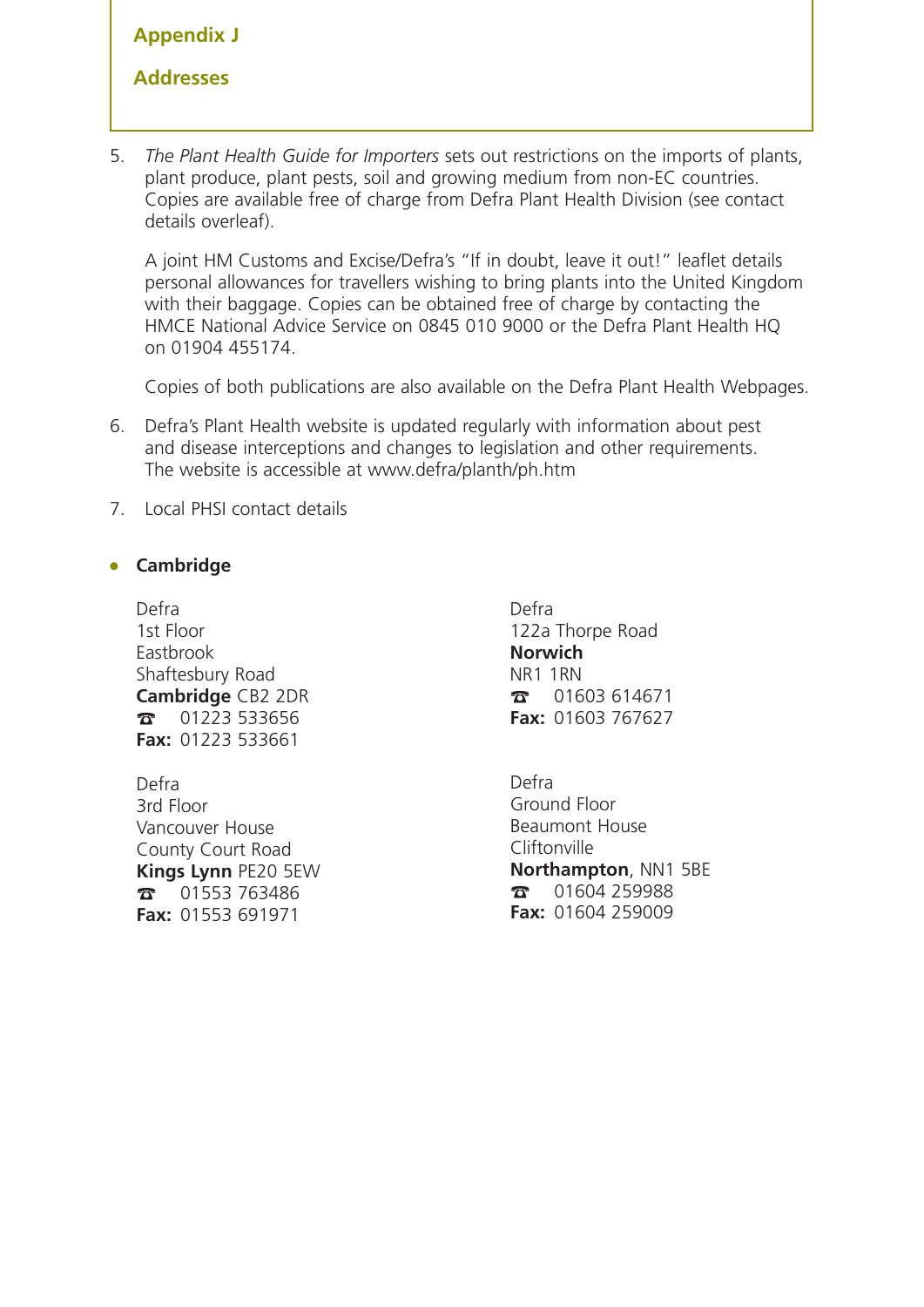# **Addresses**

#### ● **South East**

Defra Government Buildings Beeches Road **Chelmsford** CM1 2RU ☎ 01245 490886 **Fax:** 01245 347294

Defra Southgate Street **Bury St Edmunds** Suffolk IP33 2BD ☎ 01284 754323 **Fax:** 01284 705684

#### ● **London**

Defra Block B Government Buildings Epsom Road **Guildford** GU1 2LD ☎ 01483 404226 **Fax:** 01483 404317

Defra Room 807/809, Eastbury House 30-34 Albert Embankment **London** SE1 7TL ☎ 020 7238 1281 **Fax:** 020 7238 1283

Defra Room 516, Trelawney House Dock Road **Felixstowe** Suffolk IP11 8TL ☎ 01394 613211 **Fax:** 01394 613210

Defra Olantigh Road **Ashford** Kent TN25 5EJ ☎ 01233 812321 **Fax:** 01233 813069

Defra

#### **Heathrow Airport**

Room 32, 1st Floor Vista Centre 50 Salisbury Road Hounslow Middlesex TW4 6JQ ☎ 020 8897 2375 **Fax:** 020 8897 2075

Defra Richmond House Walkern Road **Stevenage** SG1 3QP ☎ 01438 728281 **Fax:** 01438 728281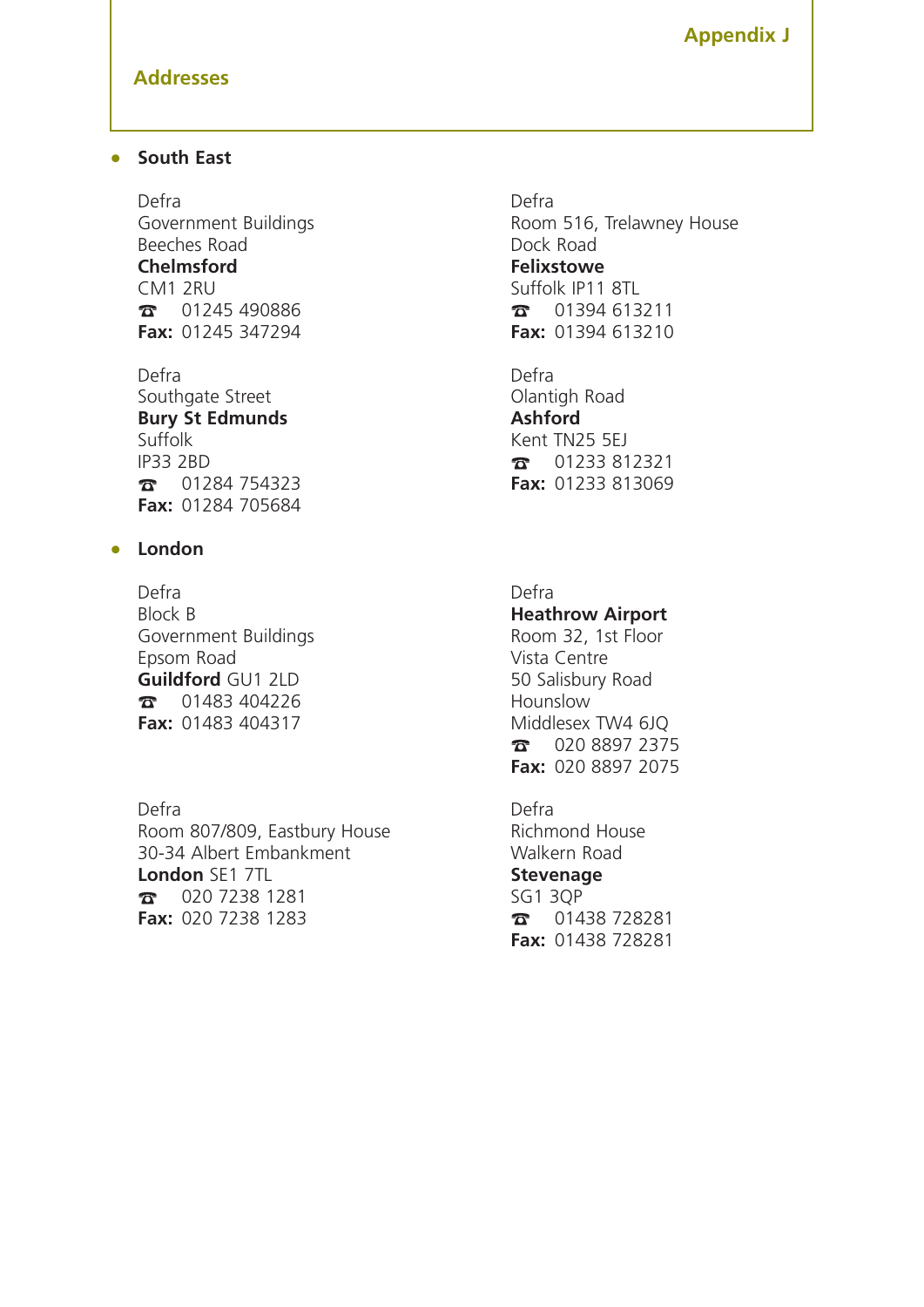#### **Appendix J**

#### **Addresses**

# ● **South West**

Defra Estuary House Peninsula Park Rydon Lane **Exeter** EX2 7XE ☎ 01392 352006 **Fax:** 01392 352002

Defra Quantock House Paul Street **Taunton** TA1 3NX ☎ 01823 330077 **Fax:** 01823 348417

#### ● **Wessex**

Defra Government Buildings Coley Park **Reading** RG1 6DT ☎ 0118 939 2361 **Fax:** 0118 939 2350

Defra

11 Fenlock Court Blenheim Office Park Long Hanborough **Witney** OX29 8LN ☎ 01993 886579 **Fax:** 01993 886580

Defra Medwyn House Mountfield Road **Lewes** BN7 2XJ ☎ 01273 481014 **Fax:** 01273 481016

Defra Pydar House Pydar Street **Truro** Cornwall TR1 2XD ☎ 01872 265500 **Fax:** 01872 265427

Defra Longacre House Frome Road **Trowbridge** BA14 ODQ ☎ 01225 777843 **Fax:** 01225 777840

Defra

Cromwell House Andover Road **Winchester** Hants SO23 7EN ☎ 01962 841213 **Fax:** 01962 842298

Defra PHSI 10-11 City Business Centre Basin Road **Chichester**  West Sussex PO19 8DU ☎ 01243 787517 **Fax:** 01243 775277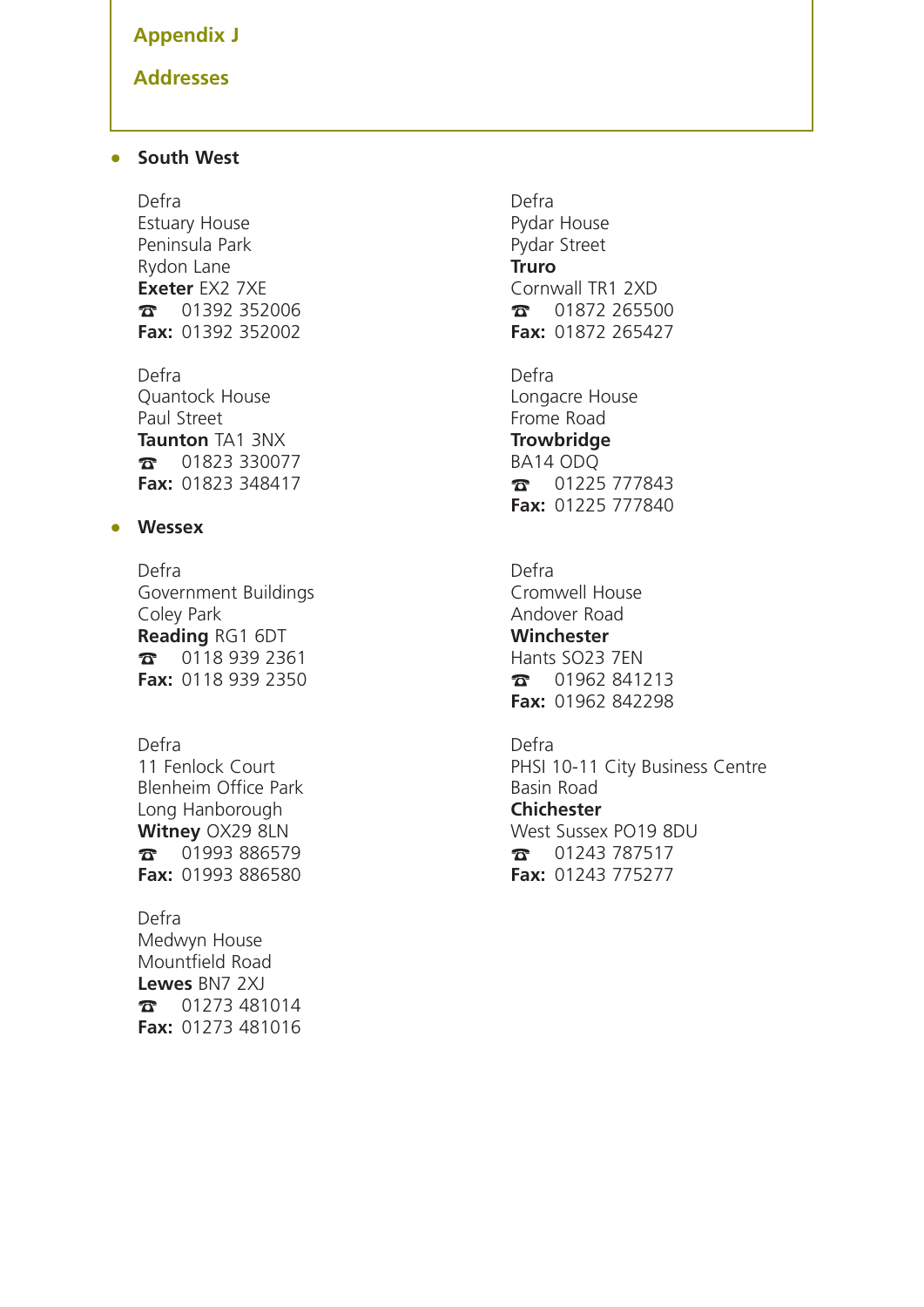# **Addresses**

#### ● **North**

Defra The Quadrant Newburn Riverside **Newcastle Upon Tyne** NE15 8NZ ☎ 0191 229 5500 **Fax:** 0191 229 5501

Defra Room 5, Wing 21 Government Buildings Otley Road **Leeds** LS16 5PZ ☎ 0113 2309669 **Fax:** 0113 2857912

Defra North Mercia RSC Electra Way **Crewe** CW1 6GJ ☎ 01270 754258 **Fax:** 01270 754280

#### ● **East Midlands and East Yorkshire**

Defra Crosskill House Mill Lane **Beverley** HU17 9JB ☎ 01482 882852 **Fax:** 01482 872694

Defra Government Buildings Willington Road **Kirton**, Boston PE20 1EJ ☎ 01205 722391 **Fax:** 01205 724101

Defra Unit 6 Chorley West Business Park Ackhurst Road **Chorley** PR7 1NL  $\bar{x}$  01257 230203 **Fax:** 01257 230233

Defra Government Buildings Crosby Road **Northallerton** DL6 1AD ☎ 01609 773751 **Fax:** 01609 780179

PHSI HQ Defra Foss House 1-2 Peasholme Green **York** YO1 7PX ☎ 01904 455174 **Fax:** 01904 455199

Defra Ceres House 2 Searby Road **Lincoln** LN2 4DW ☎ 01522 528297 **Fax:** 01522 525796

Defra Block 7 Chalfont Drive **Nottingham** NG8 3SN ☎ 01159 291191 **Fax:** 01159 425821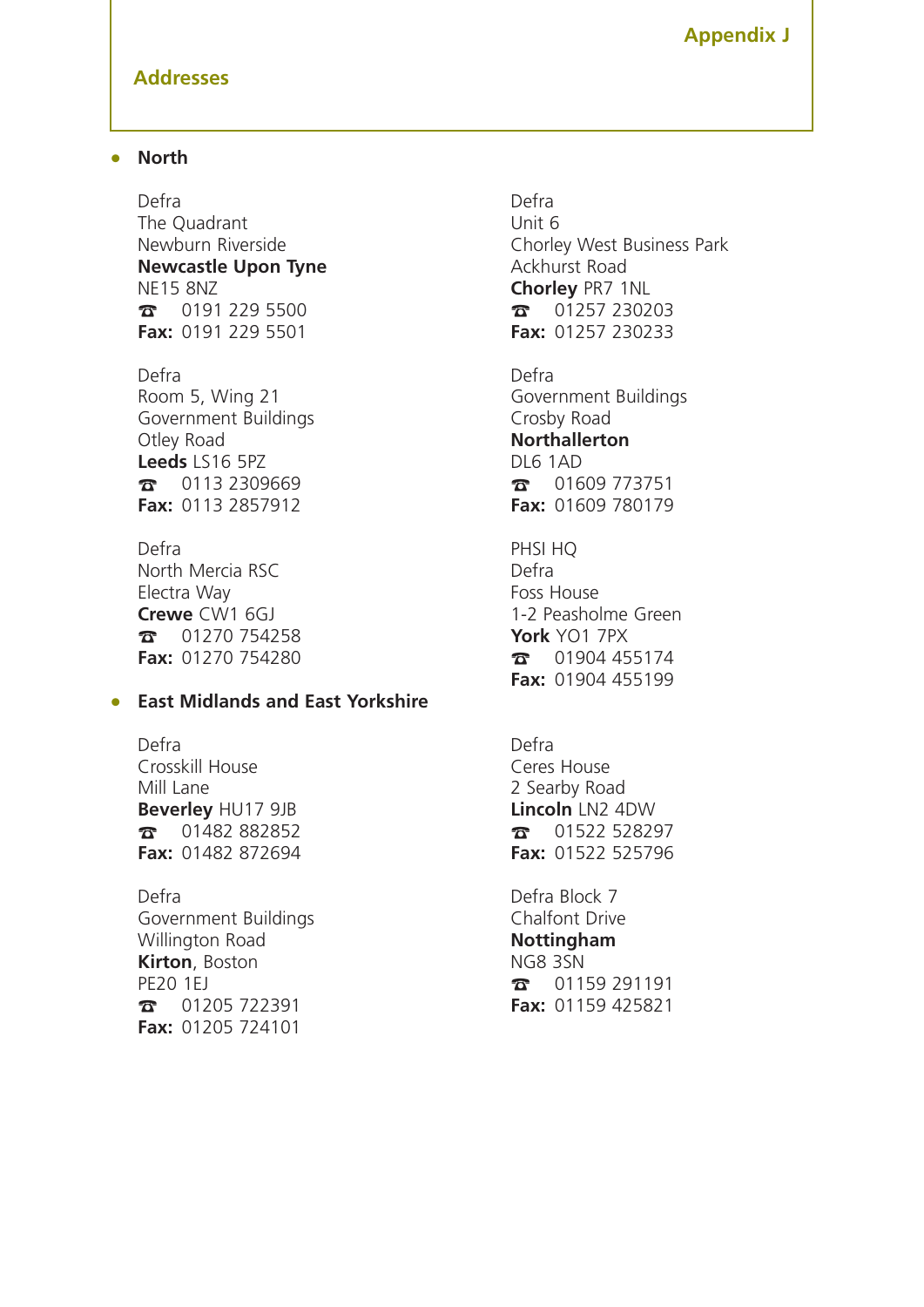#### **Appendix J**

# **Addresses**

#### ● **Wales and West Midlands**

PHSI Defra Suite B Tile Works Office Block Whitestone Business Park Withington **Hereford** HR1 3SF ☎ 01432 851751 **Fax:** 01432 851715

NAWAD Government Buildings Spa Road East **Llandrindod Wells** LD1 5HA ☎ 01597 828222 **Fax:** 01597 825544

Defra Whitehall, Monkmoor Road **Shrewsbury** SY2 5AJ ☎ 01743 358333 **Fax:** 01743 243101

NAWAD, Unit 21 St Asaph Business Park **St Asaph** Denbighshire LL17 OLJ ☎ 01745 584089 **Fax:** 01745 584479

Defra Beacon House Staffordshire Technology Park Dyson Way **Stafford** ST18 OAR ☎ 01785 231908 **Fax:** 01785 231901

NAWAD Units C&D, Phase III Tawe Business Park Swansea Enterprise Park **Swansea** SA7 9LA ☎ 01792 310436 **Fax:** 01792 313051

Defra, Room 706 Block B Government Buildings Whittington Road **Worcester** WR5 2LQ ☎ 01905 763355 **Fax:** 01905 362919